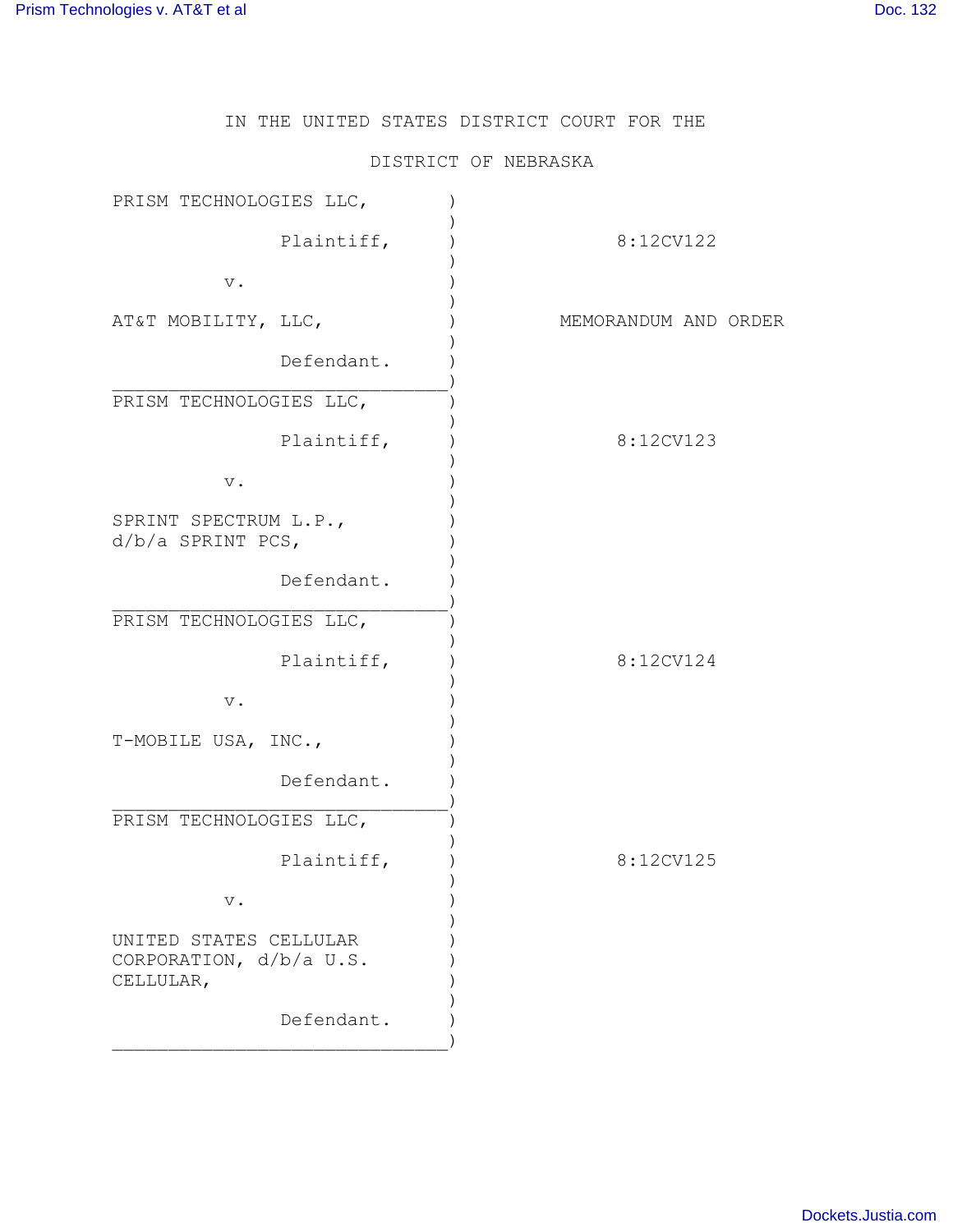| PRISM TECHNOLOGIES LLC,                       |           |
|-----------------------------------------------|-----------|
| Plaintiff,                                    | 8:12CV126 |
| $V$ .                                         |           |
| CELLCO PARTNERSHIP d/b/a<br>VERIZON WIRELESS, |           |
| Defendant.                                    |           |

This matter is before the Court for construction of patent claim terms in accordance with *Markman v. Westview Instruments, Inc.*, 517 U.S. 370 (1996). In these cases, plaintiff Prism Technologies LLC ("Prism") alleges infringement of three patents, U.S. Patent No. 7,290,288 ("'288 patent"), U.S. Patent No. 8,127,345 ("'345 patent"), and U.S. Patent No. 8,387,155 ("'155 patent") (collectively, the "asserted patents") by defendants AT&T Mobility LLC, Sprint Spectrum L.P., T-Mobile USA, Inc., United States Cellular Corporation d/b/a U.S. Cellular, and Cellco Partnership d/b/a Verizon Wireless. The parties have submitted proposed claim constructions, opening and responsive briefs, and corresponding indices of evidence, and the Court heard oral argument on July 2, 2013. After consideration of the briefs, evidence, oral argument, and relevant law, the Court rules as follows.

## **I. Background and Procedural History.**

The '288 patent, entitled "METHOD AND SYSTEM FOR CONTROLLING ACCESS, BY AN AUTHENTICATION SERVER, TO PROTECTED

 $-2-$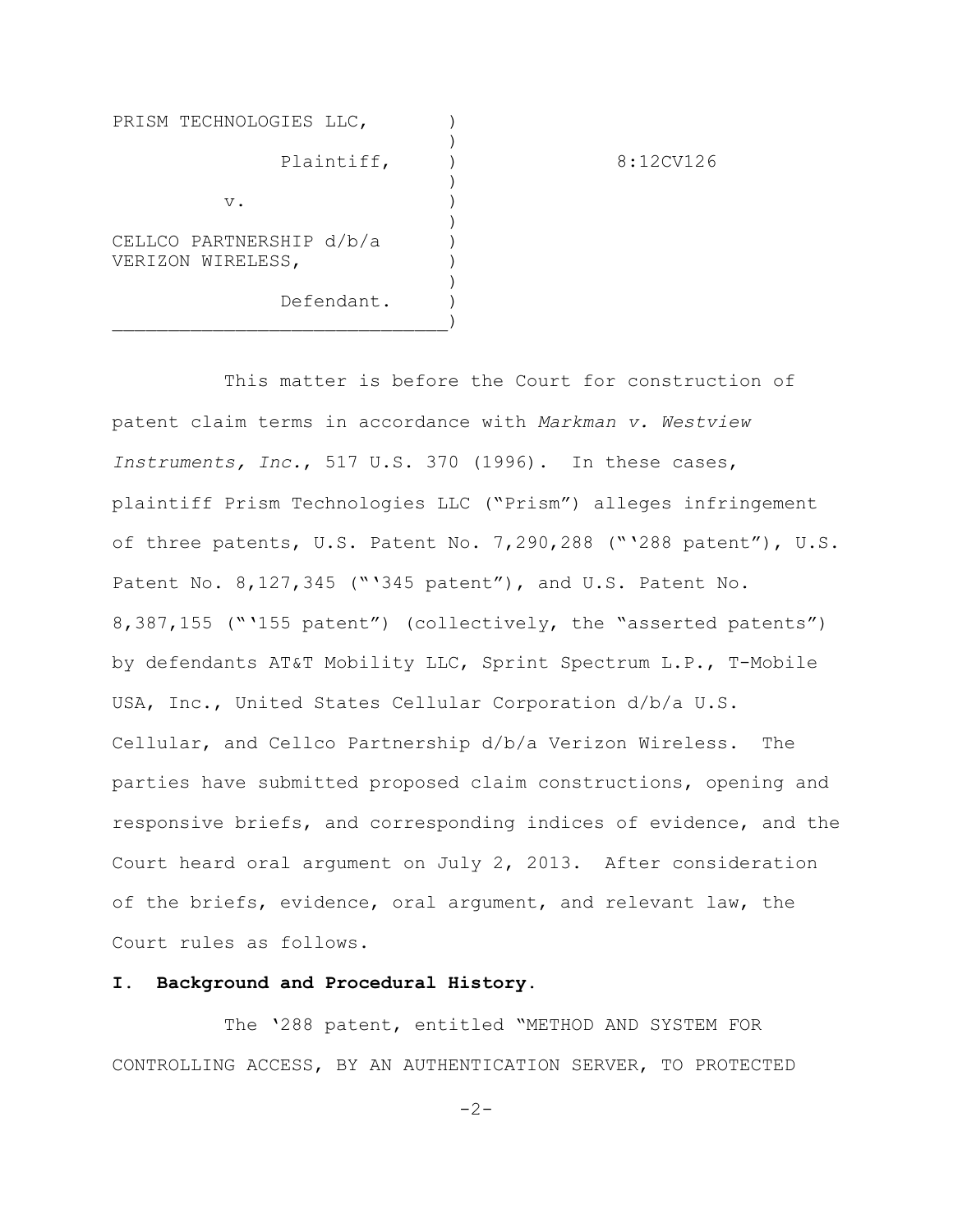COMPUTER RESOURCES PROVIDED VIA AN INTERNET PROTOCOL NETWORK," issued on October 30, 2007 (Ex. 1, Filing No. 85),<sup>1</sup> from an application filed August 29, 2002, with the United States Patent and Trademark Office ("USPTO"). Prism contends that the '288 patent application<sup>2</sup> was a continuation-in-part of the application that matured into another Prism patent, U.S. Patent No. 6,516,416 ("'416 patent"), entitled "SUBSCRIPTION ACCESS SYSTEM FOR USE WITH AN UNTRUSTED NETWORK," which issued on February 4, 2003, from an application filed June 11, 1997 (Ex. 5, Filing No. 119).

The '345 patent, entitled "METHOD AND SYSTEM FOR MANAGING ACCESS TO PROTECTED COMPUTER RESOURCES PROVIDED VIA AN INTERNET PROTOCOL NETWORK" issued on February 28, 2012, from an application filed October 30, 2007, with the USPTO (Ex. 6, Filing No. 85). Prism contends that the '345 patent application was a continuation of the '288 patent application.

The '155 patent, entitled "SYSTEM FOR MANAGING ACCESS TO PROTECTED COMPUTER RESOURCES" issued on February 26, 2013, from an application filed November 11, 2010, with the USPTO (Ex. 7, Filing No. 85). Prism contends that the '155 patent application was a continuation of the '345 patent application.

 $1$  For ease of citation, the Court will cite to the filings in the AT&T Mobility LLC case (8:12CV122).

 $2$  The application for each issued patent will be referred to, for example, as "the '288 patent application," rather than by the patent application number.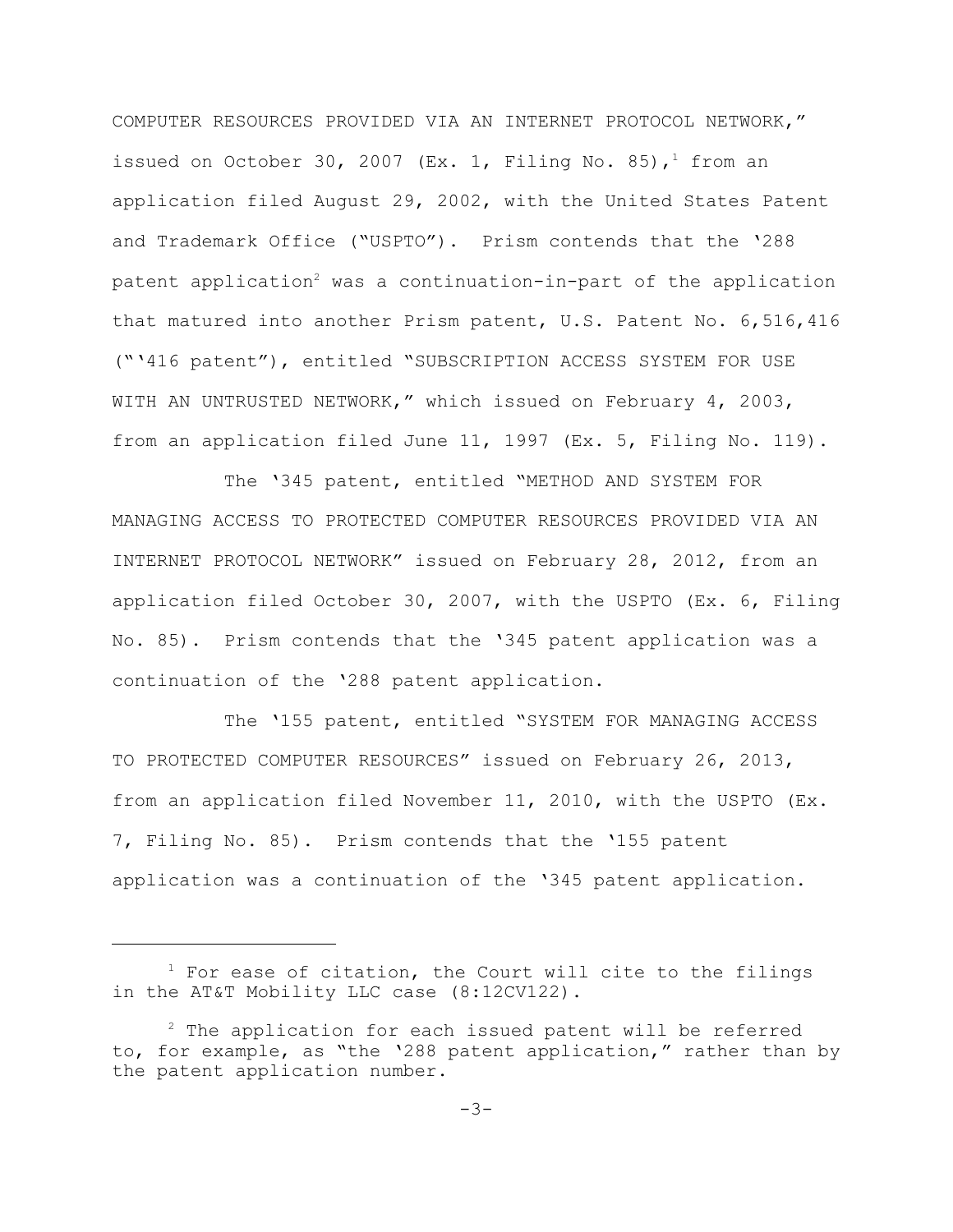The claims of the unasserted '416 patent include several of the same terms whose construction is now disputed in the presently asserted patents. In previous litigation initiated in 2005 by Prism against other defendants (the "Delaware Case"), the United States District Court for the District of Delaware (the "Delaware Court") construed the term "hardware key" and several other terms in the '416 patent that are also common to the asserted patents. (*Prism Tech. LLC v. Verisign, Inc.*, No. 1:05-214-JJF, Filing No. 449 (D. Del. Apr. 2, 2007) (Ex. 11, Filing No. 119, at 3 (the "Delaware Order")). *See also Prism Tech. LLC v. Verisign, Inc.*, 512 F. Supp. 2d 174 (D. Del. 2007), *aff'd*, 263 F. App'x 878 (Fed. Cir. 2008) (the "Delaware Memorandum"). Prism disclosed the Delaware Memorandum and the Delaware Order to the USPTO (*see* '288 patent, p. 15).

Prism appealed the Delaware Order, which the Federal Circuit affirmed without comment. Prism did not, however, appeal all of the claim constructions of the Delaware Order, and the constructions that it did appeal are not at issue in this case.

On December 29, 2008, Prism filed a complaint in this Court against defendants Research in Motion, Ltd. ("RIM") and Microsoft Corporation, alleging infringement of the '288 patent only (*see* Complaint, *Prism Tech. LLC v. Research in Motion et al.*, 8:08CV537 (the "RIM Case")). Although the case was settled before this Court held a *Markman* hearing or entered a claim

 $-4-$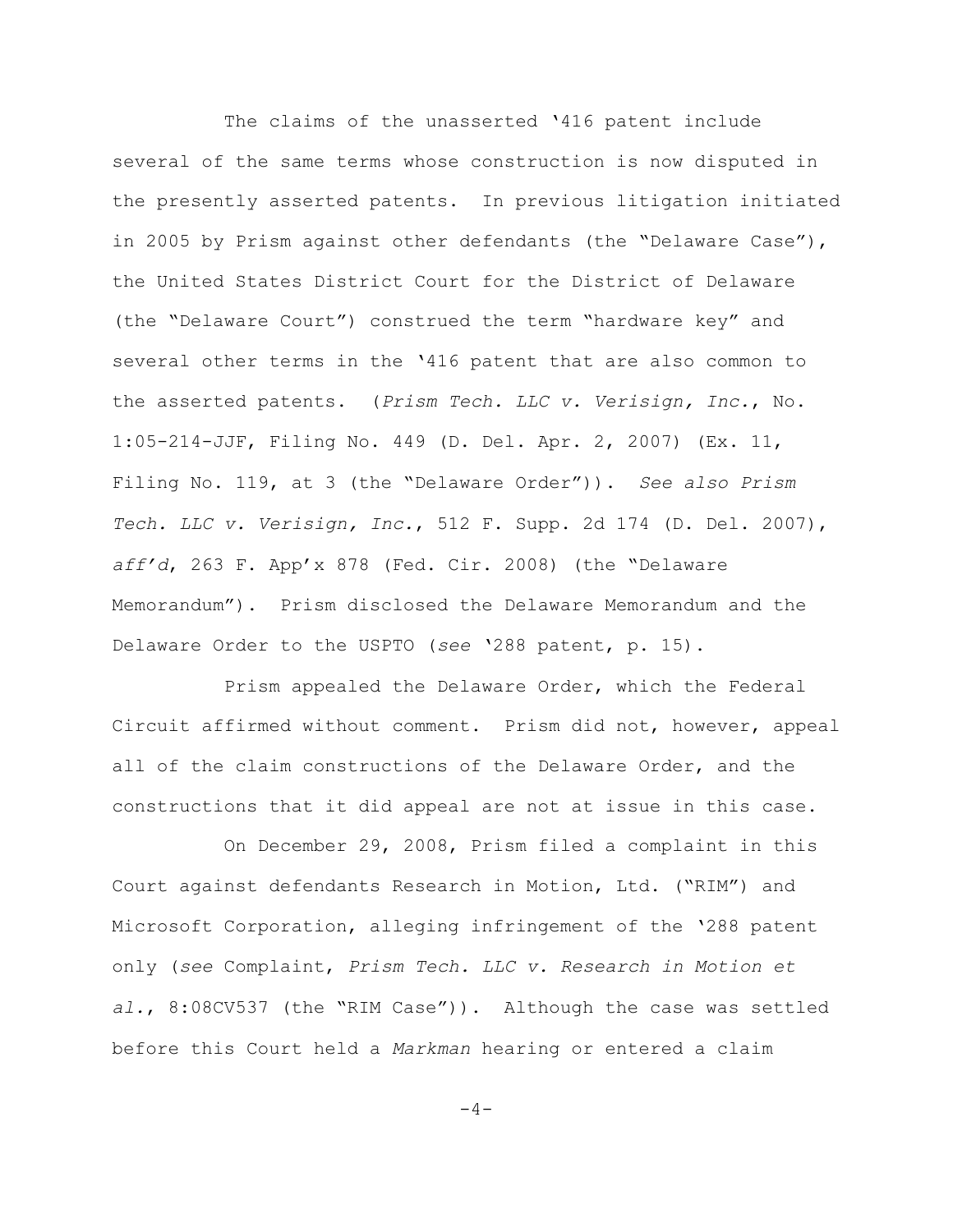construction order, Prism and RIM did submit briefs in support of their proposed constructions.

On June 8, 2010, Prism filed a complaint in this Court against several software manufacturers, alleging infringement of the '288 patent only (*see* Complaint, *Prism Tech. LLC v. Adobe et al.*, 8:10CV220 (the "Adobe Case")). On April 11, 2011, the Court conducted an initial *Markman* hearing for the purpose of construing the term "hardware key / access key" and subsequently issued its claim construction order (Adobe Case, Filing No. 188 ("2011 Adobe Order")).

On January 12, 2012, the Court conducted a second *Markman* hearing in the Adobe Case for the purpose of construing additional disputed claim terms in the '288 patent. After the second *Markman* hearing, the parties in the Adobe Case submitted a joint stipulation on claim construction, including an agreement as to the significance of claim preambles and as to the definitions of five claim terms. The Court adopted the jointly stipulated agreement, and the Court construed the eight remaining disputed terms (Adobe Case, Filing No. 469 ("2012 Adobe Order")). Prism disclosed the 2011 and 2012 Adobe Orders to the USPTO (*see* '155 patent at pp. 17-18).

Prism claims that the asserted patents all descend from the invention of the '416 patent, as noted above. In the Adobe Case, Prism described the "Background of the Patented Technology" to this Court as follows:

 $-5-$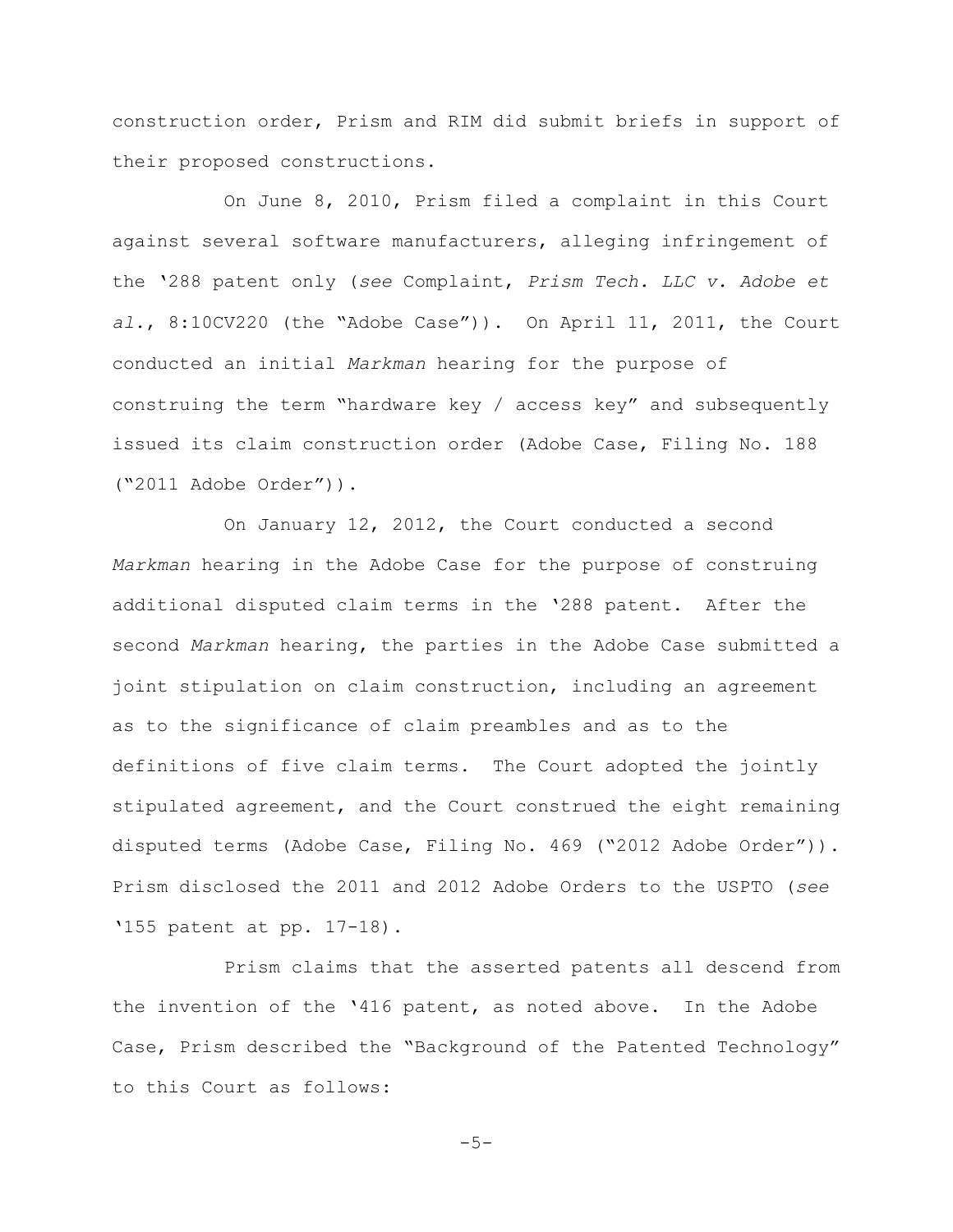In early 1996, the Internet was still in its infancy. Prism Resources, a predecessor to Prism Technologies, LLC, was busy addressing the problematic security issues associated with the open Internet. At that time, most Internet businesses provided access to computer resources openly over the Internet. When companies needed to control access, they were forced to use costly private networks. This was largely an artifact of the Internet being created without security in mind.

Prism Resources endeavored to solve these security problems so that companies could enjoy cost savings by employing the low-cost Internet to replace higher-cost private networks. Prism developed a revolutionary solution for controlling access to computer resources over an open network like the Internet. This novel system enabled access to resources using a hardware key from which digital credentials necessary for authentication could be generated, derived or read. This allowed companies to effectively turn the insecure public Internet connection between two parties into the equivalent of a secure, private network at low cost. Prism Resources proceeded to patent its ideas.

(Adobe Case, Filing No. 178, at 6-7) (internal citations omitted).

Prism similarly described its invention to the Federal Circuit in an appellate brief in the Delaware Case: "Prism set out to solve this very problem by developing a revolutionary solution for controlling access to computer resources over an

 $-6-$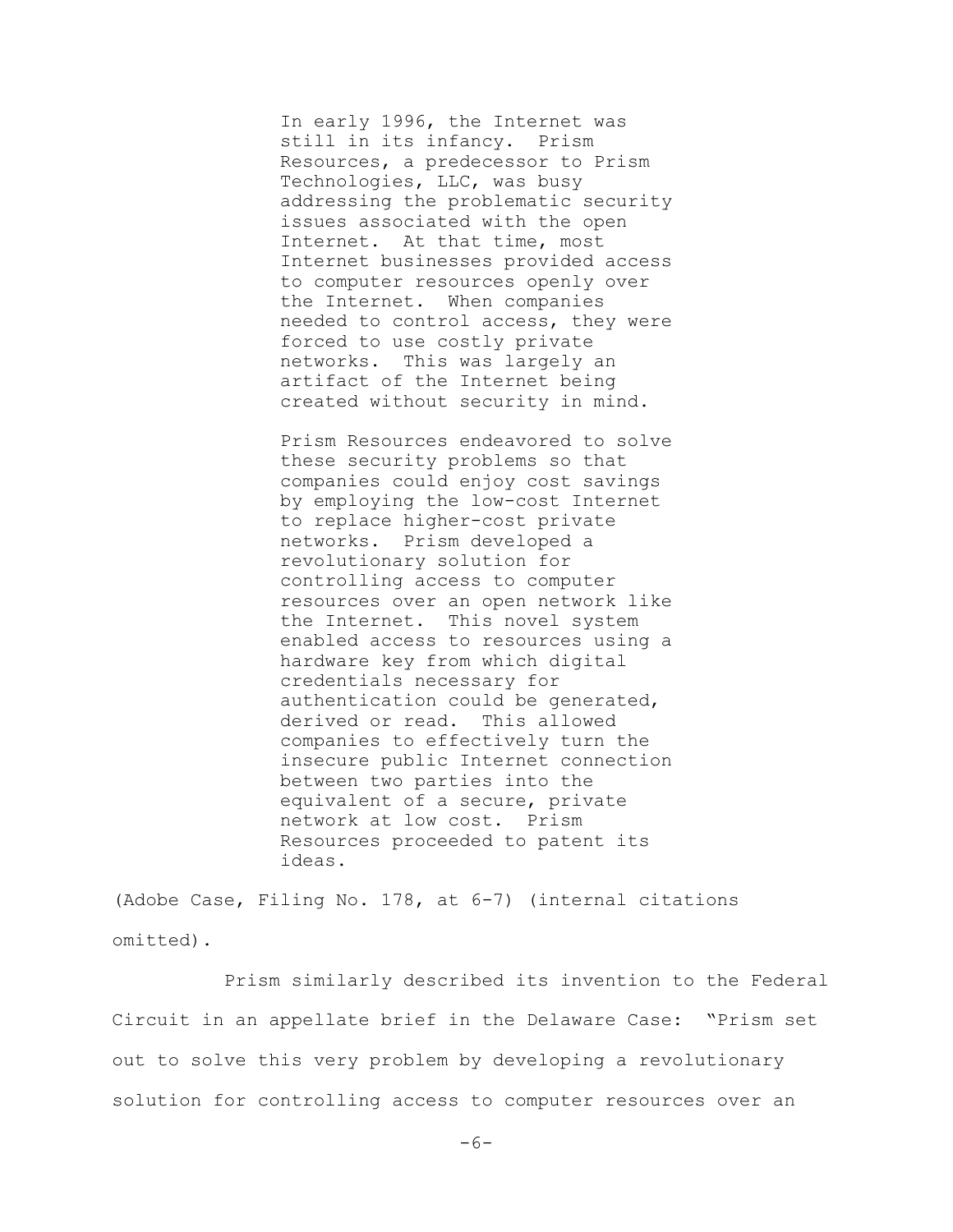untrusted network like the Internet. Prism's novel system enables access to resources using a hardware key that contains digital credentials necessary for authentication." Brief of Plaintiff-Appellant Prism Technologies LLC, *Prism Tech. LLC v. Verisign, Inc.*, 263 F. App'x 878 (Fed. Cir. 2008) (No. 2007- 1315), 2007 WL 2956764 ("Prism Brief - Delaware Case"). "The invention turned the insecure public Internet connection between two parties into the equivalent of a secure, low-cost private network." *Id.*

Prism filed its complaint in the present action on April 4, 2012 (Filing No. 1), which it amended on September 21, 2012 (Filing No. 40), and March 1, 2013 (Filing No. 85). On April 23, 2013, the parties filed a Joint Claim Construction Statement delineating their proposed claim constructions and stipulations (Filing No. 110).

#### **II. Legal Standard.**

"It is a 'bedrock principle' of patent law that 'the claims of a patent define the invention to which the patentee is entitled the right to exclude.'" *Phillips v. AWH Corp.*, 415 F.3d 1303, 1312 (Fed. Cir. 2005) (en banc) (quoting *Innova/Pure Water, Inc. v. Safari Water Filtration Sys., Inc*., 381 F.3d 1111, 1115 (Fed. Cir. 2004)). In construing a claim term, the Court must give each term its "ordinary and customary meaning, as [it] would be understood by one of ordinary skill in the art in question at the time of the invention." *Intervet Inc. v. Merial Ltd.*, 617

$$
-\,7\,-
$$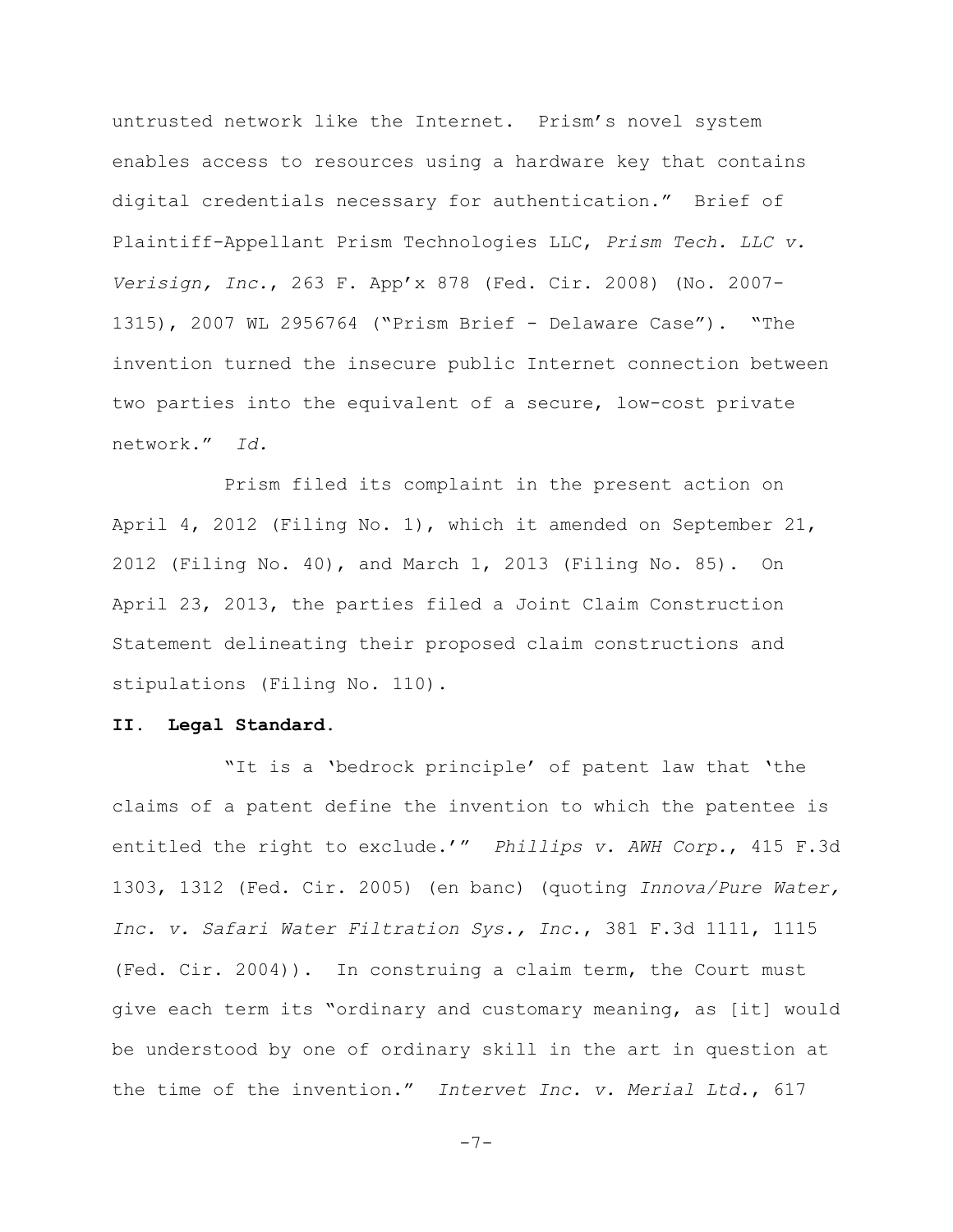F.3d 1282, 1287 (Fed. Cir. 2010) (citing *Phillips*, 415 F.3d at 1312-13).

> Because the meaning of a claim term as understood by persons of skill in the art is often not immediately apparent, and because patentees frequently use terms idiosyncratically, the court looks to "those sources available to the public that show what a person of skill in the art would have understood disputed claim language to mean."

*Phillips*, 415 F.3d at 1314 (quoting *Innova/Pure Water,* 381 F.3d at 1116). "Sources available to the public" include: (1) the patent claims themselves; (2) the remainder of the patent's specification; (3) the patent's prosecution history; and  $(4)$ extrinsic evidence pertaining to relevant scientific principles, such as a technical term's meaning and the state of the art. *Phillips*, 415 F.3d at 1314.

"First, we look to the words of the claims themselves, both asserted and nonasserted, to define the scope of the patented invention." *Vitronics Corp. v. Conceptronic, Inc.*, 90 F.3d 1576, 1582 (Fed. Cir. 1996). "The written description part of the specification itself does not delimit the right to exclude. That is the function and purpose of claims." *Markman v. Westview Instruments, Inc*., 52 F.3d 967, 980 (Fed. Cir. 1995), *aff'd*, 517 U.S. 370 (1996).

"Because claim terms are normally used consistently throughout the patent, the usage of a term in one claim can often

 $-8-$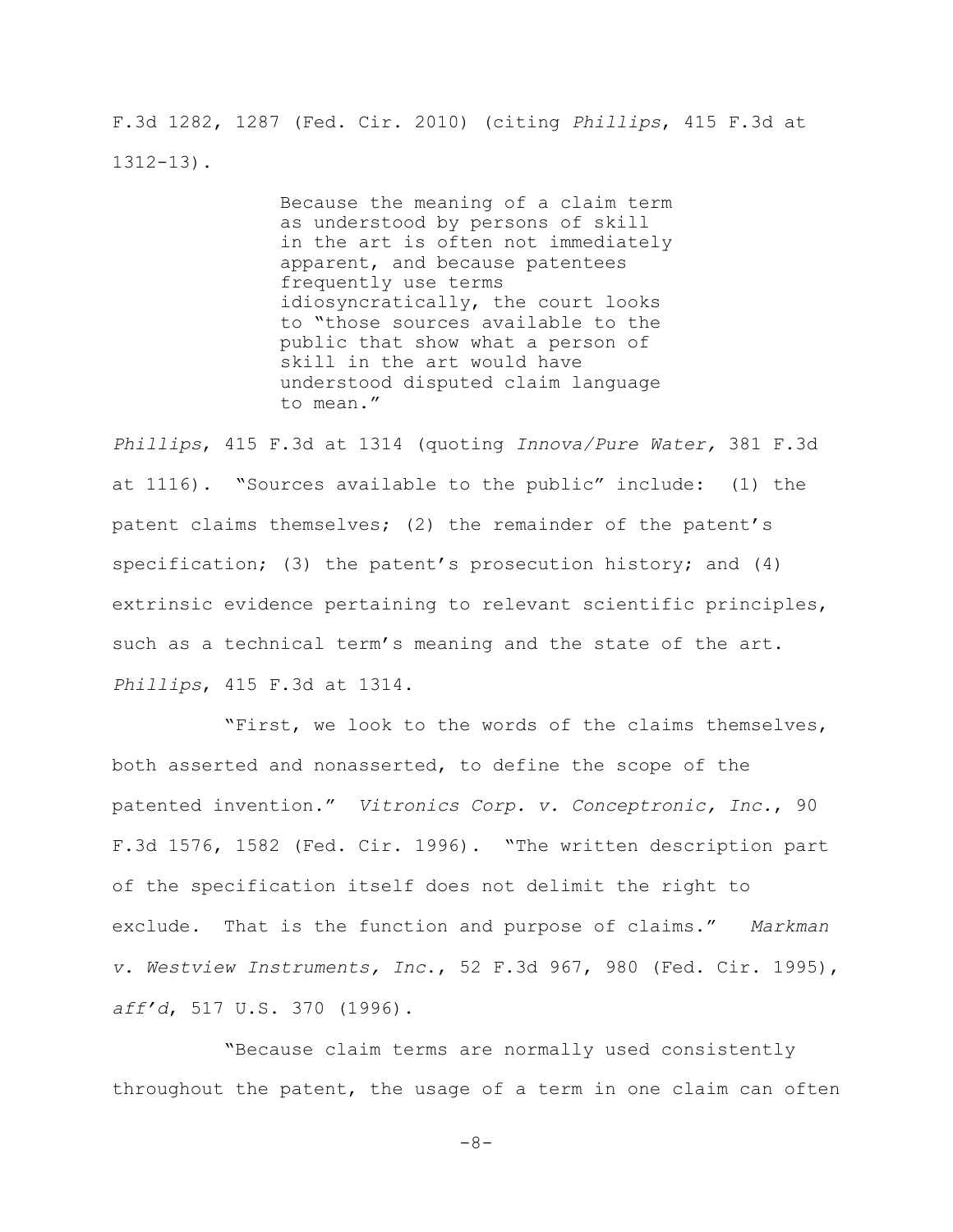illuminate the meaning of the same term in other claims." *Phillips*, 415 F.3d at 1314*.* "Where claims use different terms, those differences are presumed to reflect a difference in the scope of the claims." *Forest Labs., Inc. v. Abbott Labs.*, 239 F.3d 1305, 1310 (Fed. Cir. 2001).

As to patent families, when "patents all derive from the same parent application and share many common terms, we must interpret the claims consistently across all asserted patents." *NTP, Inc. v. Research in Motion, Ltd.*, 418 F.3d 1282, 1293 (Fed. Cir. 2005). "[W]e presume, unless otherwise compelled, that the same claim term in the same patent or related patents carries the same construed meaning." *Omega Eng'g, Inc. v. Raytek Corp.*, 334 F.3d 1314, 1334 (Fed. Cir. 2003).

In addition to the language of the claims, the patent specification "'is always highly relevant to the claim construction analysis. Usually, it is dispositive; it is the single best guide to the meaning of a disputed term." *Phillips*, 415 F.3d at 1315 (quoting *Vitronics*, 90 F.3d at 1582). "Importantly, the person of ordinary skill in the art is deemed to read the claim term not only in the context of the particular claim in which the disputed term appears, but in the context of the entire patent, including the specification." *Phillips*, 415 F.3d at 1313. After all, as required by statute,

> The specification shall contain a written description of the invention, and of the manner and

> > $-9-$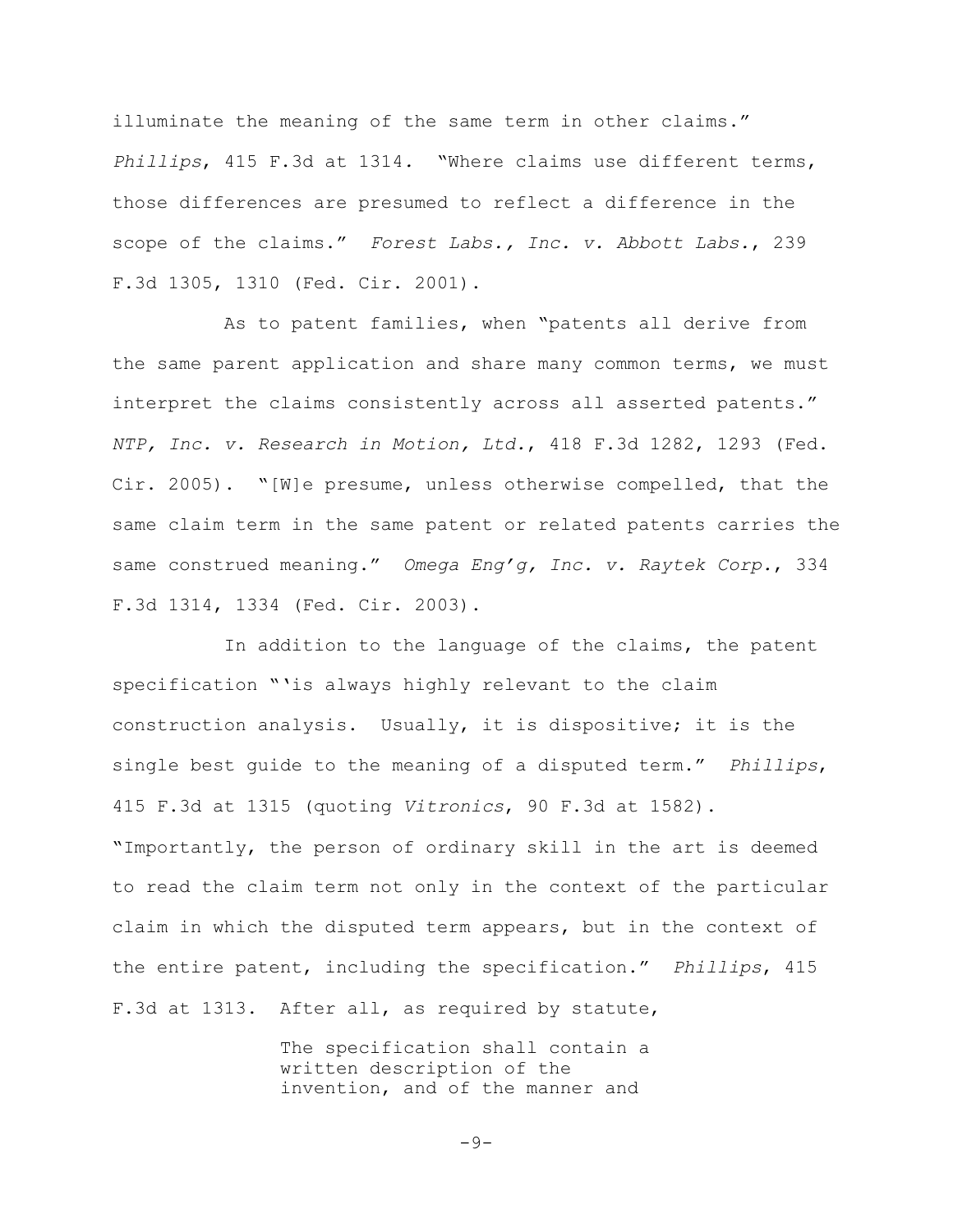process of making and using it, in such full, clear, concise, and exact terms as to enable any person skilled in the art to which it pertains, or with which it is most nearly connected, to make and use the same, and shall set forth the best mode contemplated by the inventor or joint inventor of carrying out the invention.

35 U.S.C. § 112(a).

"Statements that describe the invention as a whole, rather than statements that describe only preferred embodiments, are more likely to support a limiting definition of a claim term." *C.R. Bard, Inc. v. U.S. Surgical Corp*., 388 F.3d 858, 864 (Fed. Cir. 2004). Because "the specification often describes very specific embodiments of the invention, we have repeatedly warned against confining the claims to those embodiments." *Phillips*, 415 F.3d at 1323. While

> [t]he written description and other parts of the specification, for example, may shed contextual light on the plain and ordinary  $meaning[,]$  . . they cannot be used to narrow a claim term to deviate from the plain and ordinary meaning unless the inventor acted as his own lexicographer or intentionally disclaimed or disavowed claim scope.

*Aventis Pharm. Inc. v. Amino Chem. Ltd.*, 715 F.3d 1363, 1373 (Fed. Cir. 2013). Thus "[t]he longstanding difficulty is the contrasting nature of the axioms that (a) a claim must be read in view of the specification and (b) a court may not read a

 $-10-$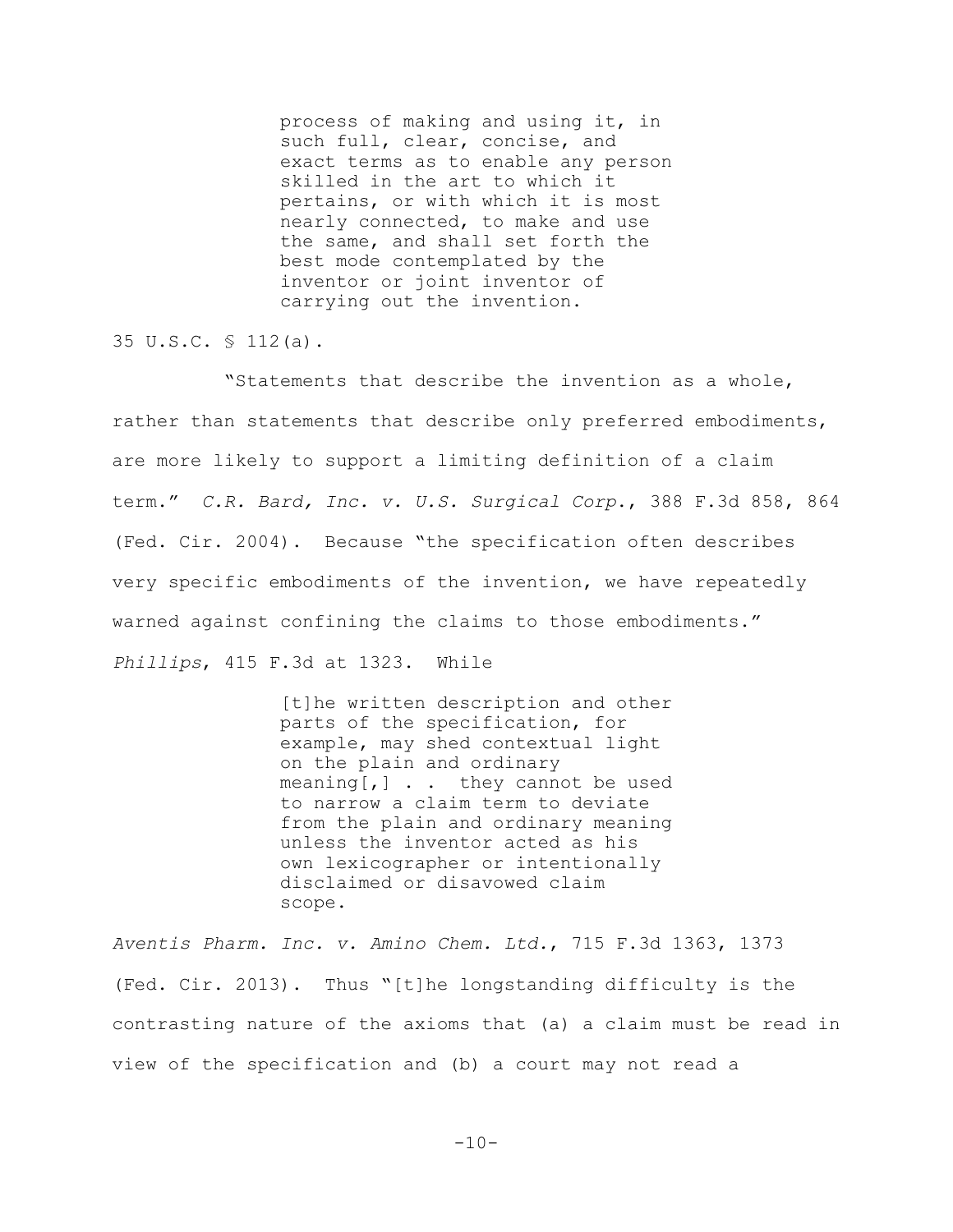limitation into a claim from the specification." *Innova,* 381 F.3d at 1117.

 After the claims themselves and the remainder of the specification, "[t]he court has broad power to look as a matter of law to the prosecution history of the patent in order to ascertain the true meaning of language used in the patent claims . . . ." *Markman,* 52 F.3d at 980. "This history contains the complete record of all the proceedings before the [USPTO], including any express representations made by the applicant regarding the scope of the claims. As such, the record before the [USPTO] is often of critical significance in determining the meaning of the claims." *Vitronics*, 90 F.3d at 1582. "[T]he prosecution history can often inform the meaning of the claim language by demonstrating how the inventor understood the invention and whether the inventor limited the invention in the course of prosecution, making the claim scope narrower than it would otherwise be." *Phillips*, 415 F.3d at 1317.

"The public notice function of a patent and its prosecution history requires that a patentee be held to what he declares during the prosecution of his patent." *Springs Window Fashions LP v. Novo Indus., L.P.*, 323 F.3d 989, 995 (Fed. Cir. 2003). "A patentee may not state during prosecution that the claims do not cover a particular device and then change position and later sue a party who makes that same device for infringement." *Id*. "'The purpose of consulting the prosecution

-11-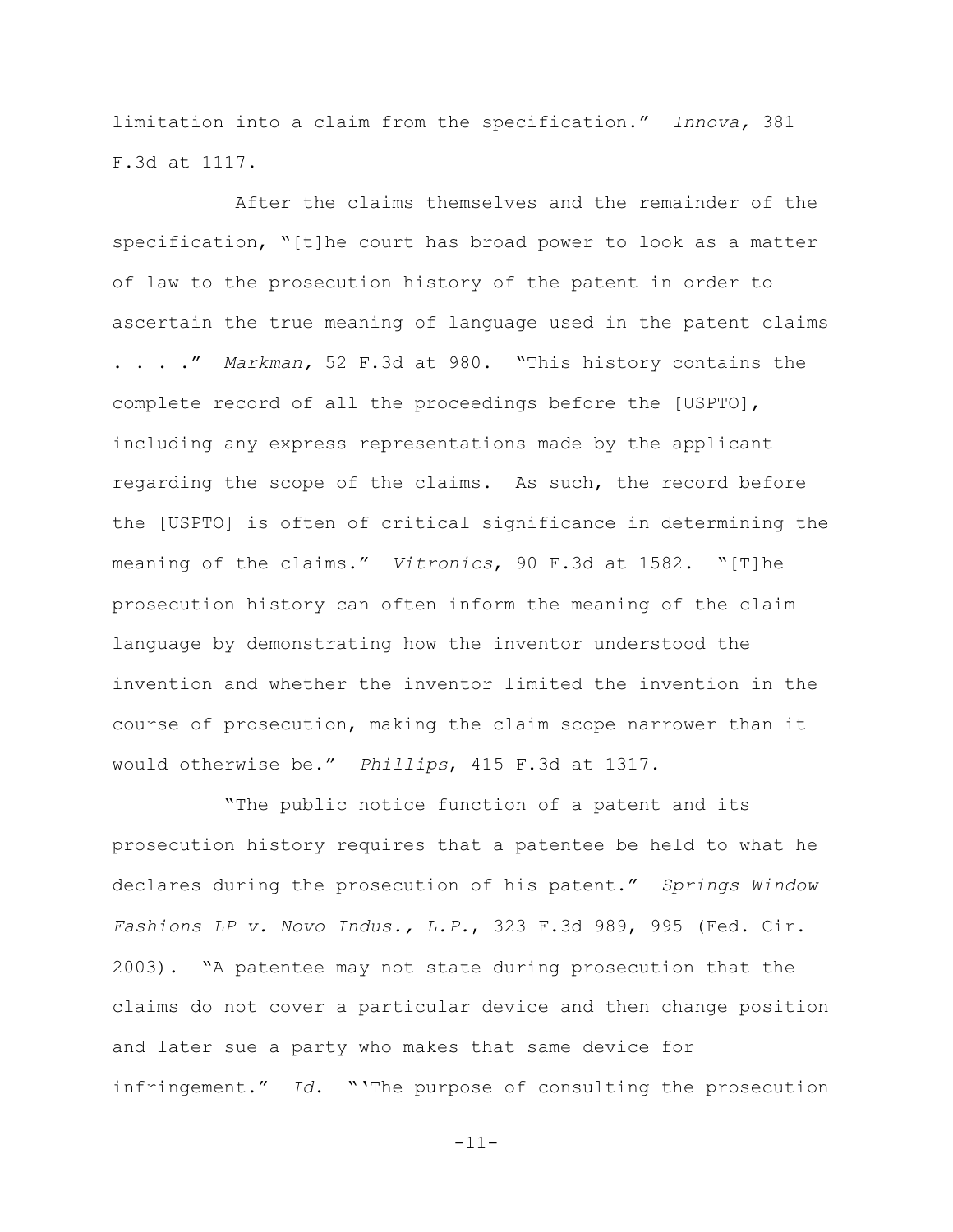history in construing a claim is to exclude any interpretation that was disclaimed during prosecution.'" *Id.* (quoting *Chimie v. PPG Indus., Inc.*, 402 F.3d 1371, 1384 (Fed. Cir. 2005)).

## **III. Claim Construction.**

"When the parties present a fundamental dispute regarding the scope of a claim term, it is the court's duty to resolve it." *O2 Micro Int'l Ltd. v. Beyond Innovation Tech. Co., Ltd.*, 521 F.3d 1351, 1362 (Fed. Cir. 2008). Here, the Court finds that the parties have agreed that three terms, "internal," "client computer device" and "provided via . . . ," should be "given their ordinary and customary meaning." *Phillips*, 415 F.3d at 1312. Since the parties do not "present a fundamental dispute," the terms do not require a construction from the Court.<sup>3</sup> The parties offer differing proposed constructions for the remaining terms on Schedule A, as follows.

> **A. "Internet Protocol network"** terms ("an Internet Protocol network," "network utilizing at least one Internet Protocol," and "a network utilizing at least one Internet Protocol")

<sup>3</sup> *See* Schedule A, Filing No. 110 (For the three terms, plus the term "external," Prism states, "No construction is required -- plain and ordinary meaning"); Filing No. 114, at 19 n. 11 (Defendants state that the same terms "should be given their plain and ordinary meaning"). Nevertheless, the Court does choose to construe the term "external" (*see* "hardware key," below).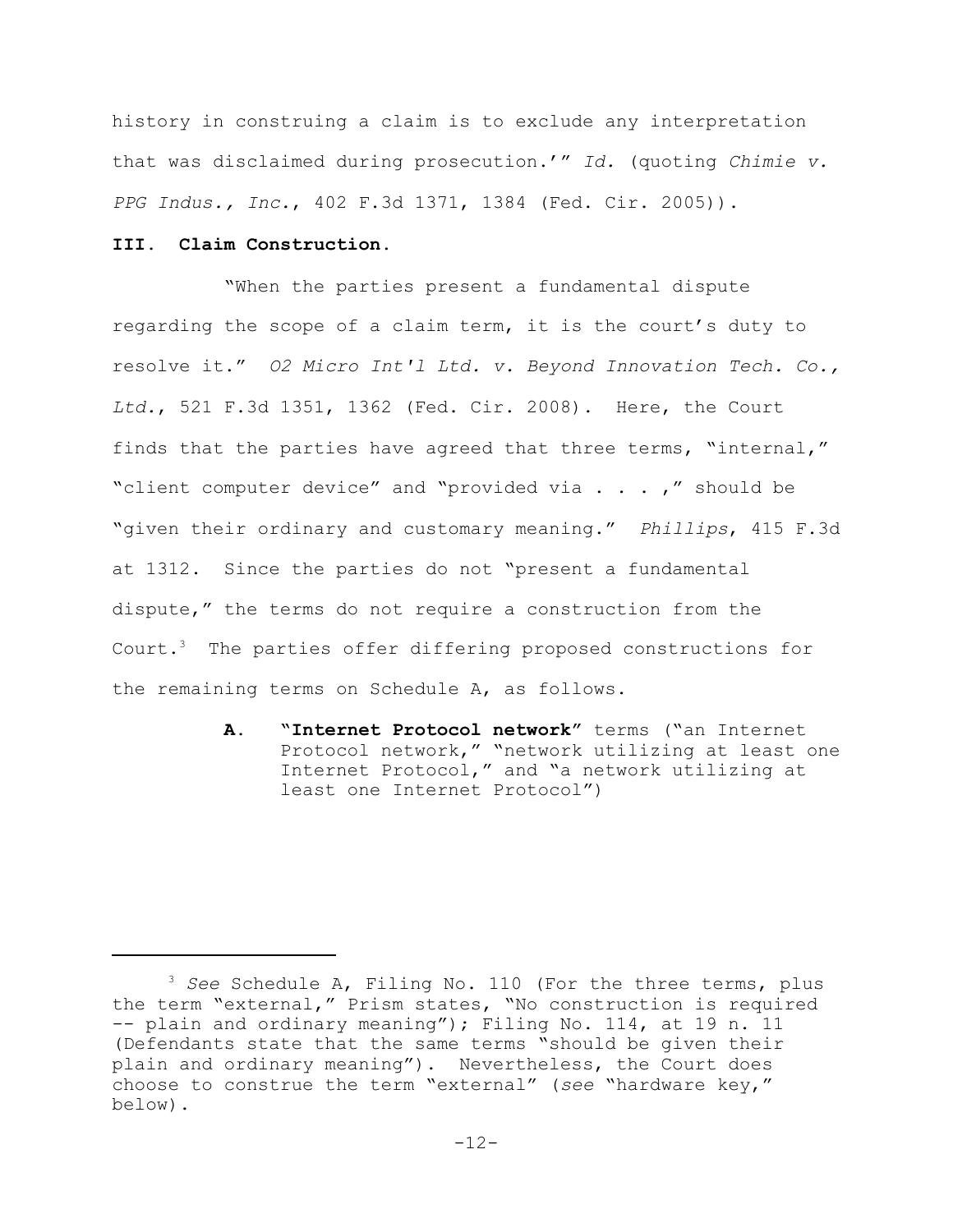| Prism's Proposed                                                                                                              | Defendants' Proposed                                                                                                                                                                                                                                                                                                                |
|-------------------------------------------------------------------------------------------------------------------------------|-------------------------------------------------------------------------------------------------------------------------------------------------------------------------------------------------------------------------------------------------------------------------------------------------------------------------------------|
| Construction:                                                                                                                 | Construction:                                                                                                                                                                                                                                                                                                                       |
| "A network using any protocol<br>of the Internet Protocol Suite<br>including at least one of IP,<br>TCP/IP, UDP/IP, and HTTP" | "An untrusted network using<br>any protocol of the Internet<br>Protocol Suite including at<br>least one of IP, TCP/IP,<br>UDP/IP, and HTTP/IP, where<br>untrusted is defined as a<br>public network with no<br>controlling organization, with<br>the path to access the network<br>being undefined and the user<br>being anonymous" |

Prism's proposed construction is the same as the construction to which the parties jointly stipulated for the '288 patent in the Adobe Case. Generally, claim terms from related patents (and certainly from the same patent) are interpreted consistently. *NTP,* 418 F.3d at 1293; *Omega Eng'g,* 334 F.3d at 1334. Defendants contend that because they were not a party to the stipulation adopted in the Adobe Case, and because they do not agree with the stipulation, the Court should place less significance on the previous construction.

Addressing a similar situation, the Federal Circuit wrote, "The infringement analysis in the initial determination was made pursuant to a stipulation with respect to the meaning of the claim terms by one of the respondents in that proceeding." *Fuji Photo Film Co., Ltd. v. Int'l Trade Comm'n*, 386 F.3d 1095, 1101 (Fed. Cir. 2004). "Since the respondents who are affected by the claim construction in the present proceedings were not parties to that stipulation, they are not bound by it, nor does

 $-13-$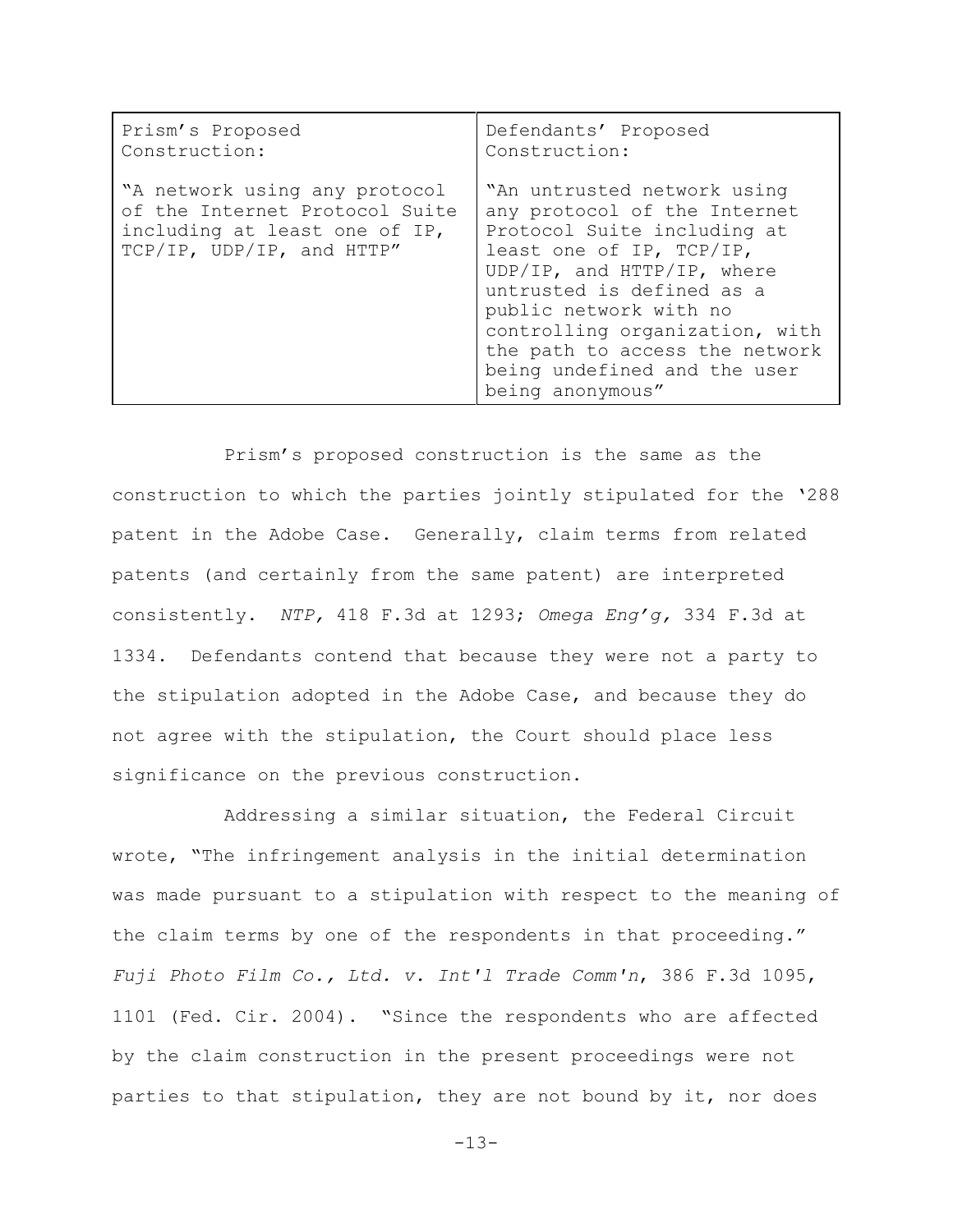the administrative law judge's acceptance of the stipulation constitute a formal claim construction." *Id.* Similarly, the Court will view the Adobe Case constructions based on stipulations as relevant (particularly because they appear in the prosecution history) but not binding to the present action.

The primary difference<sup>4</sup> between the parties' proposed constructions is defendants' insertion of the word "untrusted," defined in the '288 patent specification ('288 patent, 3:39-42).<sup>5</sup> Defendants contend that the "Internet Protocol network" terms as used in the asserted patents' claims should be restricted to untrusted networks; Prism claims that no such limitation exists. While Prism concedes that the '416 patent "generally claims systems for controlling the operation and access to protected resources where the access server and client computer communicate over an untrusted network," Prism contends that "claims in the '288 patent apply to both trusted and untrusted networks" (Filing No. 118, at 12).

<sup>4</sup> One other difference exists: Prism includes the term "HTTP," while defendants include the term "HTTP/IP." None of the parties has addressed this difference, and the Court has no way to determine the technical significance, if any, of the addition of "/IP." The Court will include both "HTTP" and "HTTP/IP" in its construction.

<sup>&</sup>lt;sup>5</sup> The parties state that the specifications of the asserted patents are identical (*see* Filing No. 118, at 9 n.7; Filing No. 114, at 15). The Court will cite to the '288 patent specification only, but such citations apply similarly to the '345 patent and the '155 patent specifications.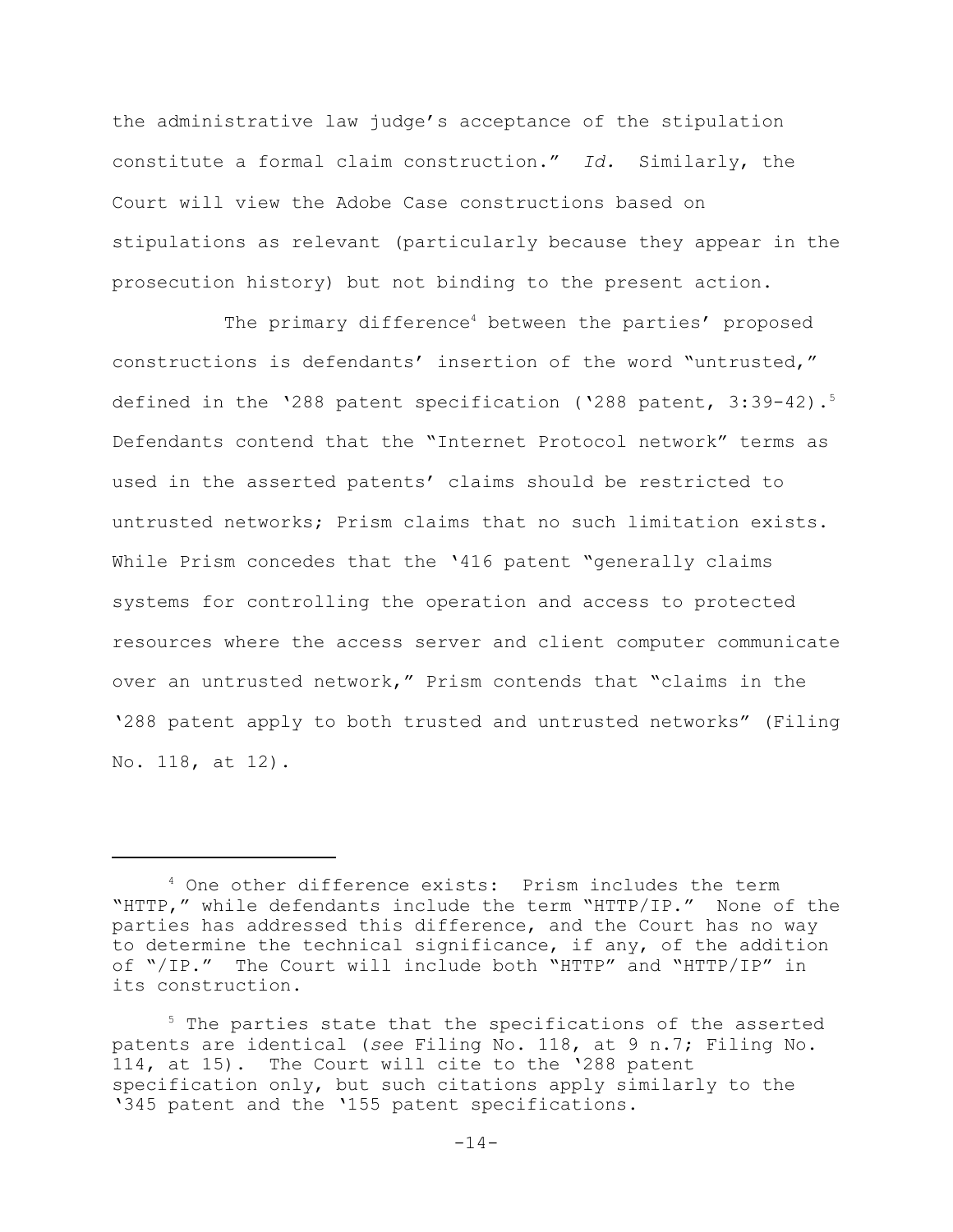**1. The Claim Language.** Prism states, "[B]y its plain language 'an Internet Protocol network' is a network that uses the Internet Protocol. As the claim language broadly recites 'network' without further limitation, as a matter of law, the claim captures any network, including both trusted and untrusted networks" (Filing No. 118, at 36).

Defendants read the claims differently; they propose that an "Internet Protocol network" is a subset of all untrusted networks (Defendant Slide 41). For example, claim 62 of the '288 patent begins as follows:

> **62.** A method for protecting resources of a server computer, the server computer providing the protected resources to a client computer device via an untrusted network . . .

('288 patent, 39:48-50). Dependent claim 81 then reads,

**81.** The method of claim **62**, wherein the untrusted network uses an IP protocol.

(*Id.*, 41:39-40). Similarly, claim 87 begins,

**87.** A method for protecting resources of a server computer, the server computer providing the protected resources to a client computer device via an untrusted network . . .

(*Id.*, 41:61-63).Dependant claim 110 then reads,

**110.** The method of claim **87,** wherein the untrusted network uses an IP protocol.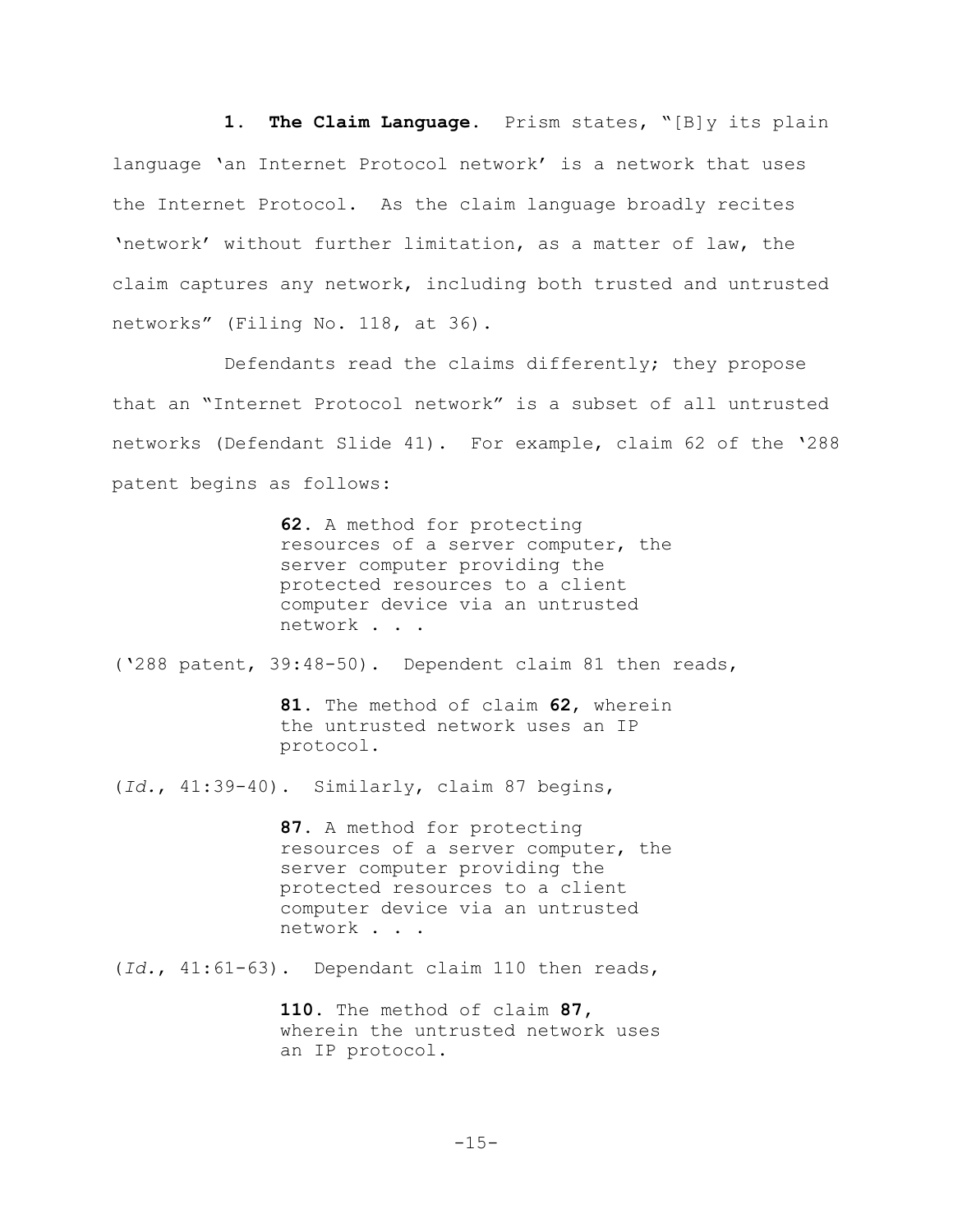(*Id.*, 43:63-64). Here, defendants persuasively argue that in the context of the '288 patent claims, networks that use an IP protocol are one species of untrusted network.

But Prism also contends that the doctrine of claim differentiation supports its argument. For example, Prism compares the preamble of claim 31, which contains the term "untrusted network," as cited above, with the preamble of claim 117, which contains the term "Internet Protocol network:"

> **117.** A system for controlling access to protected computer resources provided via an Internet Protocol network . . .

(*Id.*, 45:1-2). Prism states, "The fact that the inventors of the Asserted Patents chose to use the term 'untrusted network' in some claims and 'Internet Protocol network' in others demonstrates that these terms must have different meanings based on the doctrine of claim differentiation" (Filing No. 118 at 37).

Defendants dispute the fact that the doctrine of claim differentiation applies in this case, because the two preambles have other differences unrelated to "untrusted network" and "Internet Protocol network" (Filing No. 126, at 15). Yet even if the doctrine of claim differentiation did apply, it does not address the disagreement between the parties, because the difference between the two terms is in dispute. Prism argues that the terms are different because an "Internet Protocol network" can be either trusted or untrusted; defendants argue that the terms are different because an "Internet Protocol

 $-16-$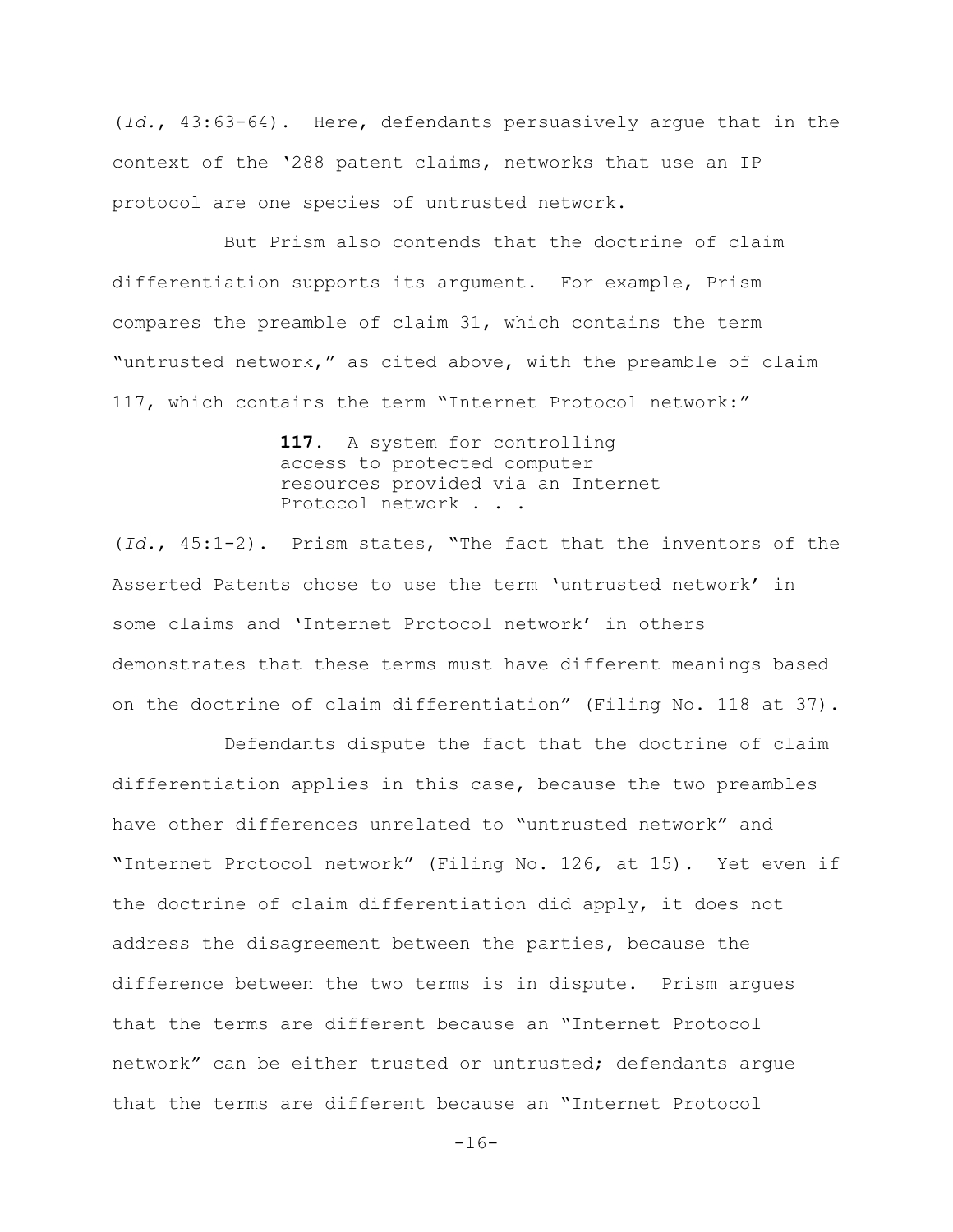network" is a subset of the term "untrusted network." Thus the doctrine of claim differentiation does not aid the analysis.

#### **2. Specification Disclosure.**

"Where the specification makes clear that the invention does not include a particular feature, that feature is deemed to be outside the reach of the claims of the patent, even though the language of the claims, read without reference to the specification, might be considered broad enough to encompass the feature in question."

*Thorner v. Sony Computer Entm't Am. LLC*, 669 F.3d 1362, 1366 (Fed. Cir. 2012) (quoting *SciMed Life Sys., Inc. v. Advanced Cardiovascular Sys., Inc*., 242 F.3d 1337, 1341 (Fed. Cir. 2001)). "Generally, a claim is not limited to the embodiments described in the specification unless the patentee has demonstrated a clear intention to limit the claim's scope with words or expressions of manifest exclusion or restriction. . . . By the same token, not every benefit flowing from an invention is a claim limitation." *i4i Ltd. P'ship v. Microsoft Corp*., 598 F.3d 831, 843 (Fed. Cir. 2010) (quotation and citation omitted), *aff'd*, 131 S. Ct. 2238 (2011).

Prism and defendants agree that the specification addresses both trusted and untrusted networks. Prism, however, contends that the network above the firewall in Figure 1 can be either trusted or untrusted, whereas defendants contend that the network above the firewall is untrusted only.

```
-17-
```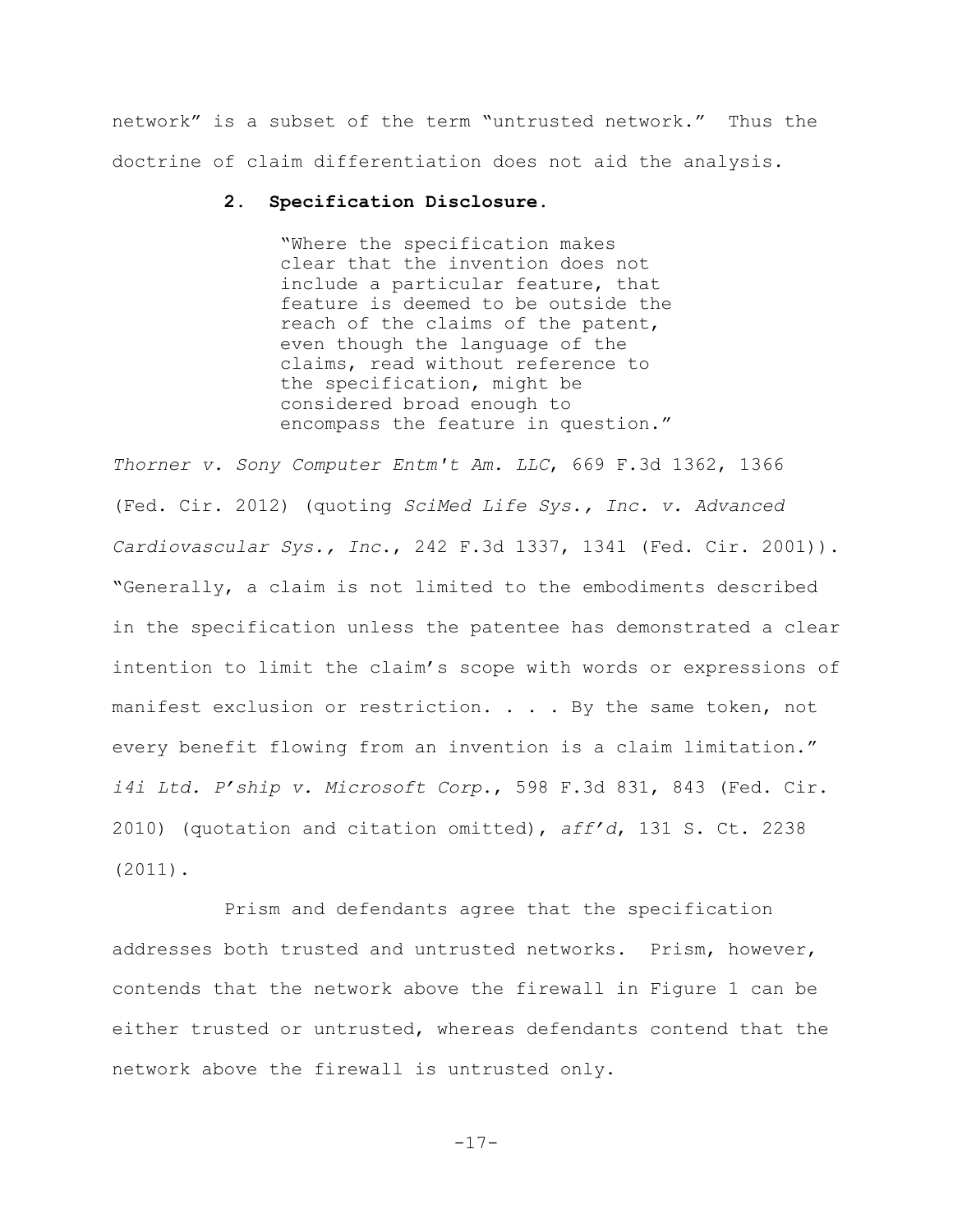

**FIG. 1** 

('288 patent, Fig. 1).

At oral argument, defendants emphasized the fact that "[a]s the preamble to the asserted claims makes clear, the relevant 'network' is the network over which protected resources are 'provided' to a client computer device . . . " (Defendants' Slide 30, quoting '288 patent, claim 117). Defendants argue, "The preamble tells us that the network we're looking at is the network that's used to provide access to the protected computer resources by the client computer device. It's the top half of Figure 1, not the bottom half" (*Markman* Hearing Transcript, Filing No. 130, at 62:8-11). Defendants argue that the "Internet

 $-18-$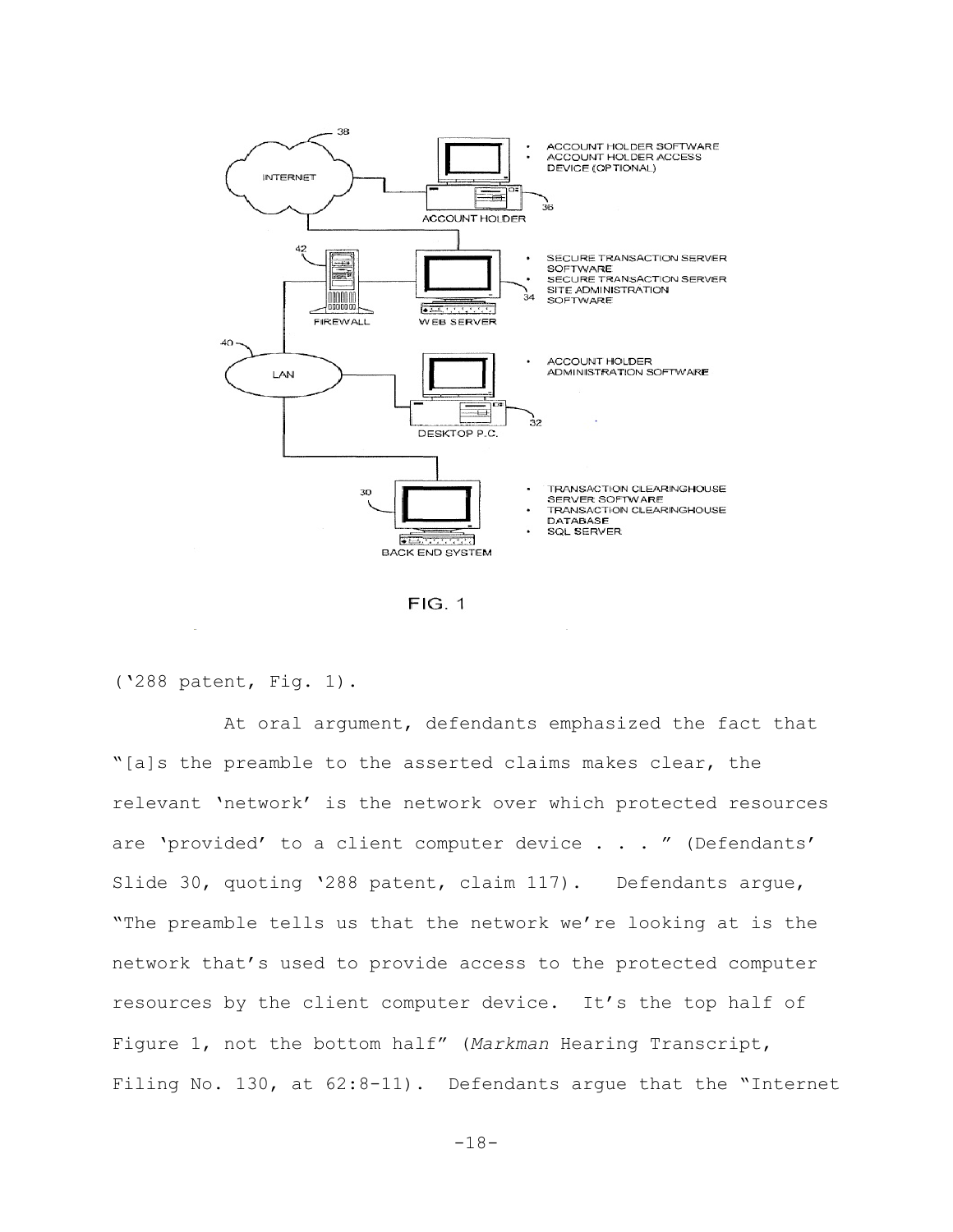Protocol network" of claim 117 must correspond to INTERNET **38** of Figure 1, which connects ACCOUNT HOLDER **36** to WEB SERVER **34** (Defendants' Slide 30, quoting '288 patent, Fig. 1). Defendants also conclude that the term "Internet Protocol network" cannot be part of the trusted network indicated by solid lines in Figure 3, but that the term only refers to the part of the invention that is in the shape of the cloud and that connects the two sides of the drawing with dotted lines (Defendants' Slides 38-41).



('288 patent, Fig. 3).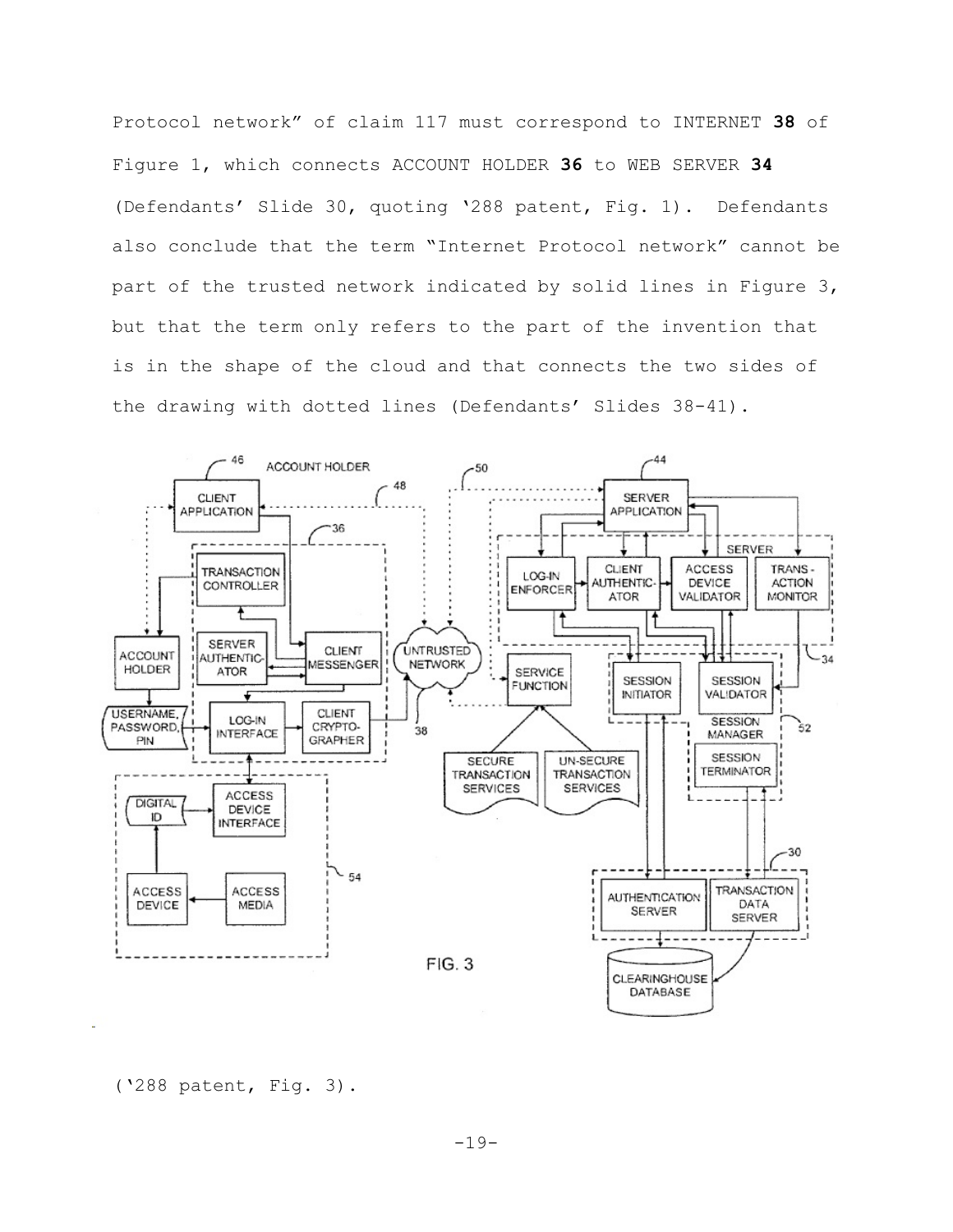Keeping in mind that some of the networks described in the specification are trusted and secure (illustrated by the solid lines in Figure 3), Prism's argument can be condensed as follows:

1. Some aspects of such a trusted and secure network, such as a LAN [local area network] use a TCP/IP protocol (Filing No. 124, at 13).

2. A network that uses a TCP/IP protocol is an "Internet Protocol network" (Plaintiff's Construction, Schedule A, Filing No. 110).

3. Therefore, the trusted and secure network that uses a TCP/IP protocol is an "Internet Protocol network," and an "Internet Protocol network" includes trusted networks.

(*See* Filing No. 118, at 36-37; Filing No. 124, at 12-14). This argument only succeeds if the second statement is true, that is, that a network that uses a TCP/IP protocol is an "Internet Protocol network." Yet this is the very position that Prism is setting out to prove; as such, it cannot be assumed. After all, defendants would rewrite the second statement as "An *untrusted* network that uses a TCP/IP protocol is an "Internet Protocol network," thereby not allowing for Prism's third, conclusory statement. Moreover, as defendants point out, "[t]he specification's disclosure of the LAN is irrelevant to the 'Internet Protocol network' terms because the LAN is not the network over which protected computer resources are provided from the access server to the client computer device as the preamble requires" (Filing No. 126, at 10-11).

 $-20-$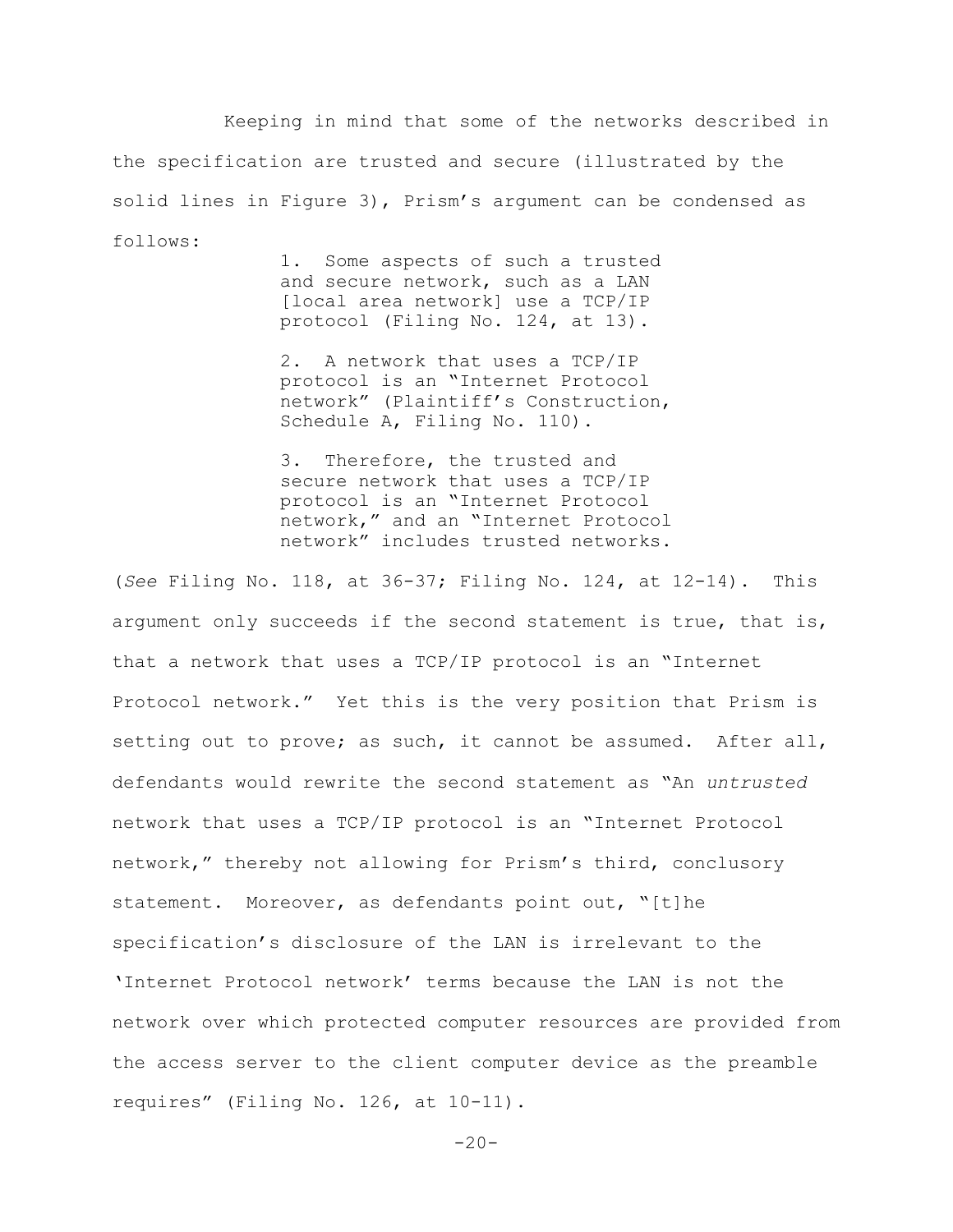Turning to the written language of the specifications, the first sentences of the '288 patent specification read as follows: "*The present invention* generally relates to security systems for use with computer networks. More particularly, *the present invention* relates to a secure transaction system *that is particularly adapted for use with untrusted networks, such as the Internet*" ('288 patent, 1:8-12) (emphasis added).

Describing the drawings, the specification reads, "FIG. **1** is a block diagram of the secure transaction system embodying *the present invention*, wherein a secure transaction server is part of a local area network, with the server being connected *to the Internet* and to the local area network via a firewall" (*Id.*, 2:17-21) (emphasis added). Also describing the drawings, "FIG. **3** is a more detailed block diagram of the schema of *the present invention*" (*Id.*, 2:26-27) (emphasis added).

The first sentences of the Detailed Description section of the '288 patent specification read as follows:

> Broadly stated, *the present invention* is directed to a secure transaction system that is *particularly adapted for use with an untrusted network, such as the Internet worldwide web*. As used herein, an untrusted network is defined as a public network with no controlling organization, with the path to access the network being undefined and the user being anonymous. A client-server application running over such a network has no control over the transmitted information during all

> > $-21-$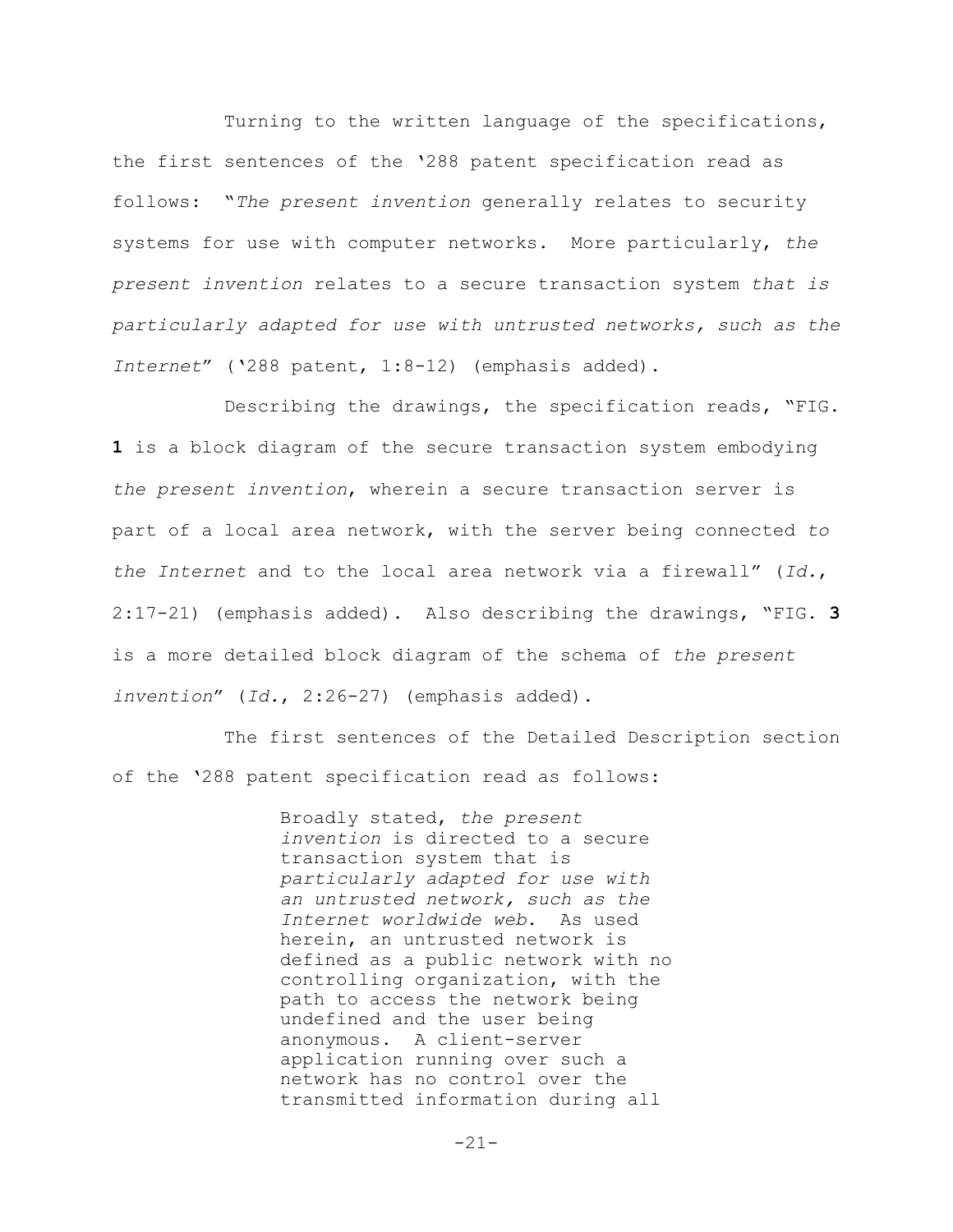the phases of transmission. *The present invention provides a platform for securing transactions between consumers and suppliers on an untrusted network*.

(*Id.*, 3:36-46) (emphasis added). Finally,

While the steps that have been described with respect to FIG. **2** are a very broad overview of the preferred embodiment, the functional block diagram of FIG. **3** provides a more detailed general schema of *the present invention*. The system includes a server application **44**, an account holder or client application **46**, *both of which are connected to an untrusted network via a traditional communication path* indicated by the dotted lines **48** and **50**.

(*Id.*, 6:24-31) (emphasis added).

The parties emphasize different aspects of the foregoing specification excerpts. Prism states, "The Specification uses the words 'present invention' in a permissive and general manner to describe the advantages of the claimed invention . . ." (Filing No. 124, at 14). Prism goes on to say, "The specification also provides examples of particular uses of the invention, such as '**particularly** adapted for use with untrusted networks, such as the Internet' and '**particularly adapted** for use with an untrusted network, such as the Internet worldwide web.' Such statements do not limit the scope of 'Internet Protocol networks'" (*Id.*, at 15).

 $-22-$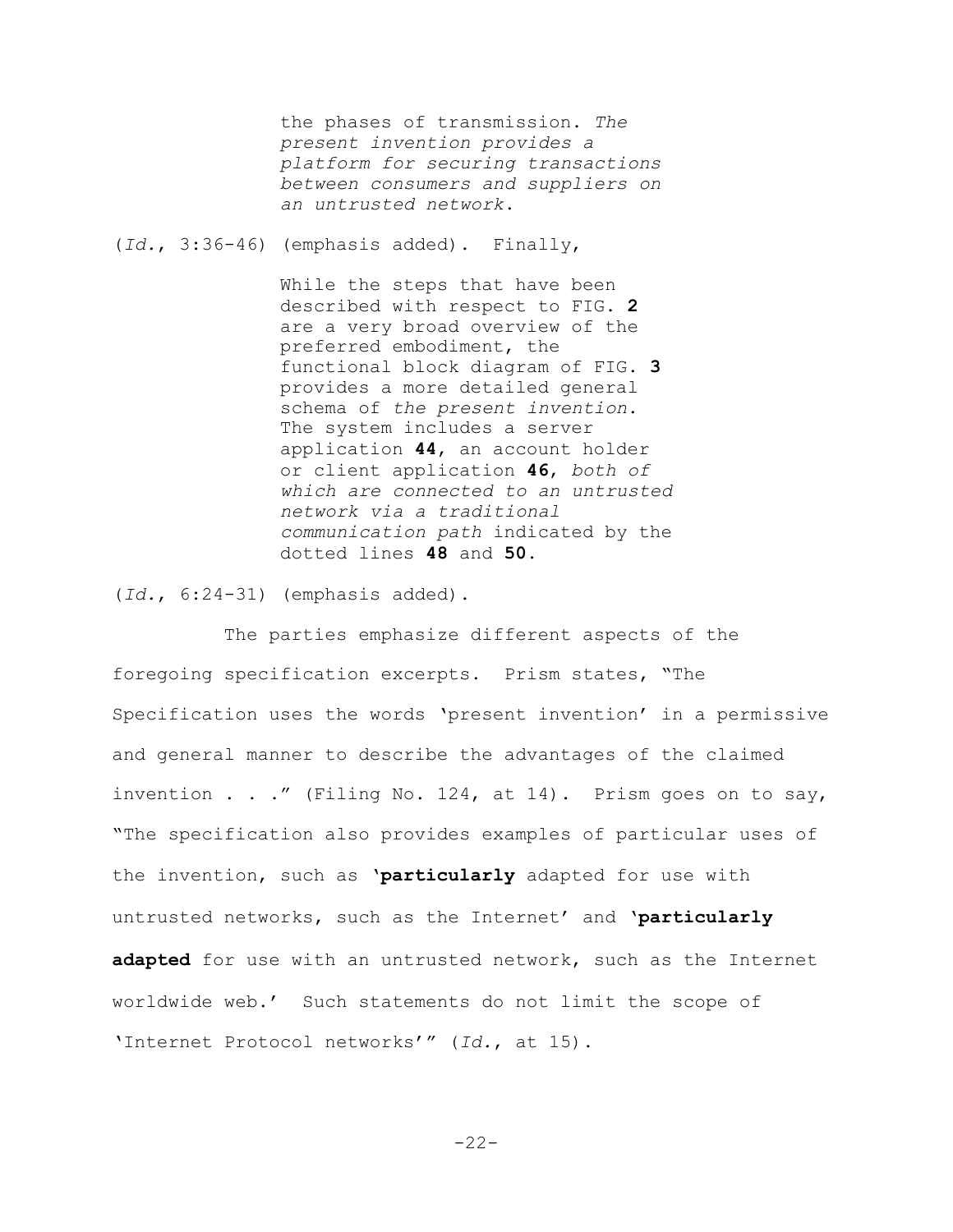Prism cites *i4i* to support its contention that a description of a "particular advantage" of an invention does not limit the invention (*Id.*). Prism claims, "[T]he permissive language used in the Specification (e.g., 'generally,' 'particularly adapted,' 'broadly stated,' 'provides a platform,' 'general schema') is not limiting" (*Id.*, at 16). Prism likens these terms to terms in the *i4i* patent specification that the Federal Circuit did find to be permissive: "The specification's permissive language, 'could be edited,' 'can be created,' and 'ability to work,' does not clearly disclaim systems lacking these benefits." *i4i*, 598 F.3d at 844.

The Court does not find Prism's language to be permissive in the same sense as "can be" and "could be," which create a possibility but not a requirement. The specification itself distinguishes between Figure 2, showing "a very broad overview of the preferred embodiment," and Figure 3, showing "a more detailed general schema of the present invention." The Court finds that the plain language of these statements indicates that Figure 3 is not, in fact, a particular advantage or a preferred embodiment like Figure 2, but rather is just as Prism describes it -- a "general schema of the present invention," with no permissive language present at all.

Defendants emphasize Prism's use of the term "the present invention," citing *Honeywell*, where the Federal Circuit found that "the claim term 'fuel injection system component' is

 $-23-$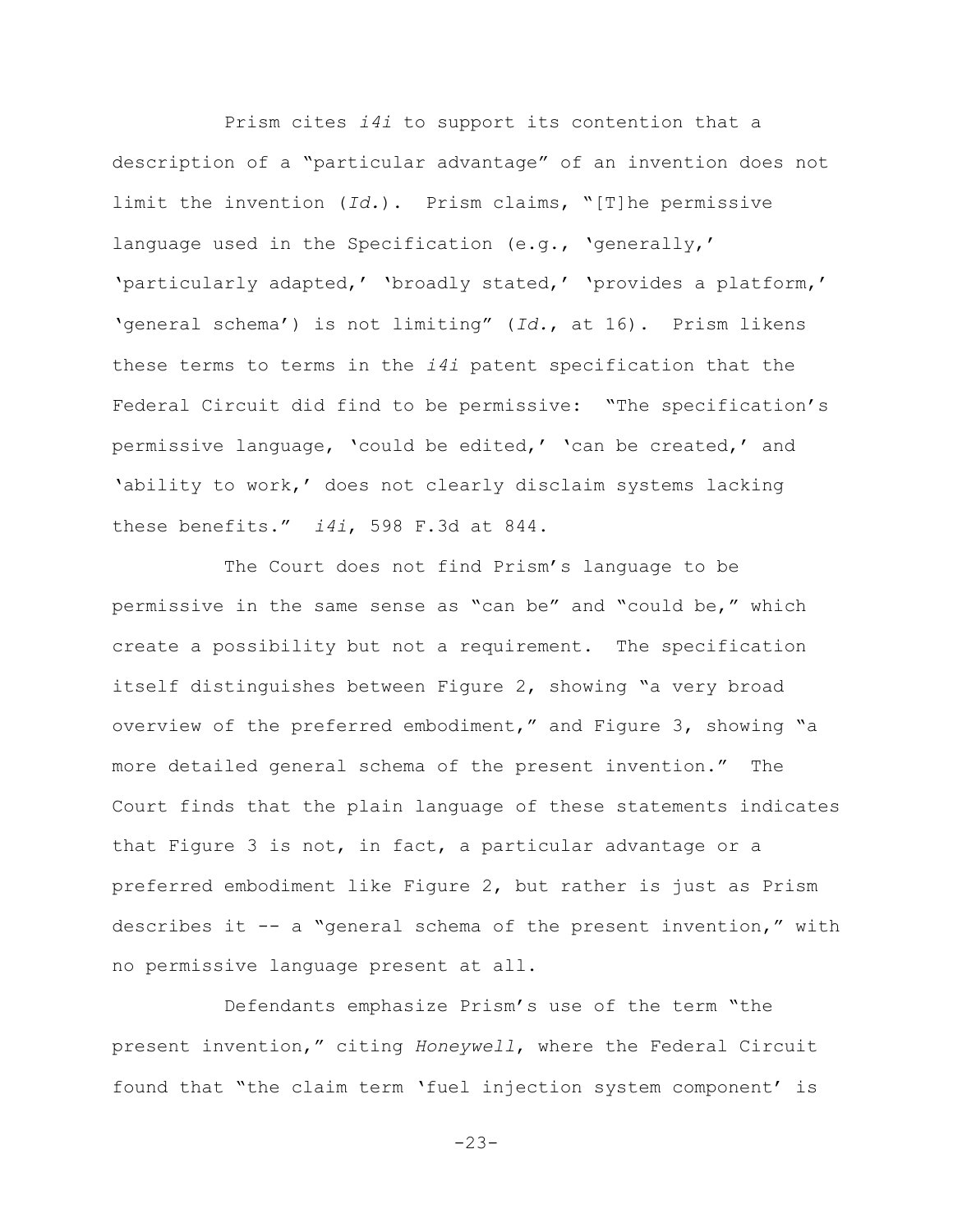limited to a fuel filter." *Honeywell Int'l, Inc. v. ITT Indus*., Inc., 452 F.3d 1312, 1318 (Fed. Cir. 2006). In arriving at this limitation, the Federal Circuit cited four instances in the patent's specification where "the written description refers to the fuel filter as 'this invention' or 'the present invention . . . ." *Id.* The Federal Circuit concluded that under such circumstances, "[t]he public is entitled to take the patentee at his word and the word was that the invention is a fuel filter." *Id.*

Prism cites *Martek Biosciences Corp. v. Nutrinova, Inc*., 579 F.3d 1363 (Fed. Cir. 2009) as an example of the rejection of a claim limitation based on a description of "the present invention." But in *Martek*, the patentee had acted as its own lexicographer with regard to the claim term in question, which is not the case here. ("When a patentee explicitly defines a claim term in the patent specification, the patentee's definition controls." *Id.* at 1380.)

In consideration of the foregoing, the Court finds that defendants have persuasively argued that the specification is dispositive on the issue and that, as in *Honeywell*, the specification speaks for itself as to the untrusted nature of the network connection between the client computer device and the server that allows for access to protected computer resources.

**3. Prosecution History Disclaimer.** "We indulge a heavy presumption that claim terms carry their full ordinary and

 $-24-$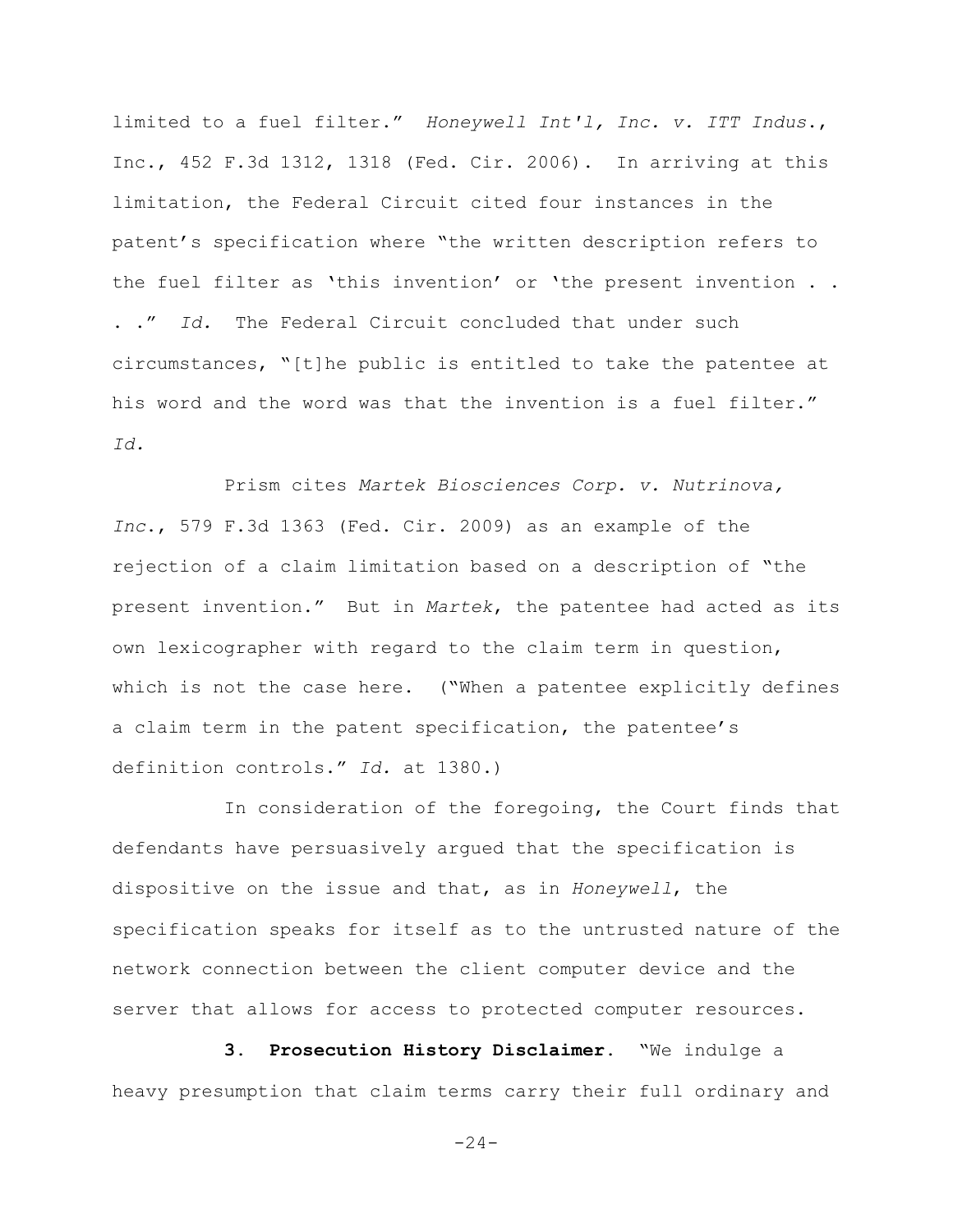customary meaning unless the patentee unequivocally imparted a novel meaning to those terms or expressly relinquished claim scope during prosecution." *Omega Eng'g*, 334 F.3d at 1323 (Fed. Cir. 2003) (quotation and citations omitted). "[F]or prosecution disclaimer to attach, our precedent requires that the alleged disavowing actions or statements made during prosecution be both clear and unmistakable." *Id.* at 1325-26 (footnote omitted). "[A]n applicant can make a binding disavowal of claim scope in the course of prosecuting the patent, through arguments made to distinguish prior art references." *Cordis Corp. v. Medtronic Ave, Inc*., 511 F.3d 1157, 1177 (Fed. Cir. 2008). "In order to constitute binding surrenders of claim scope, the statements in question must be such that 'a competitor would reasonably believe that the applicant had surrendered the relevant subject matter.'" *Id.* (quoting *Cybor Corp. v. FAS Tech., Inc.,* 138 F.3d 1448, 1457 (Fed. Cir. 1998) (en banc)).

Defendants contend that "Prism disclaimed a system that operates over a private, trusted network -- the same type of network that it now seeks to reclaim through its proposed construction of the terms 'Internet Protocol network' and 'network utilizing at least one Internet Protocol'" (Filing No. 114, at 20). "Because of this [prosecution] disclaimer, 'Internet Protocol network' and 'network utilizing at least one Internet Protocol' should be limited to an *untrusted* network" (*Id*.).

 $-25-$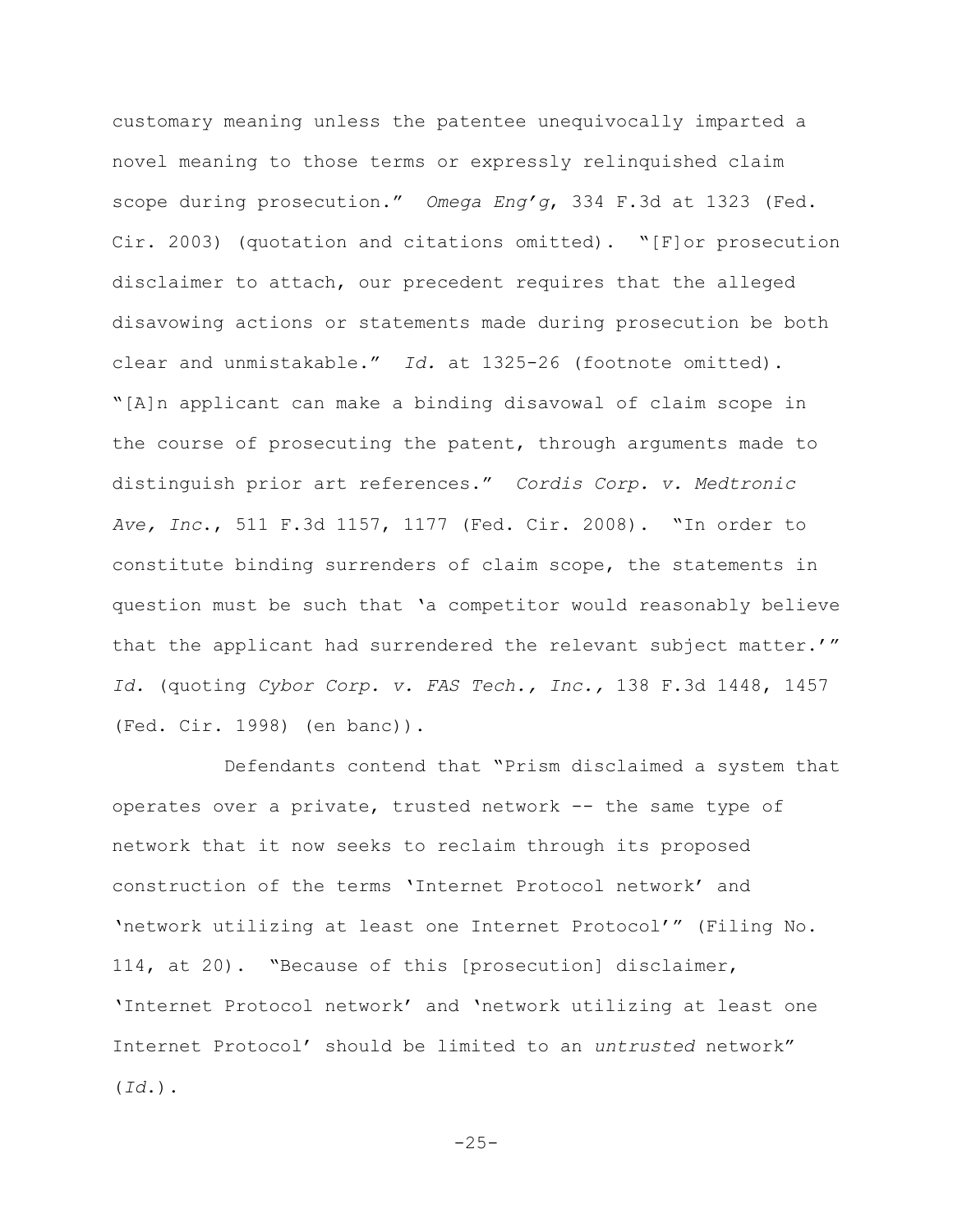Defendants cite a document filed by Prism with the USPTO on January 19, 2000, during prosecution of the '416 patent, distinguishing prior art ("Dolphin") by stating, "With respect to the rejection of claims 1 and 28 as being anticipated by Dolphin reference, it is submitted that claims 1 and 28 are not anticipated . . ." (Ex. 4, Filing No. 118, at 8). "The Dolphin reference uses a private network for communications between the subscriber and the billing/access center designed to allow only subscribers to obtain the unique key material identifier (KMID) needed to decrypt the computer resources" (*Id.*). "Thus, it does not teach or suggest a system that includes, among other things, a clearinghouse means, server software means and client software means as claimed by *the present invention*" (*Id.*) (emphasis added).

Prism responds, "Rather than constitute a disclaimer, the [first sentence of the January 19, 2000, statement] is simply a statement of what the Dolphin reference teaches -- i.e., a private network for communications -- while the [second sentence], where Prism distinguishes Dolphin, does not mention that Dolphin is a private network" (Filing No. 124, at 11). "Indeed, Prism's Response relied entirely on other claimed limitations, such as the clearinghouse, server software means, and client software means to distinguish Dolphin . . ." (*Id.*).

But Prism clarified its statement to the USPTO when it stated to the Federal Circuit with regard to the Dolphin prior

 $-26-$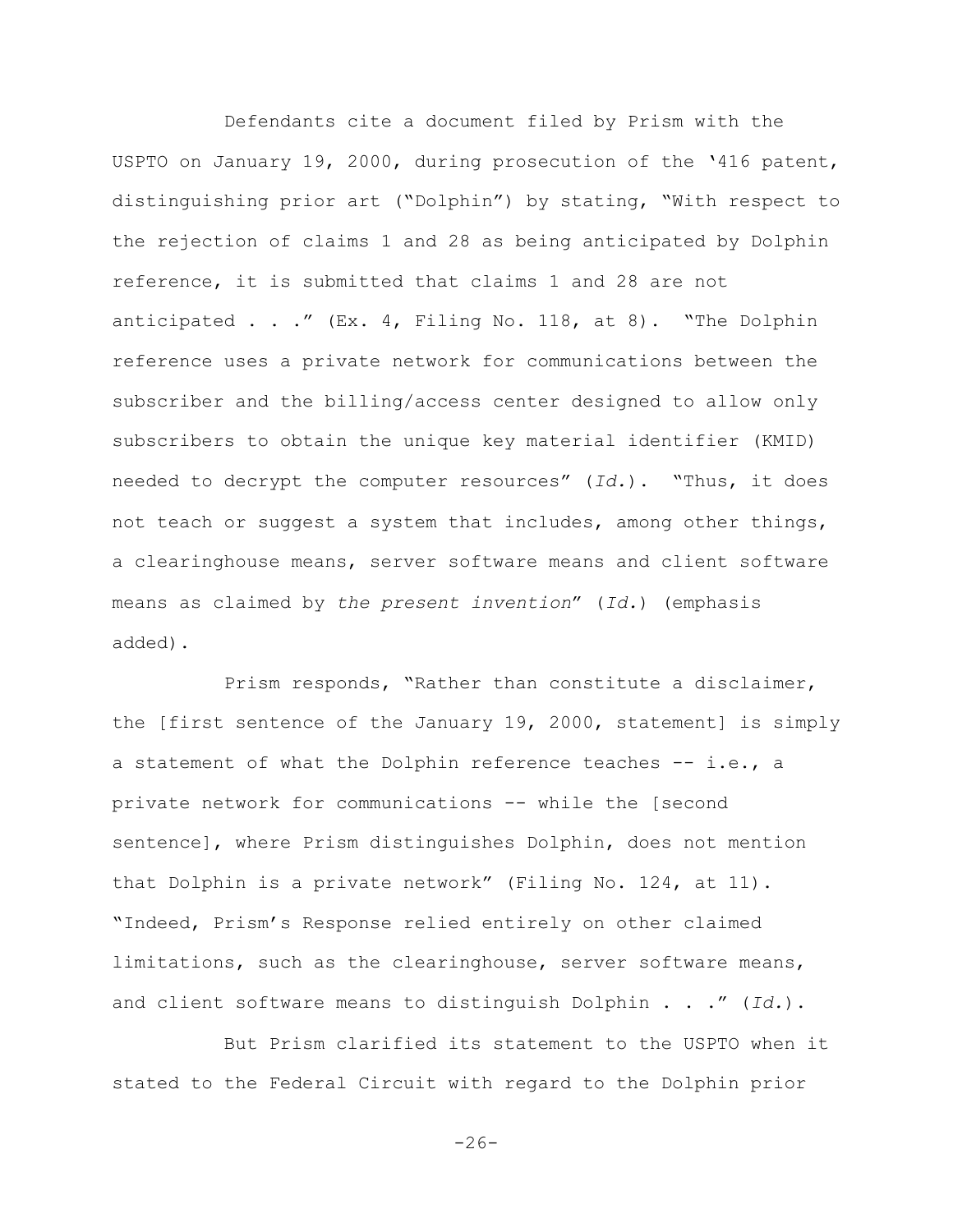art, "In response to this rejection, the applicants noted, inter alia, that Dolphin used a private, not a public (untrusted) network for communications between the subscriber and a billing access center that allows authenticated subscribers to obtain a key needed to decrypt the desired computer resources" (Prism Brief -- Delaware Case). "Thus, Dolphin taught neither server software means nor client software means functioning as described in Prism's application" (*Id.*). Prism's notable distinction between "a private [network]" and a "public (untrusted) network" suggests to the Court that Prism's statement to the Federal Circuit was not "simply a statement of what the Dolphin reference teaches," but rather a clear and unmistakable distinction between Dolphin's "private" network and Prism's "public (untrusted)" network. Prism's statement to the Federal Circuit lends credence to defendants' contention that such a distinction was also made to the USPTO.

The USPTO seemed to reach this conclusion as well. At oral argument, defendants noted that subsequent to Prism's January 19, 2000, statement, on September 21, 2000, the USPTO issued an Office Action stating, "Claims 1, 2, 4, 6-11, 15-17, 20, 22-24, 28 and 30-36 are allowed. The following is art examiner's statement of reasons for allowance: The present invention comprises a system for accessing subscription materials

-27-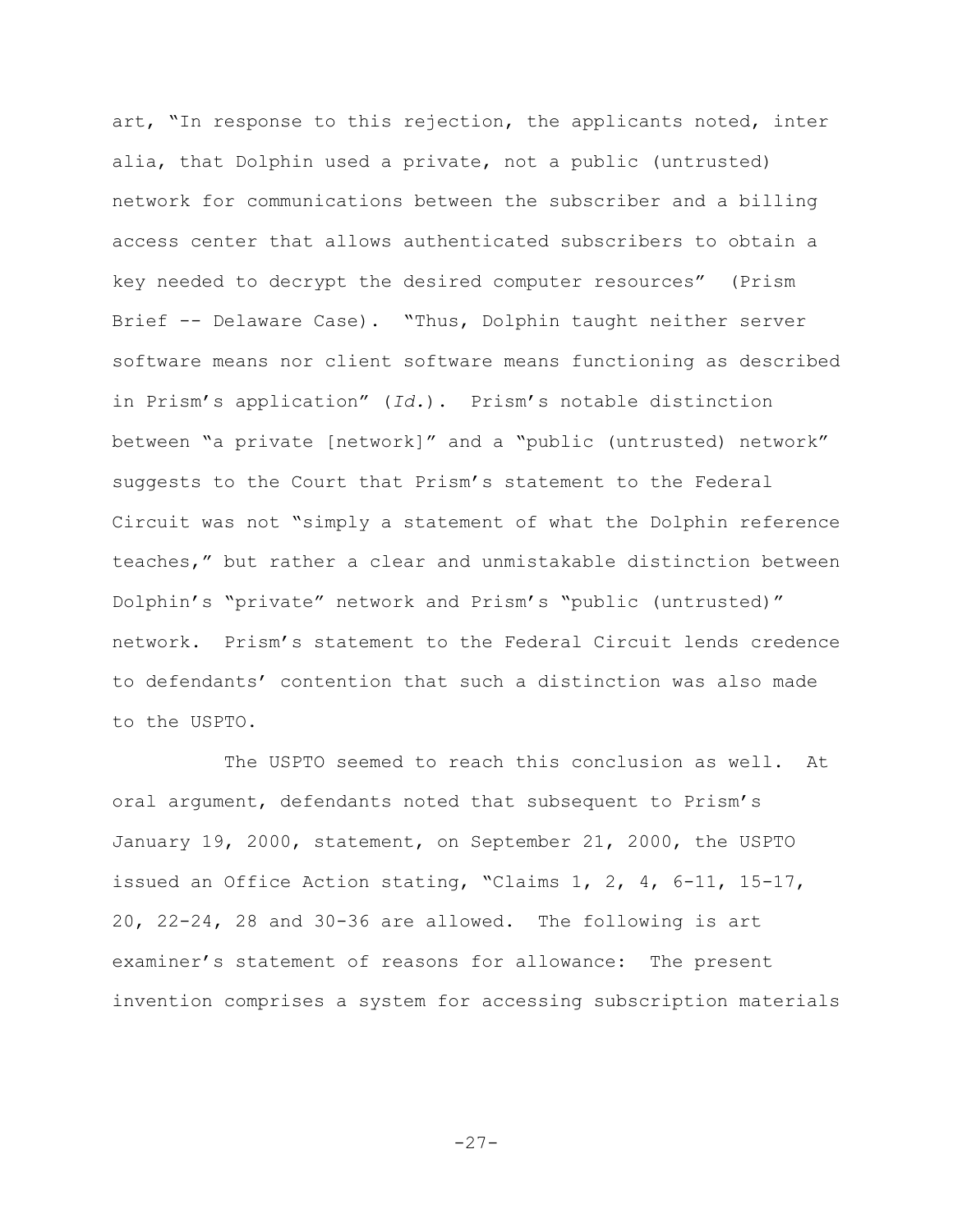over an unsecure network. . . ." (8:12CV123, Ex. 2, Filing No. 130, at 39; this document was not filed in 8:12CV122).<sup>6</sup>

Prism argues that even if prosecution history disavowal were to be found, any disclaimer would not apply to the downstream, asserted patents. Prism states, "Unlike the '416 patent [claims], the asserted claims here do not include the 'untrusted network' limitation and therefore any purported disclaimer from the prosecution of the '416 patent would not apply to claims in the later issued Asserted Patents" (Filing No. 124, at 12).

Yet the Federal Circuit advises that an important exception exists to the general rule: "We have explained that '[w]hen the purported disclaimers [made during prosecution] are directed to specific claim terms that have been omitted or materially altered in subsequent applications (rather than to the invention itself), those disclaimers do not apply.'" *Regents of Univ. of Minnesota v. AGA Med. Corp*., 717 F.3d 929, 943 (Fed. Cir. 2013) (quoting *Saunders Grp., Inc. v. Comfortrac, Inc*., 492 F.3d 1326, 1333 (Fed. Cir. 2007)). "In general, a prosecution disclaimer will only apply to a subsequent patent if that patent contains the same claim limitation as its predecessor." *Regents*, 717 F.3d at 943. "The sole exception is when the disclaimer is

<sup>6</sup> This document was first cited to the Court at oral argument; defendants did not cite to it in their briefs. Prism had been alerted to the possibility of such a citation but did not object at the hearing (*See Markman* Hearing Transcript, at 7:18-8:23; 65:12-66:10).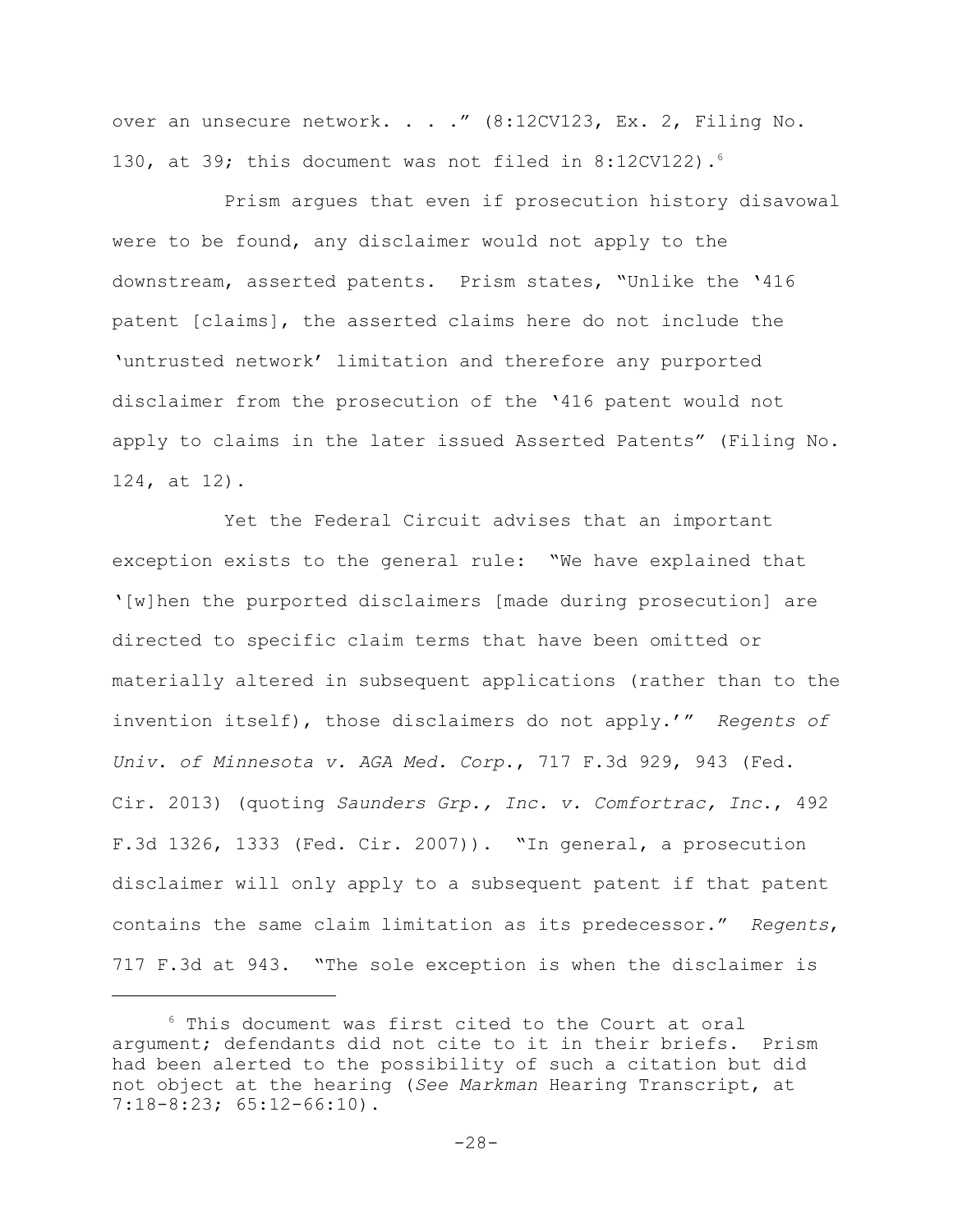directed to the scope of the invention as a whole, not a particular claim. *See, e.g.*, *Ormco Corp. v. Align Tech., Inc.*, 498 F.3d 1307, 1314-15 (Fed. Cir. 2007) (the patentee's statements 'w[ere] not associated with particular language from [the] claims' but were instead directed to the 'present invention' and the 'overall method' claimed)." *Regents*, 717 F.3d at 943, n.8. As in *Ormco*, here, where Prism's statement to the USPTO was directed to "the present invention," the exception applies as well -- that is, the disclaimer made during the '416 patent prosecution would apply to the downstream, asserted patents.

In consideration of the claim language, the specification, and the prosecution history,<sup>7</sup> considered in descending order of emphasis, the Court must reject Prism's contention that the term "Internet Protocol network" in the context of the asserted patents can apply more broadly, not only to public, untrusted networks, but also to private, trusted networks. While the network behind the firewall can certainly include a private, trusted, network, the Court must conclude that the "Internet Protocol network" by which the invention controls access to protected computer resources is untrusted.

 $7$  Because the Court finds the intrinsic evidence to be dispositive of the construction, the Court does not consider Prism's discussion of a patent not at issue here (Filing No. 124, at 21-23).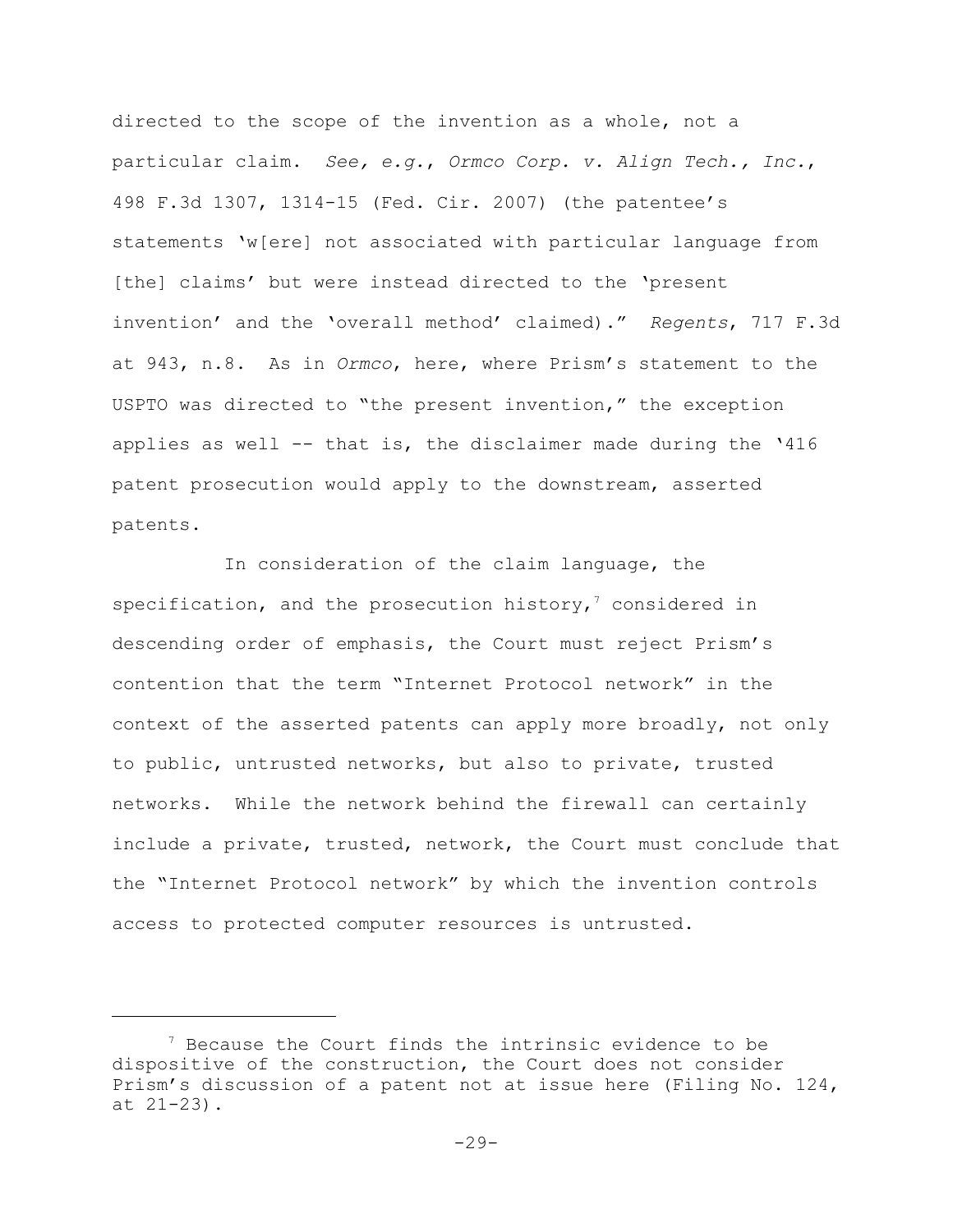Accordingly, the Court is persuaded to amend its previously stipulated construction. The Court construes each of the "**Internet Protocol network"** terms **("an Internet Protocol network," "network utilizing at least one Internet Protocol,"** and **"a network utilizing at least one Internet Protocol")** to mean **"an untrusted network using any protocol of the Internet Protocol Suite including at least one of IP, TCP/IP, UDP/IP, HTTP, and HTTP/IP, where untrusted is defined as a public network with no controlling organization, with the path to access the network being undefined and the user being anonymous."**

**B. "forward/receive"** terms ("forward," "forwards," and "forwarded"; "receive" and "receiving")

| Prism's Proposed<br>Constructions                                                                                                       | Defendants' Proposed<br>Constructions    |
|-----------------------------------------------------------------------------------------------------------------------------------------|------------------------------------------|
| "forward": Prism arques that<br>no construction is required,<br>and that the term should be<br>given its plain and ordinary             | "forward": "transmit non-<br>wirelessly" |
| meaning.                                                                                                                                | "receive": "receive non-<br>wirelessly"  |
| "receive": Prism arques that<br>no construction is required,<br>and that the term should be<br>given its plain and ordinary<br>meaning. |                                          |

While the terms "forward" and "receive" were not separately construed in the Delaware Case and the Adobe Case, both courts construed terms containing the term "forward." In the Delaware Case, such terms were stipulated to by the parties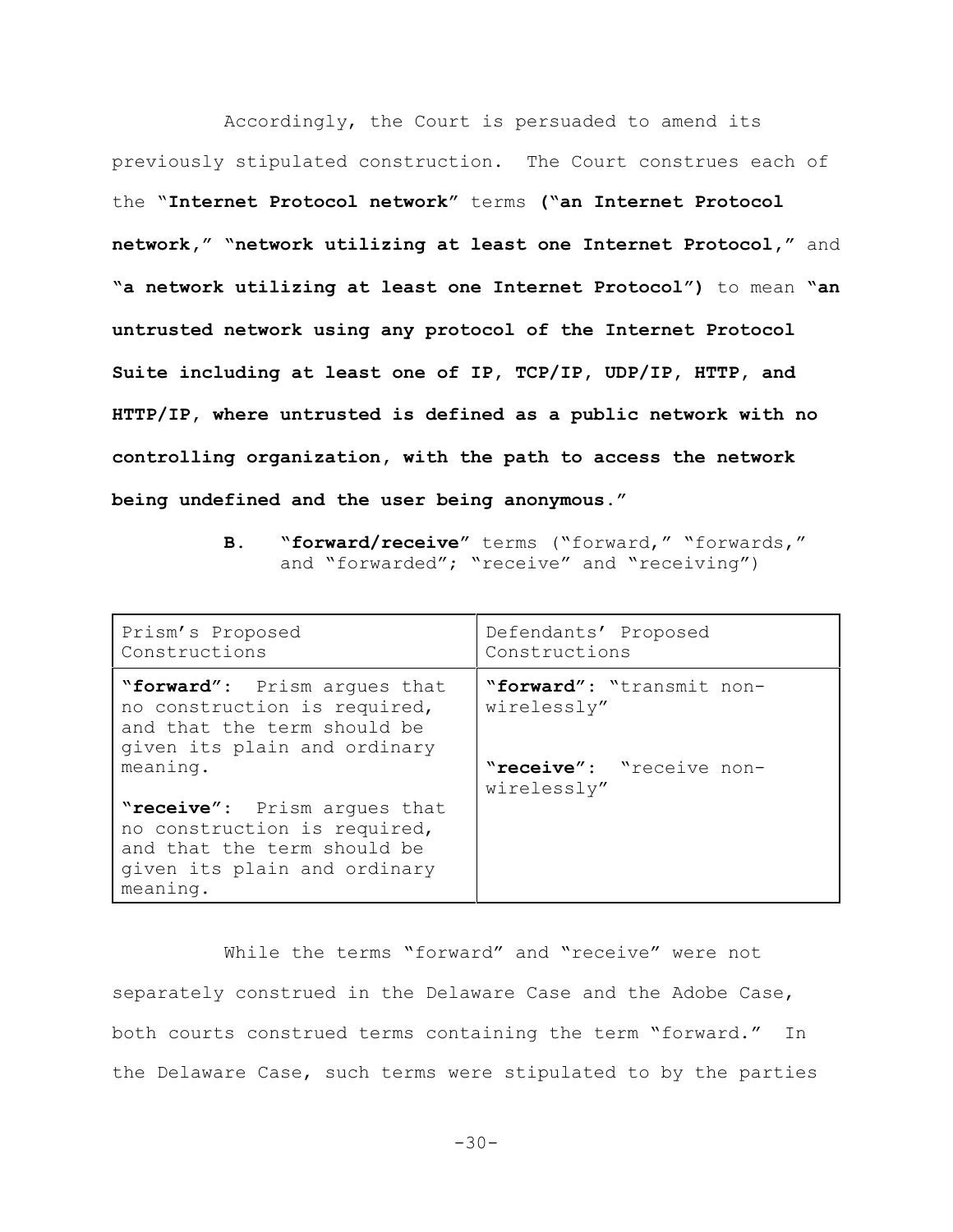(Delaware Order, at 6, 7). More significantly, in the Adobe Case, after hearing argument by the parties, this Court construed "selectively requiring . . . [said/the] client computer device to forward" to mean "choosing to require that the client computer device transmit certain information," and the Court construed "adapted to forward" to mean "configured to transmit" (2012 Adobe Order, at 31-32). Thereby, the word "forward" was effectively construed as "transmit." Similarly, in this case, the parties have stipulated that the term "selectively requiring . . . [said/the] client computer device to forward" is construed as "choosing to require that the client computer device transmit certain information" (Filing No. 110, Schedule B). There too, the term "forward" is effectively construed as "transmit."

The debate here centers around defendants' proposed requirement of "non-wireless" transmission and reception, which Prism opposes. Prism notes that in the context of construing the term "hardware key" in the Delaware Case, the Delaware Court had occasion to state with regard to the term "connected,"

> [E]ven though the inventors did not describe any embodiment of a hardware key that connects wirelessly to the computer, patent claims are not limited to only those features described in the specification, and later-developed technology is commonly allowed to be covered by broad claim terms. *Varco, L.P. v. Pason Sys. USA Corp*., 436 F.3d 1368, 1375-76 (Fed. Cir. 2006) (citing *SRI Int'l v. Matsushita Elec. Corp. Of Am.*, 775 F.2d 1107, 1121 (Fed. Cir. 1985)

> > $-31-$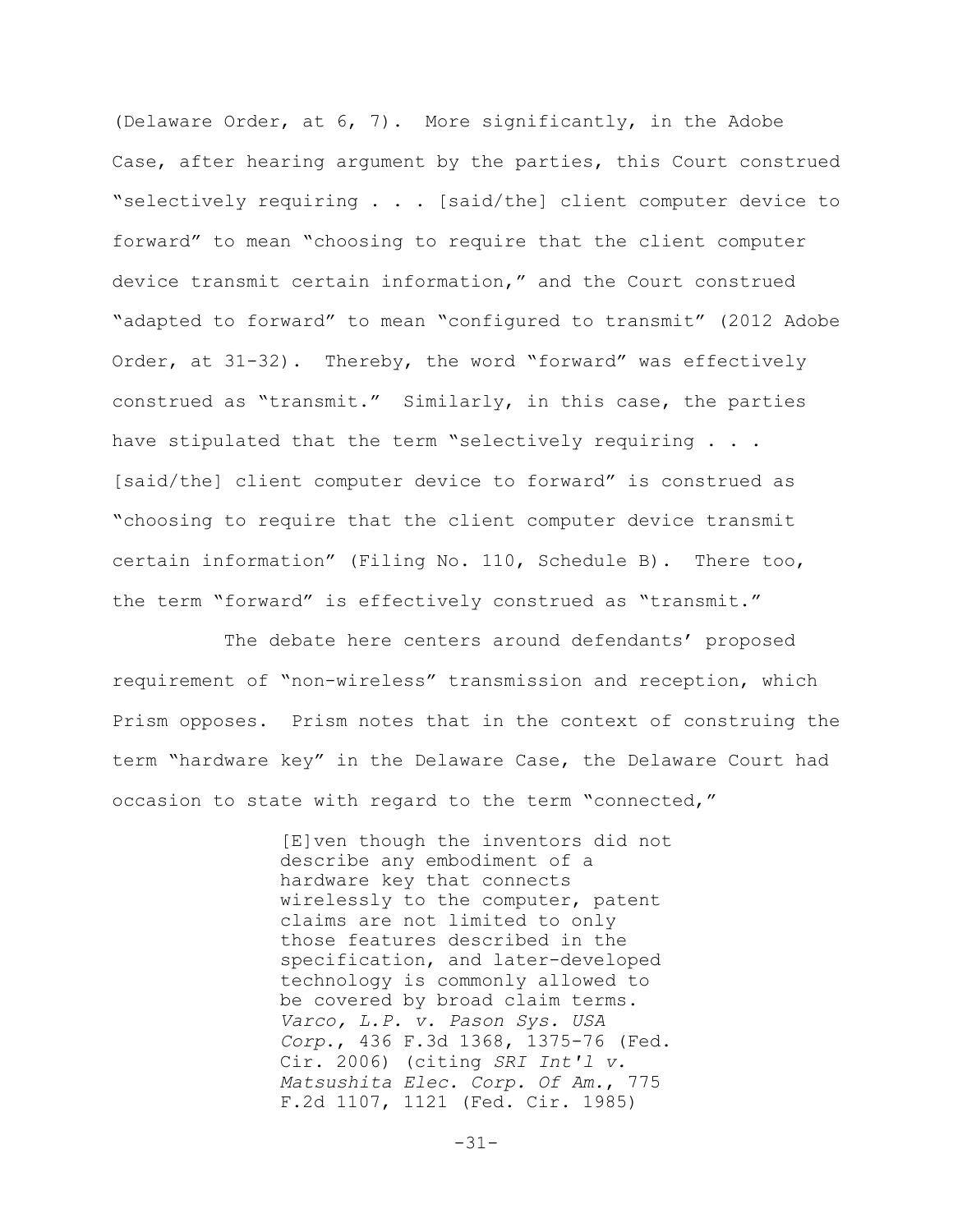('The law does not require [that] an applicant describe in his specification every conceivable and possible future embodiment of his invention.') (*en banc*)). Thus, wireless devices are anticipated by the broad language in the claims and specification.

*Prism*, 512 F. Supp. 2d at 189. The "wireless device" cited by the Delaware Court was the hardware key only (*see* discussion of "hardware key" below). The Delaware Court did not address wireless communication between any of the invention's other computers or servers.

**1. The Claim Language.** Looking first to the language of the claims themselves, defendants' proposed construction would seem to be impossible. For example, dependent claim 136 of the '288 patent reads,

> **136.** The system of claim **117**, wherein said at least one client computer device wirelessly forwards said digital identification to said at least one access server.

('288 patent, 46:43-45). Likewise, dependent claim 170 reads,

**170.** The method of claim **150**, wherein receiving, at the at least one access server, the digital identification from the at least one client computer device includes wirelessly receiving the digital identification.

(*Id.*, 49:1-4). As Prism points out, defendants' construction, as applied to claim 136, would mean that the "client computer device wirelessly transmits non-wirelessly said digital identification,"

 $-32-$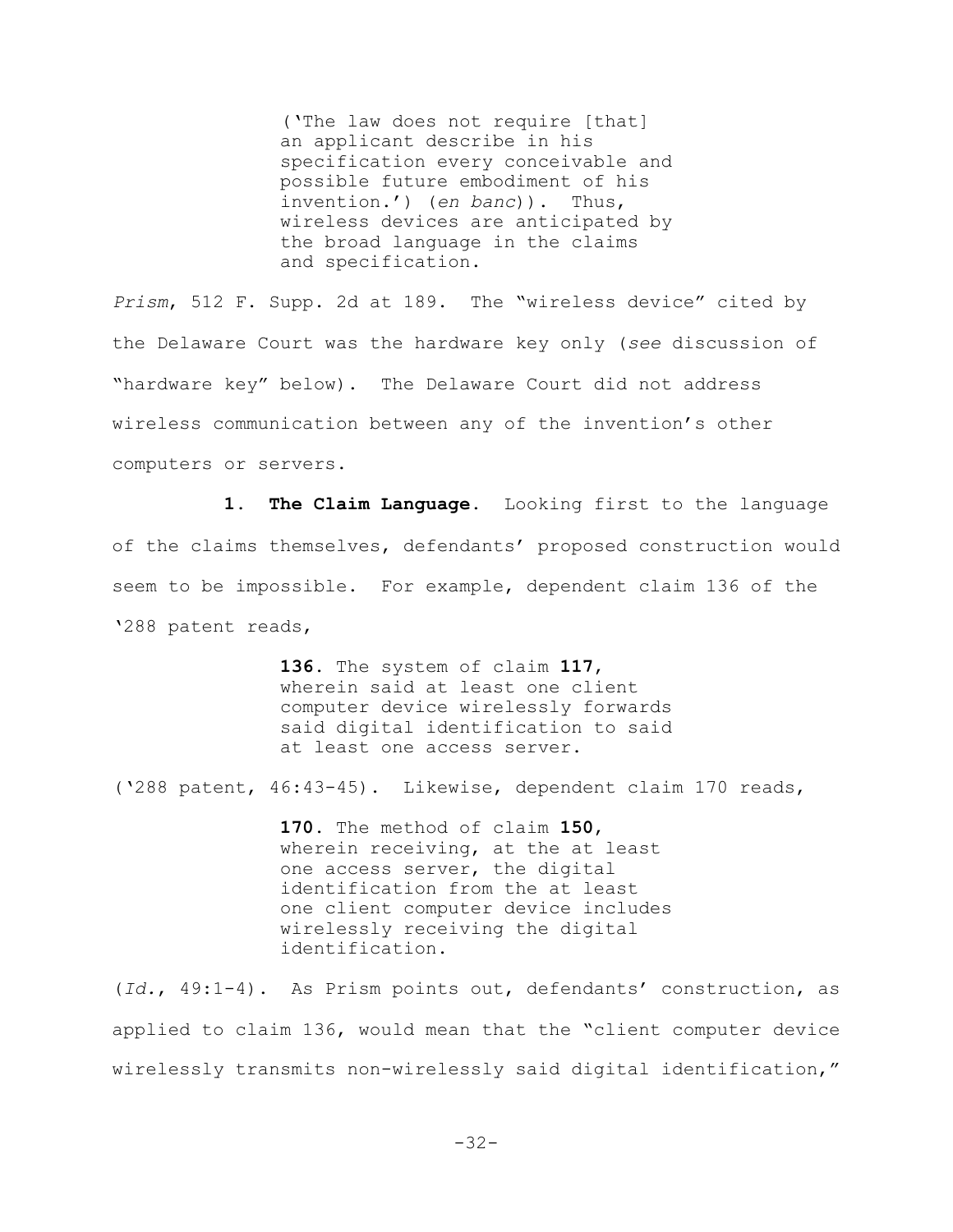which would be nonsensical. Moreover, Prism argues that the doctrine of claim differentiation supports its argument in favor of both wireless and non-wireless transmission, in that the independent claims 117 and 150, which do not mention wireless transmission, are limited by dependent claims 136 and 170, which do, thereby meaning that the terms "forward" and "receive" can support both wireless and non-wireless transmission.

**2. Specification Disclosure.** As noted by the parties, the specification is largely silent on the issue of wireless vs. non-wireless transmission. Nonetheless, Prism does argue that the specification nowhere limits the terms "forward" and "receive" to non-wireless transmission. For example, with regard to Figure 3 above, the specification states that "the dotted lines are conventional communication paths," which Prism espouses could be wireless or non-wireless paths, which would have been known to a person of ordinary skill in the art at the time of the '416 prosecution in 1997 (Filing No. 118, at 28; *see also* '288 patent, 6:24-38).

In support of this contention, Prism introduces extrinsic evidence in the form of an article written in 1994 announcing, "AT&T will next month add roaming capabilities to its wireless WaveLAN network" (Ex. 15, Filing No. 119, at 2). Defendants, on the other hand, state that the same article supports their argument that "conventional communication paths" at the time would have been non-wireless: "The WavePoint

-33-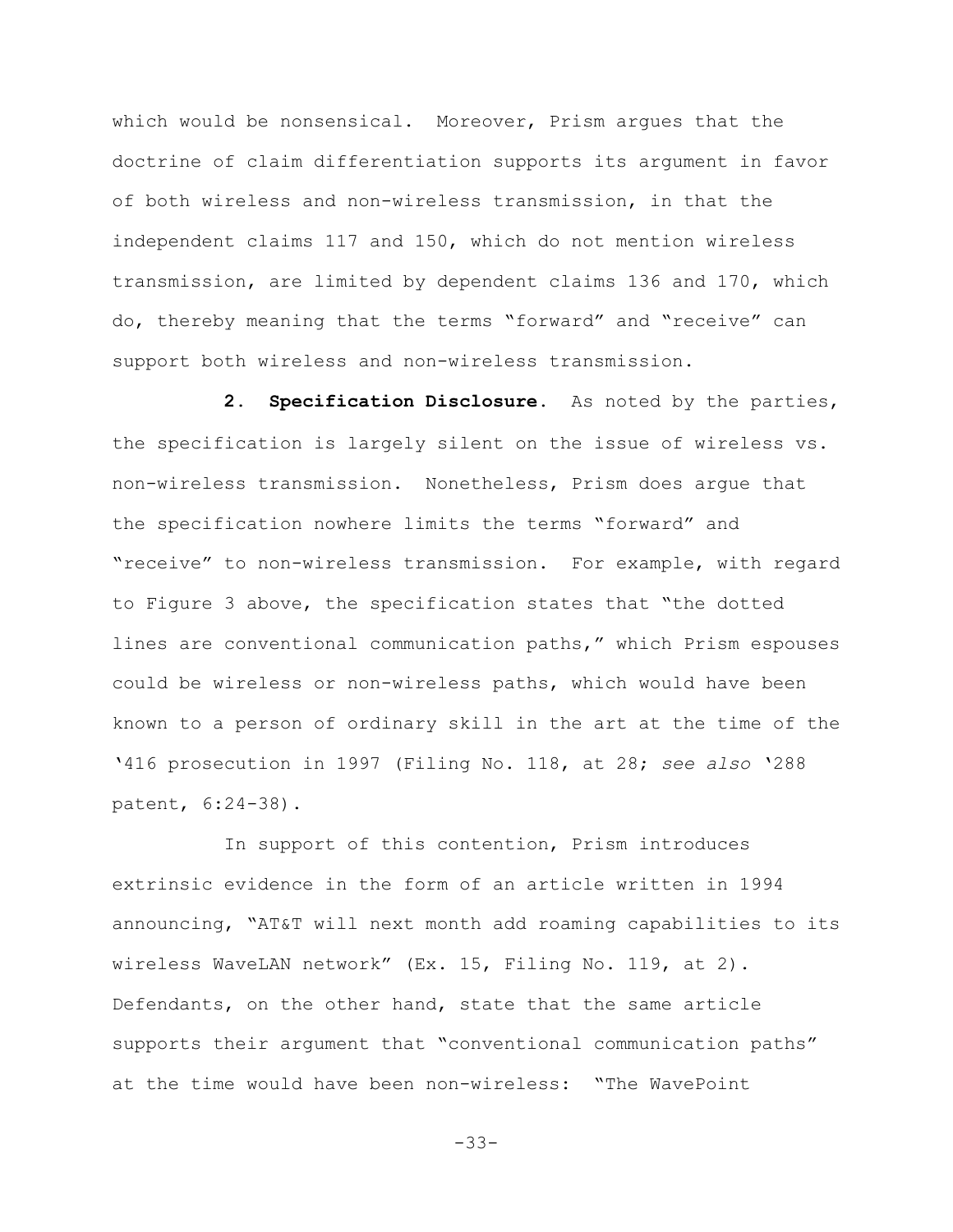[wireless] bridge links WaveLAN to conventional wired networks" (*Id.*). Defendants also cite a patent claimed as prior art by Prism (which is, therefore, intrinsic evidence; *see Phillips*, 415 F.3d at 1317) in support of their position (Filing No. 126, at 24). On such scant evidence, the Court will not render a decision as to what constituted a conventional communication path in 1997.

**3. Prosecution History Disclaimer.** Defendants claim, "Because Prism disclaimed wirelessly transmitting and receiving during prosecution of the '155 Patent, these terms should be construed to mean transmitting and receiving non-*wirelessly*" (Filing No. 114, at 27). The purported disclaimer was made in response to a USPTO office action dated October 6, 2011, where USPTO Examiner Aubrey Wyszynski rejected submitted claims 1-20 in the '155 patent application (Ex. 7, Filing No. 117). Among the twenty rejected claims, two are relevant here:

- 3. The system of claim 1, wherein said at least one server is adapted to receive said identity data wirelessly.
- 14. The method of claim 12, wherein receiving, by the at least one server, the identity data from the at least one client computer device includes wirelessly receiving the identity data.

(Ex. 3, Filing No. 117, at ¶¶ 3, 14).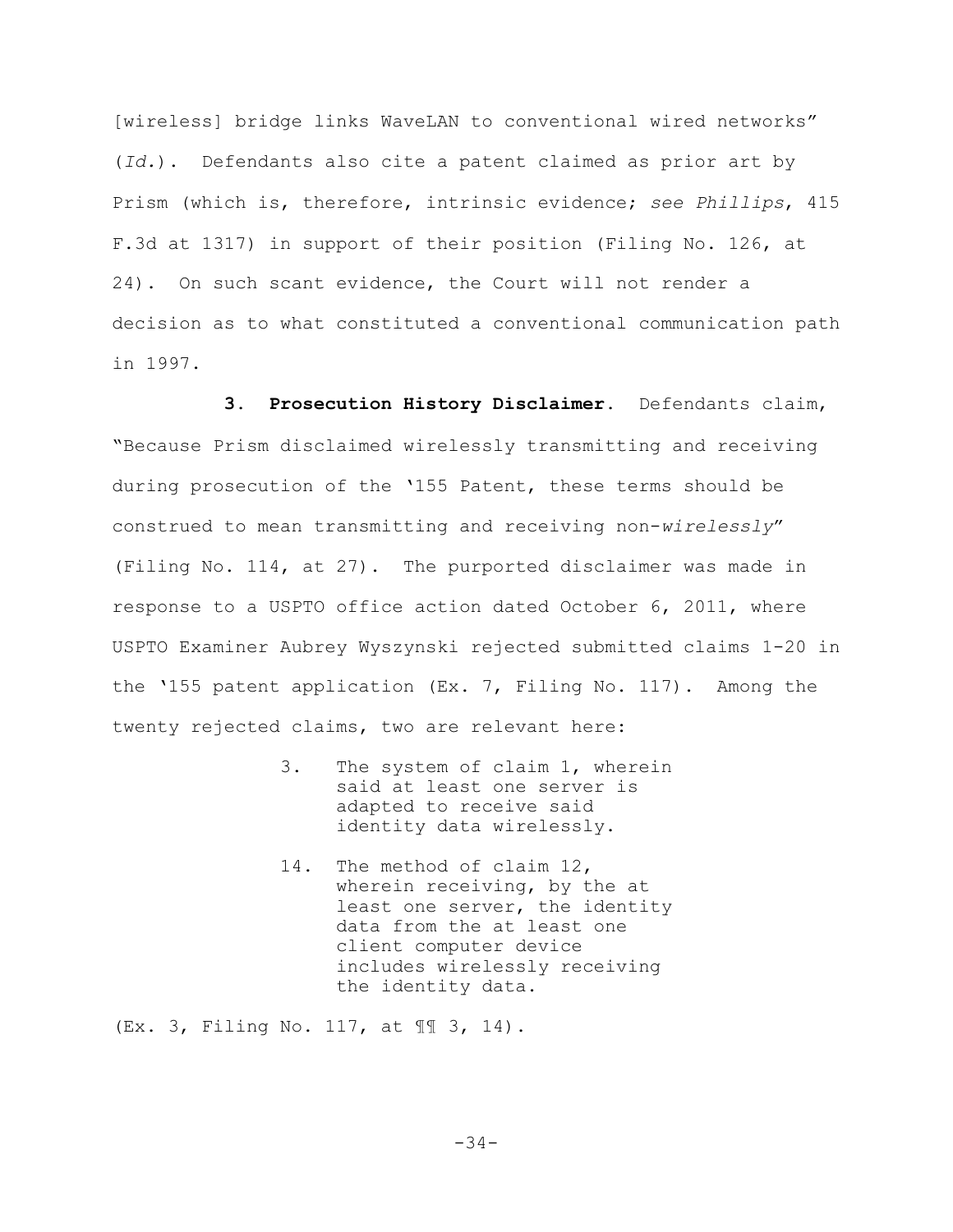Examiner Wyszynski rejected all twenty claims for several reasons, including nonstatutory obviousness-type double patenting over claims 1-187 of the '288 patent and statutory obviousness rejections over prior art pursuant to 35 U.S.C. § 103(a) (Ex. 7, Filing No. 117, at 7, 10). Examiner Wyszynski also specifically rejected Claims 3 and 14, stating,

> Claims 3 and 14 are rejected under 35 U.S.C. 112, first paragraph, as failing to comply with the written description requirement. The claim(s) contains subject matter which was not described in the specification in such a way as to reasonably convey to one skilled in the relevant art that the inventor(s), at the time the application was filed, had possession of the claimed invention. The examiner cannot find support in the specification for 'wireless' communication.

(Ex. 7, Filing No. 117, at 10).

On April 5, 2012, Prism responded to Examiner Wyszynski's rejections of the twenty claims by amending the '155 patent application to cancel claims 1-20, add new claims 21-117, and amend the title and abstract (Ex. 8, Filing No. 117). Prism specifically stated that it "cancelled claims 1-20 without prejudice or disclaimer of their subject matter" (*Id.* at 19). Prism stated that its cancellation of the claims rendered the examiner's rejections "on the ground of nonstatutory obviousnesstype double patenting," "under 35 U.S.C. § 112, first paragraph," and "under 35 U.S.C. § 103(a)" "moot" (*Id.*). Defendants now

 $-35-$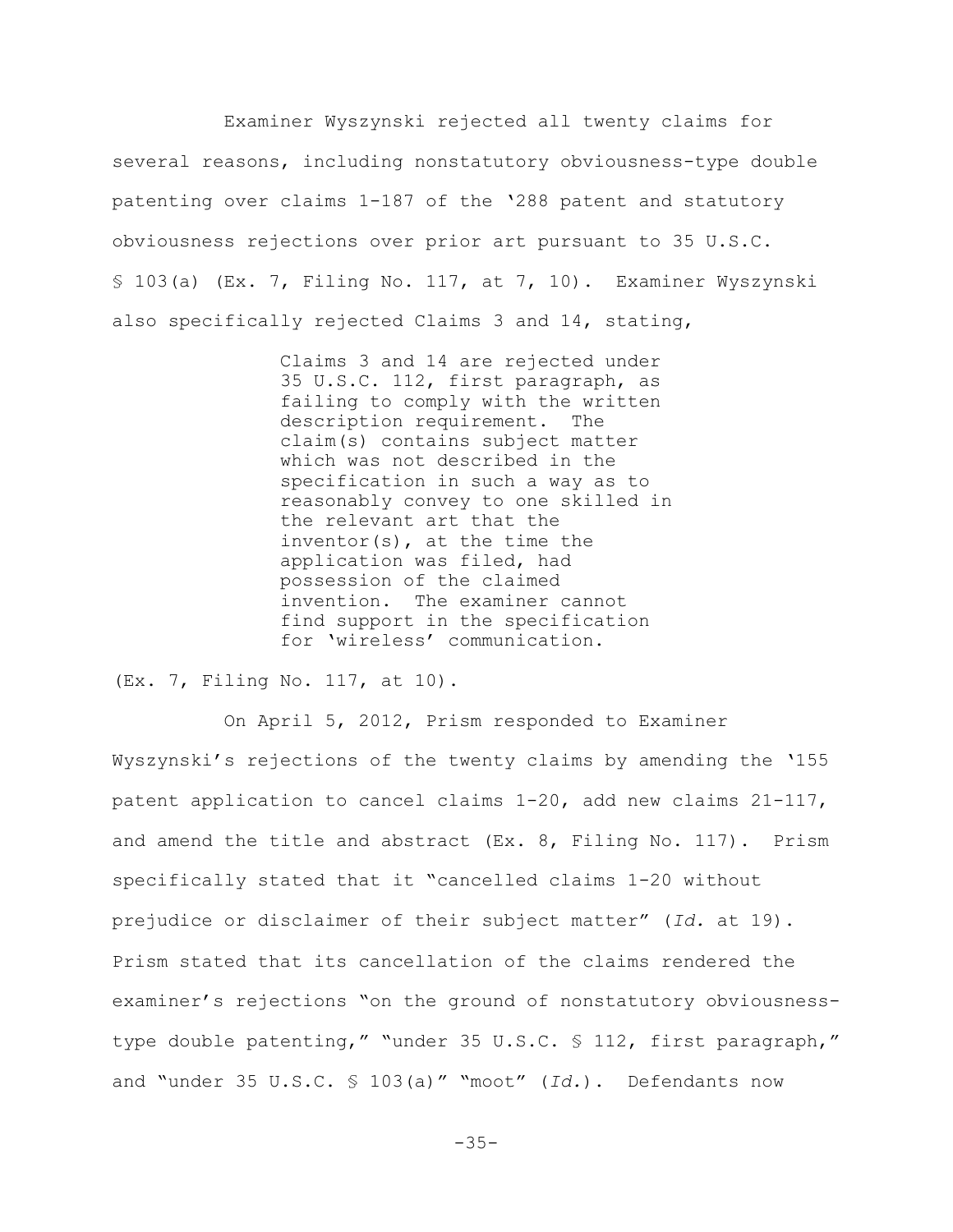argue that Prism's cancellation of claims 3 and 14, particularly, amount to prosecution history disclaimer as to wireless communications, since one of the grounds on which Examiner Wyszynski cancelled the claims was lack of specification support for wireless communications.

"The doctrine of prosecution disclaimer is well established in Supreme Court precedent, precluding patentees from recapturing through claim interpretation specific meanings disclaimed during prosecution." *Omega Eng'g*, 334 F.3d at 1323. "'It is a rule of patent construction consistently observed that a claim in a patent as allowed must be read and interpreted with reference to claims that have been cancelled or rejected, and the claims allowed cannot by construction be read to cover what was thus eliminated from the patent.'" *Id.* (quoting *Schriber-Schroth Co. v. Cleveland Trust Co.*, 311 U.S. 211, 220-21 (1940)). "The injurious consequences to the public and to inventors and patent applicants if patentees were thus permitted to revive cancelled or rejected claims and restore them to their patents are manifest." *Schriber-Schroth*, 311 U.S. at 221.

"As a basic principle of claim interpretation, prosecution disclaimer promotes the public notice function of the intrinsic evidence and protects the public's reliance on definitive statements made during prosecution. We have, however, declined to apply the doctrine of prosecution disclaimer where the alleged disavowal of claim scope is ambiguous." *Omega Eng'g*,

 $-36-$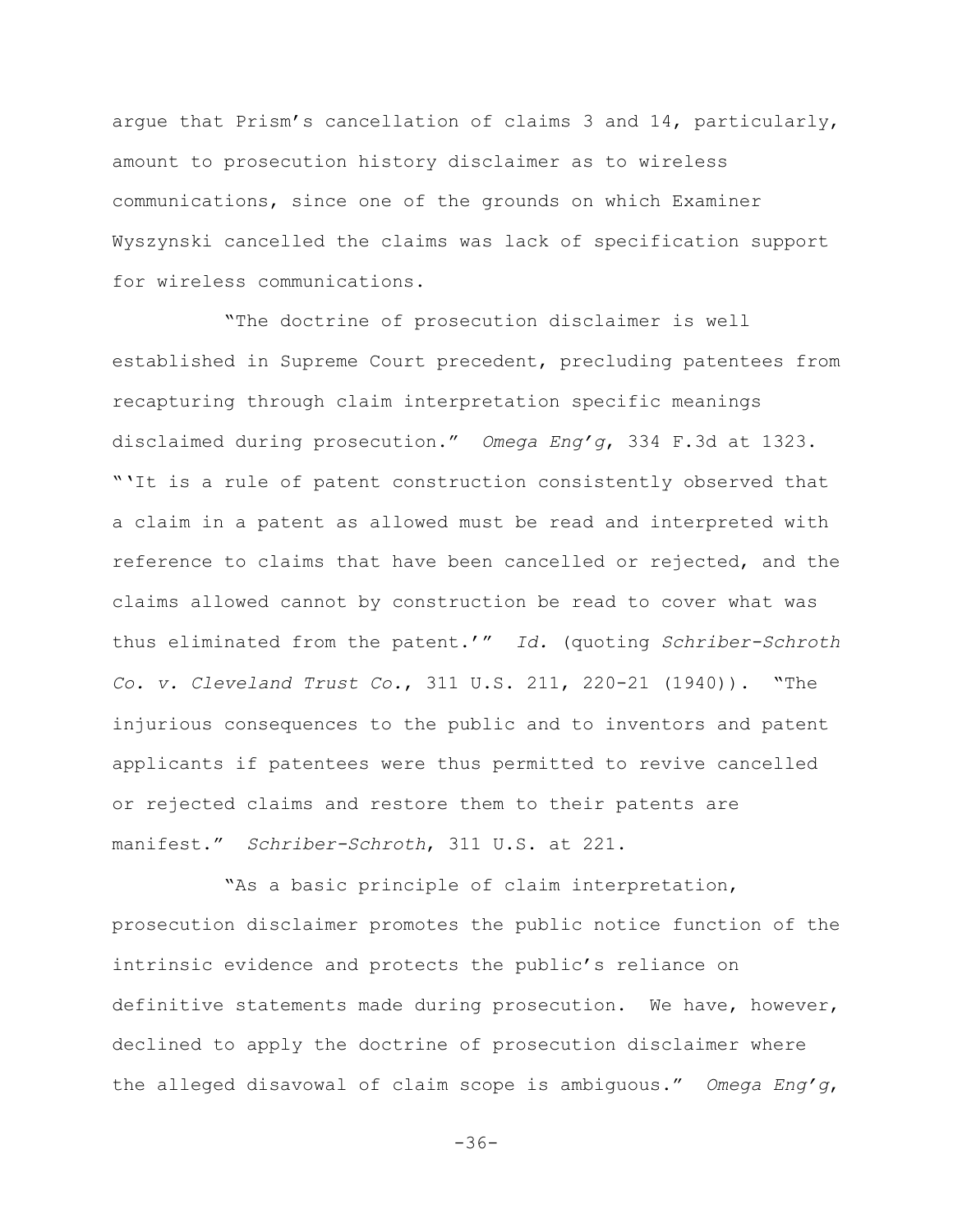334 F.3d at 1324 (internal citation omitted). "But where the patentee has unequivocally disavowed a certain meaning to obtain his patent, the doctrine of prosecution disclaimer attaches and narrows the ordinary meaning of the claim congruent with the scope of the surrender." *Omega Eng'g*, 334 F.3d at 1324.

> For example, in *Rheox, Inc. v. Entact, Inc*., 276 F.3d 1319, 1325, 61 USPQ2d 1368, 1373 (Fed. Cir. 2002), we ruled that the scope of the patent in suit did not cover 'triple superphosphate' - an embodiment expressly disclosed in the written description - because the patentee cancelled a claim covering 'triple superphosphate' *and expressly disclaimed that compound in his arguments to the examiner* to gain patent allowance.

*Id.* at 1324-25 (emphasis added).

The Federal Circuit describes another example of claim disavowal as follows: "The applicants disavowed claim coverage of sustained release tablets by cancelling original claims 1-11 and remarking to the examiner that '[o]riginal claims 1-11 were directed to a sustained release formulation. . . . [T]he sustained release claims have been cancelled to facilitate prosecution.'" *Reckitt Benckiser Inc. v. Watson Laboratories, Inc*., 430 F. App'x 871, 876 (Fed. Cir. 2011) (internal citation omitted). "The unmistakable effect of that disavowal, evident from the applicants' remarks distinguishing the prior art, was to limit the remaining claims to two-portion guaifenesin products." *Id.* In contrast, "There is no 'clear and unmistakable'

 $-37-$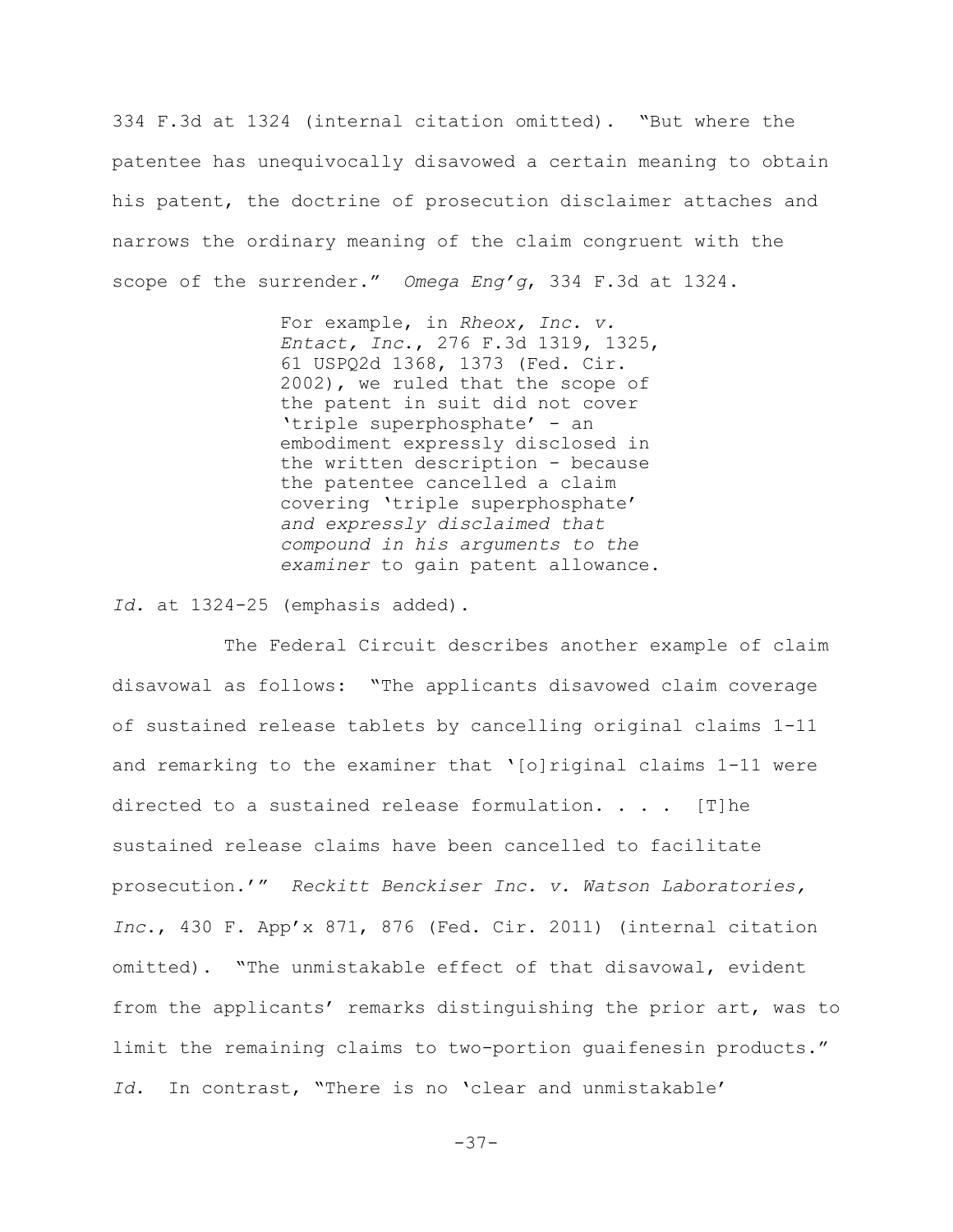disclaimer if a prosecution argument is subject to more than one reasonable interpretation, one of which is consistent with a proffered meaning of the disputed term." *SanDisk Corp. v. Memorex Products, Inc*., 415 F.3d 1278, 1287 (Fed. Cir. 2005).

The parties have not uncovered a case where a prosecution history disclaimer was alleged after the rejection of a claim on more than one ground, as here. In addition, as Prism points out, "All of Defendants' cases involved disclaimers where the patentee did not already have issued claims expressly directed toward the claim scope that was later argued to be disavowed" (Filing No. 124, at 25). "Here, by contrast, Prism already had issued claims expressly directed towards wireless communications -- the claim scope that Defendants argue Prism disavowed" (*Id.*).

Defendants suggest that nothing in the file wrapper indicates that the examiner looked at the issue carefully ("'[W]ireless' only came in at the very tail end [of the '288 patent prosecution] after . . . the bulk of the issues were resolved, as two dependent claims, as part of 75 new claims that were then summarily allowed two months later") (*Markman* Hearing Transcript, at 81:7-11). Defendants argue, "Prism could have opposed [Examiner Wyszynski's] rejection by making the same argument it raises here -- that two 'wireless' dependent claims were approved by a prior examiner of the '288 Patent" (Filing No. 126, at 22). "Instead, Prism failed to challenge the Examiner's

-38-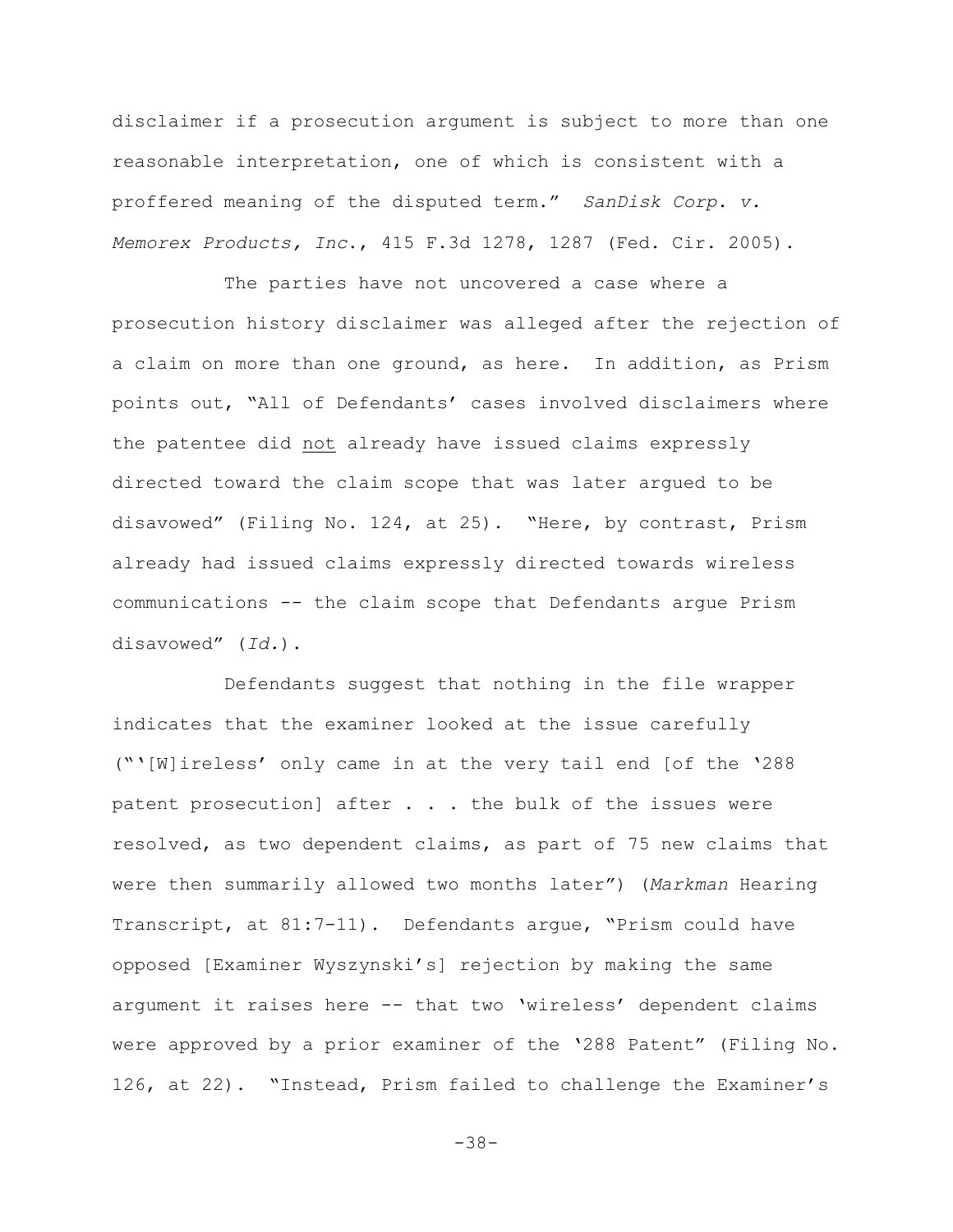clear statement about the scope of the patents, and canceled its pending wireless claims. That is the essence of disclaimer" (*Id.* (internal citation omitted)). The Court disagrees.

The Court finds that Prism's strong arguments in favor of its construction, made largely by examination of the claims themselves, are not overcome by defendants' argument in favor of prosecution history disavowal. Prism did not clearly and unmistakably disavow wireless transmission when it cancelled original claims 3 and 14 of the '155 patent application. Prism's cancellation is subject to more than one reasonable interpretation, since claims 3 and 14 were also rejected by the examiner on grounds unrelated to wireless transmission. Similarly, Prism did not "expressly disclaim[] [wireless transmission] in [its] arguments to the examiner to gain patent allowance." *Omega Eng'g*, 334 F.3d at 1324-25. The Court will not impose a "non-wireless" limitation on the terms "forward" and "receive."

In keeping with the Court's previous constructions of phrases including the term "forward" in the Adobe Case, and in consideration of the parties' stipulation in this case, the Court construes **"forward"** to mean **"transmit."** The Court will not construe the word **"receive"** but will give it its plain and ordinary meaning.

 $-39-$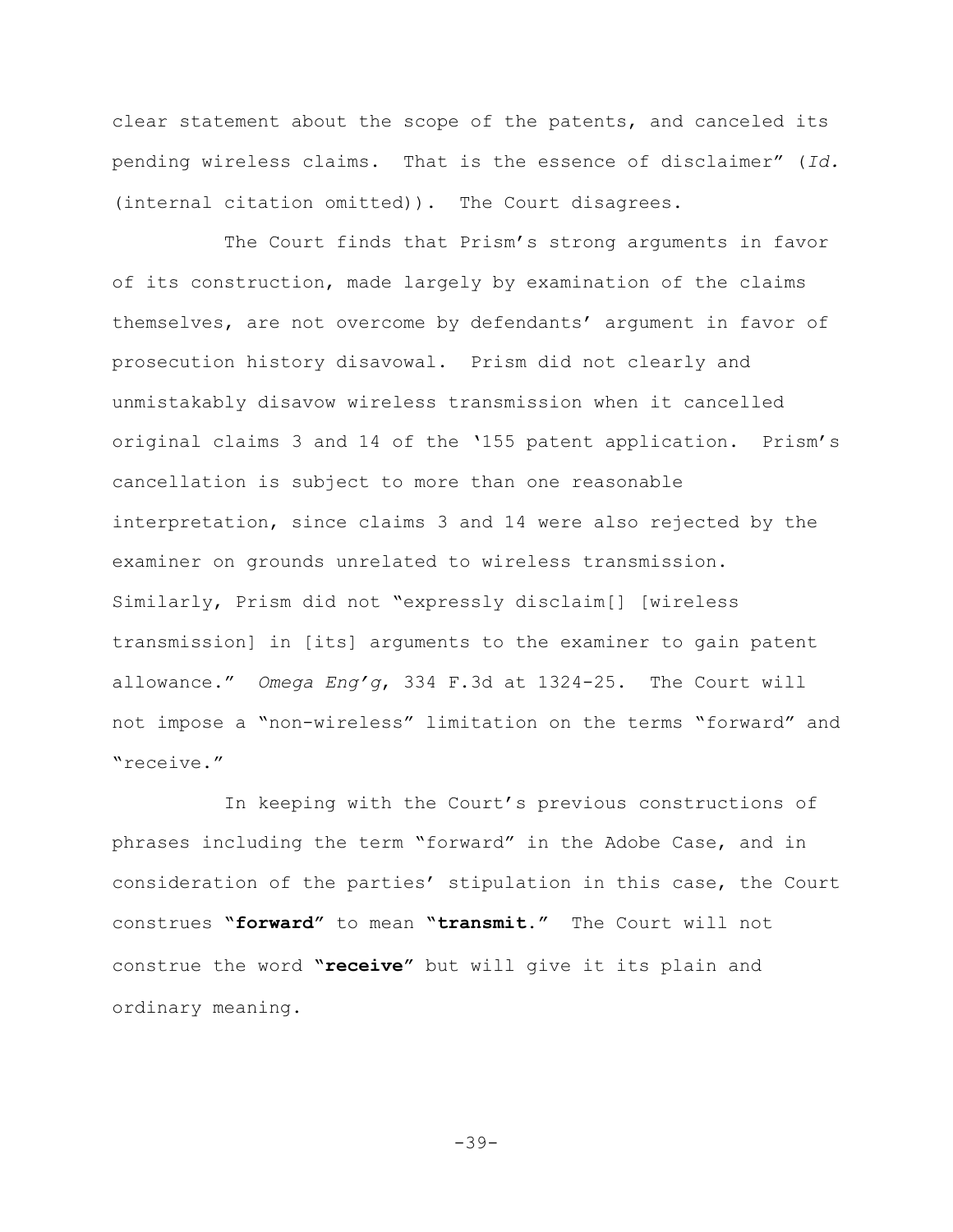**C. "Protected Computer Resources"** terms ("protected computer resources," "protected resources," and "protected resources of at least one server computer")

| Prism's Proposed                                                                                            | Defendants' Proposed                                                                                                                                                                           |
|-------------------------------------------------------------------------------------------------------------|------------------------------------------------------------------------------------------------------------------------------------------------------------------------------------------------|
| Construction:                                                                                               | Construction:                                                                                                                                                                                  |
| "Computer services,<br>applications, or content that<br>can be accessed (either<br>directly or indirectly)" | "Computer services,<br>applications, or content that<br>is stored within the secure<br>transaction system that can<br>only be accessed by a server<br>within the secure transaction<br>system" |

Like the Internet Protocol network terms, Prism's proposed construction for the protected computer resources terms is the same as the construction to which the parties jointly stipulated for the '288 patent in the Adobe Case. As with the Internet Protocol network terms, the Court will view the Adobe Case construction as relevant but not binding to the present actions.

Prism also emphasizes the fact that the Delaware Court construed the term "selected computer resources of at least a [or said] first server computer" from the '416 patent to mean "computer services, applications, or content that can be accessed by (either directly or indirectly) said first server computer" (Delaware Order, at 2), supporting Prism's construction here. Defendants recall the doctrine of claim differentiation, arguing that "'protected' is presumed to have a different meaning from 'selected,' and the proper construction of 'protected resources'

 $-40-$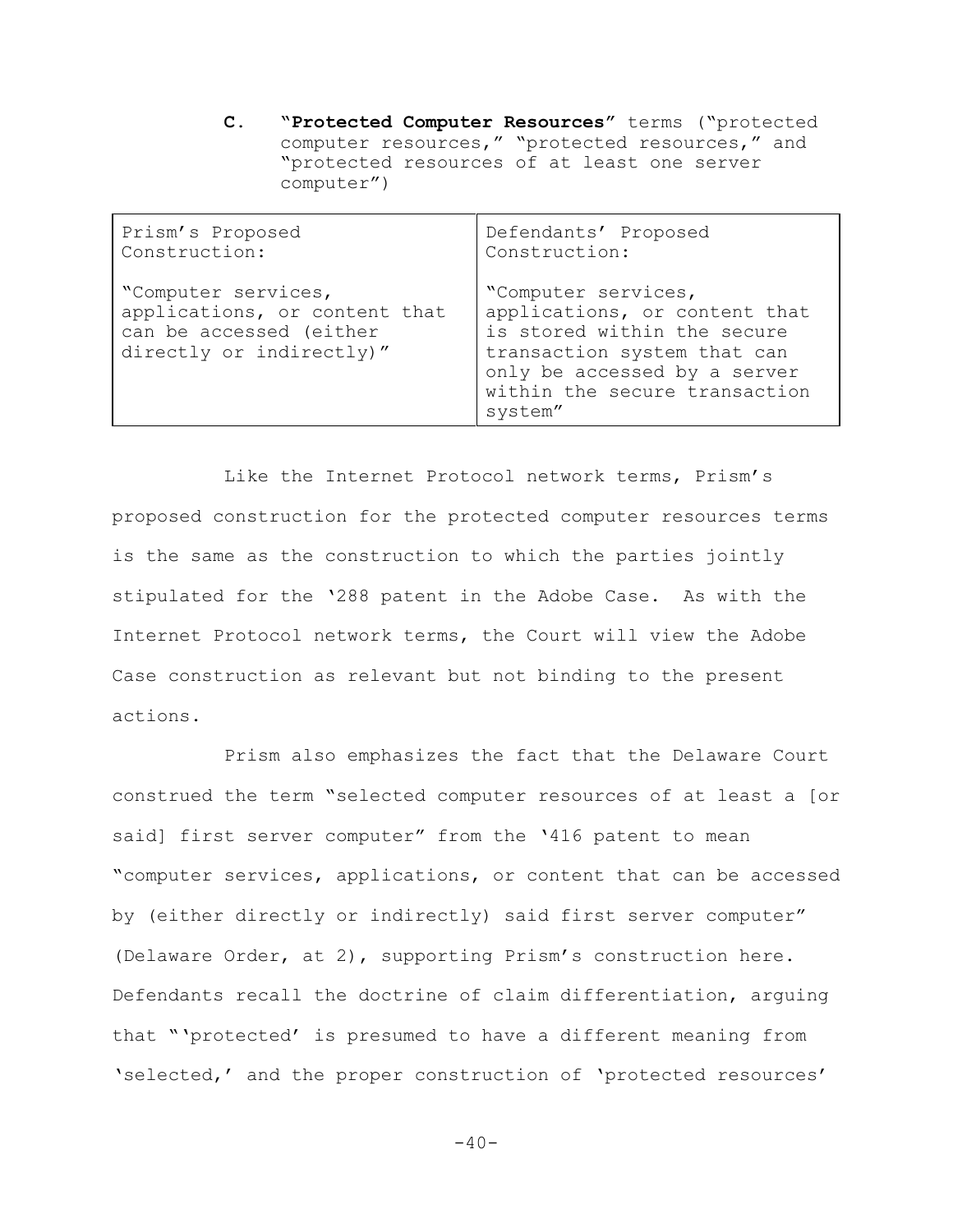turns on that difference" (Filing No. 126, at 20). The Court agrees that the words "selected" and "protected" have different meanings, and the Court assumes that the inventors used different terms to convey different meanings.

**1. The Claim Language.** Unlike Prism's construction, defendants' construction has two additional requirements: first, that the protected resources be "stored within the secure transaction system," and second, that the protected resources "can only be accessed by a server within the secure transaction system." Defendants state, "Prism's proposed construction would render the word 'protected' superfluous. Indeed, under Prism's construction, 'protected resources' can be *any* computer resource accessible by *any* means" (Filing No. 114, at 30). Defendants continue, "[U]nder Prism's construction, a popular website outside of Defendants' control and publicly available to anyone with an internet connection, such as www.google.com, would be considered a 'protected computer resource'" (*Id.*, at 30 n.16).

On the other hand, Prism states that "there is nothing in the asserted patent claims, Specification, or prosecution history that requires the 'protected resources' or 'protected computer resources' to be stored in any particular location or only be accessible by a server within the secure transaction system" (Filing No. 118, at 34). In addition,

> When Prism's construction is read in the context of the claims, protected resources refers only to

> > $-41-$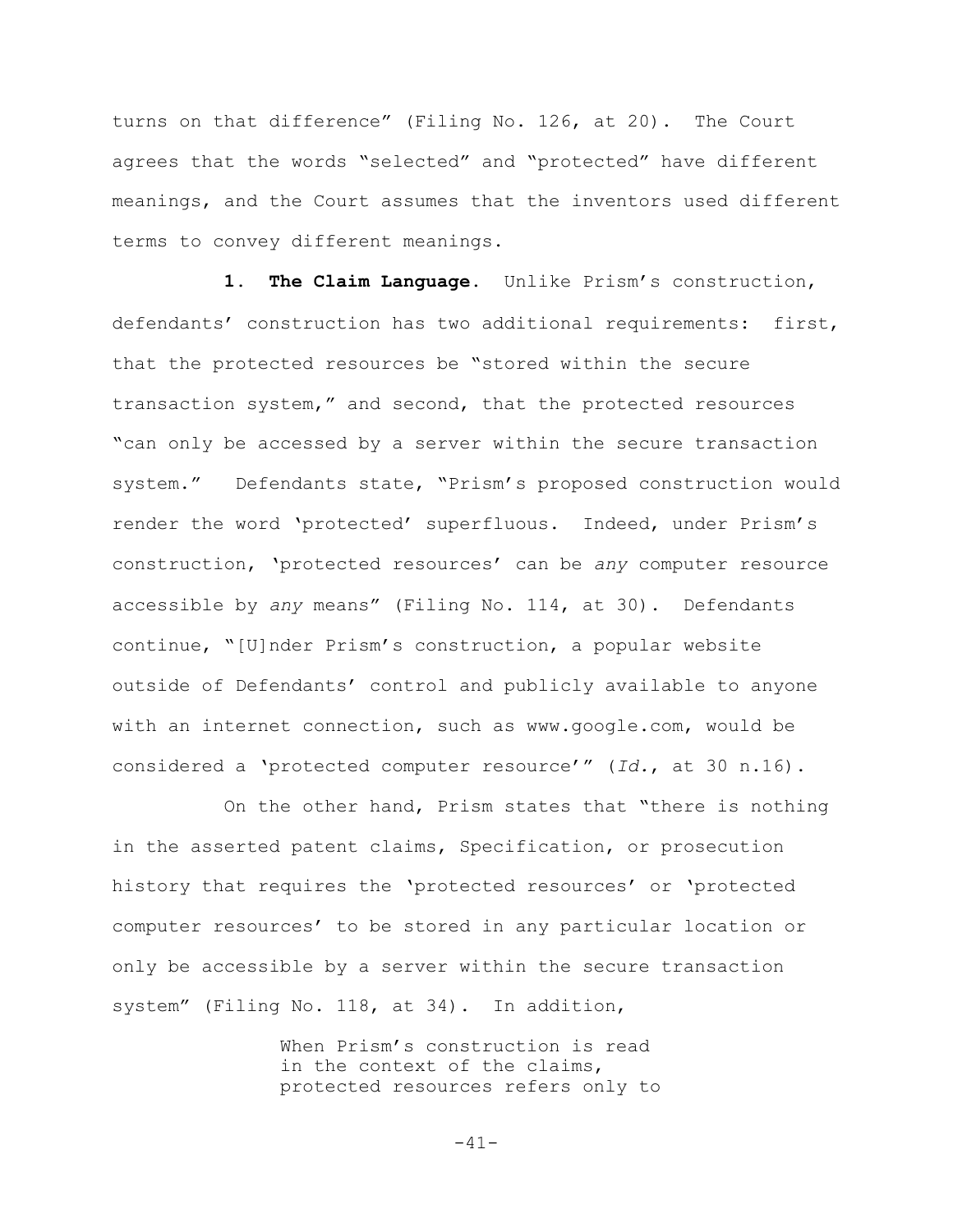resources made available to a client computer device after the client computer device is authenticated and authorized to access the protected resources that is, the required authentication and authorization pathway is what makes the resources protected.

(Filing No. 124, at 29). In fact, "Internet access itself could be the protected resource" (*Markman* Hearing Transcript, at 103:14).

**2. Specification Disclosure.** In the RIM Case, Prism

assisted the Court in its understanding of the '288 patent specification by providing an annotated Figure 3:

> In its most basic form, the security system comprises four elements, those being: (1) an access server (34 purple), (2) a client computer device (54 pink), (3) a hardware key associated with the client computer device (36 orange), and (4) an authentication server (30 green). These elements (or steps in the method claims) are adapted to permit access to the protect computer resources (yellow) upon successful authentication and authorization. Figure 3 of the patent sets forth a very basic overview of the invention: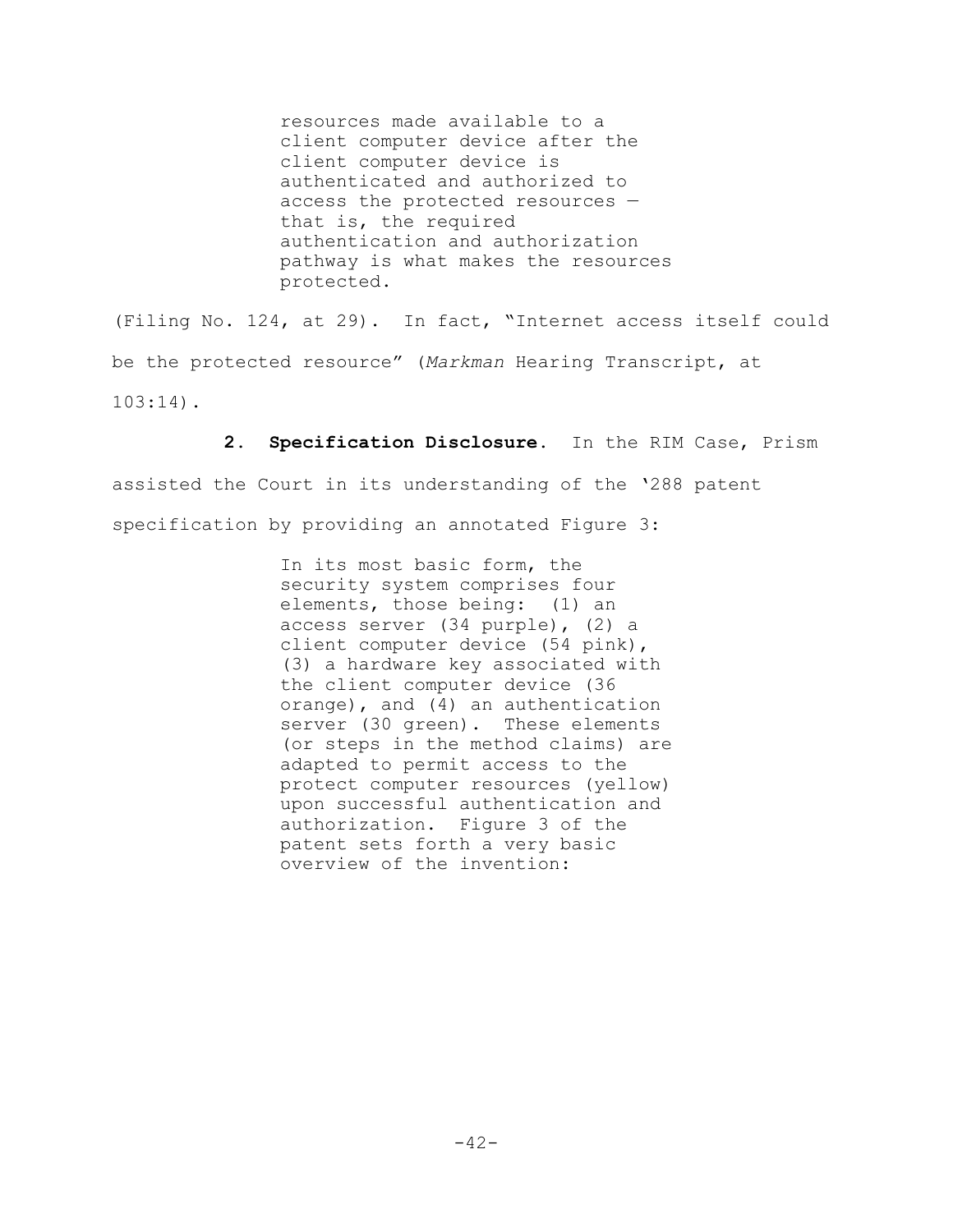

(RIM Case, Filing No. 76, at 6-7) (internal citations omitted). Thus Prism indicated to this Court that the protected computer resources were located at the "secure transaction services." Prism specifically did not indicate that the protected computer resources were located at the "un-secure transaction services," immediately to the right of the secure transaction services. From this, defendants argue that "Prism's construction in this case allows the claimed 'protected computer resources' to be any service, application, or content accessed in any way, including the 'un-secure transaction services' that Prism excluded previously" (Filing No. 114, at 34).

Further, Prism told this Court,

The purpose of the invention is to secure access to the "protected

 $-43-$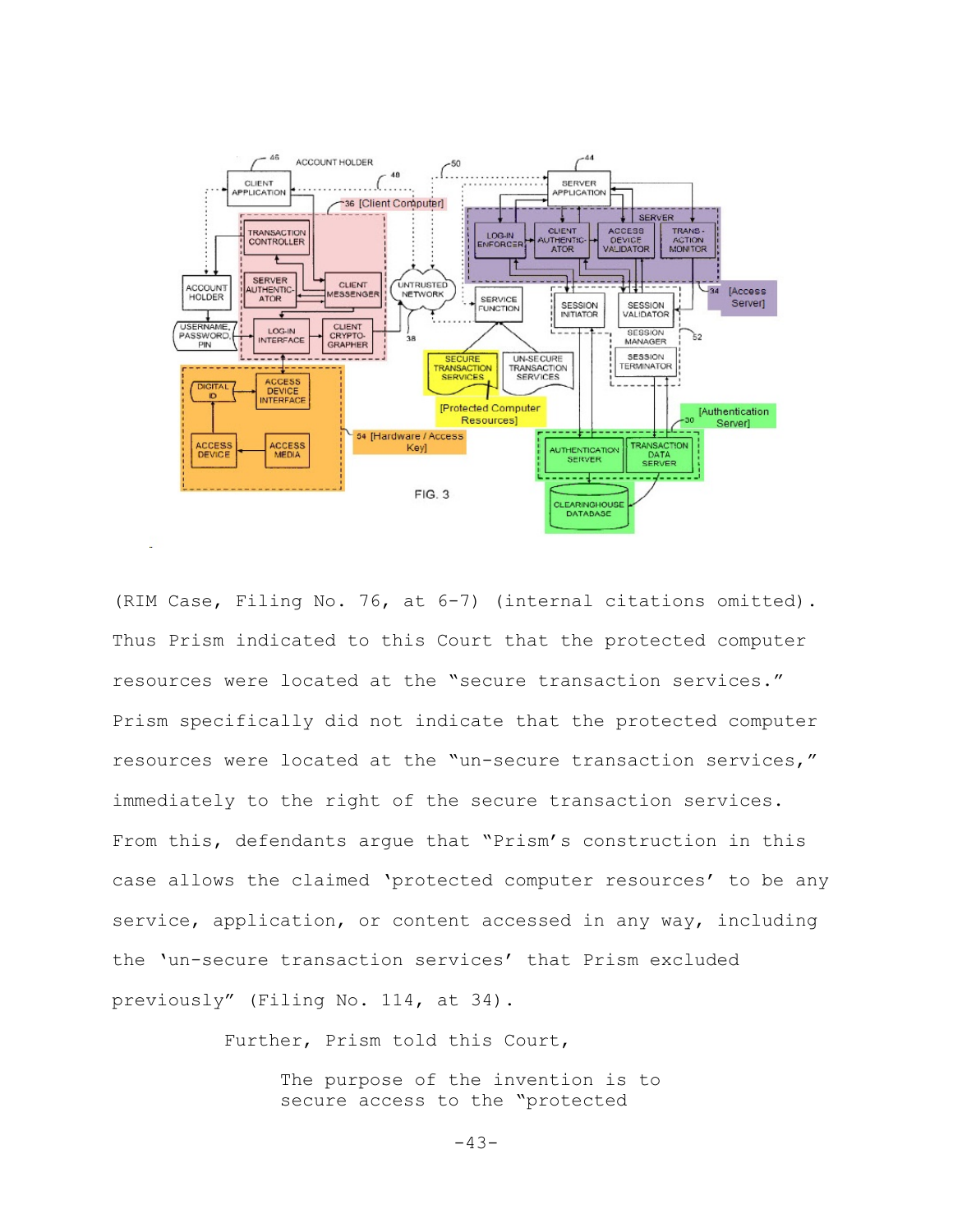computer resources." Protected computer resources include computer services, applications, content, files, data or other information. The invention controls access to the protected content through an authentication and authorization process utilizing an access server [item 34] and authentication server [item 30]. Importantly, the protected resources may be located at the access server itself, or remotely at other servers or databases which are directly or indirectly accessible to the access server.

(RIM Case, Filing No. 76, at 7). Prism did not suggest to the Court that the "other servers or databases" wherein the "protected resources may be located" are *someone else's* servers or databases, nor did it suggest that the "other servers or databases" are outside of the invention entirely. The specification states, "The account holder software **36** is installed on the account holder's personal computer. This software enables a web browser **77** to access the transaction services **78** provided by the secure transaction server" ('288 patent, 8:56-59). Hence the secure transaction services **78**, where the protected resources are located, are "provided by the secure transaction server," not some outside server.

Defendants emphasize this point by stating, "The specification only describes a system that provides computer resources (*i.e.*, 'transaction services') that are stored within the servers and computer systems of the company that hosts the

 $-44-$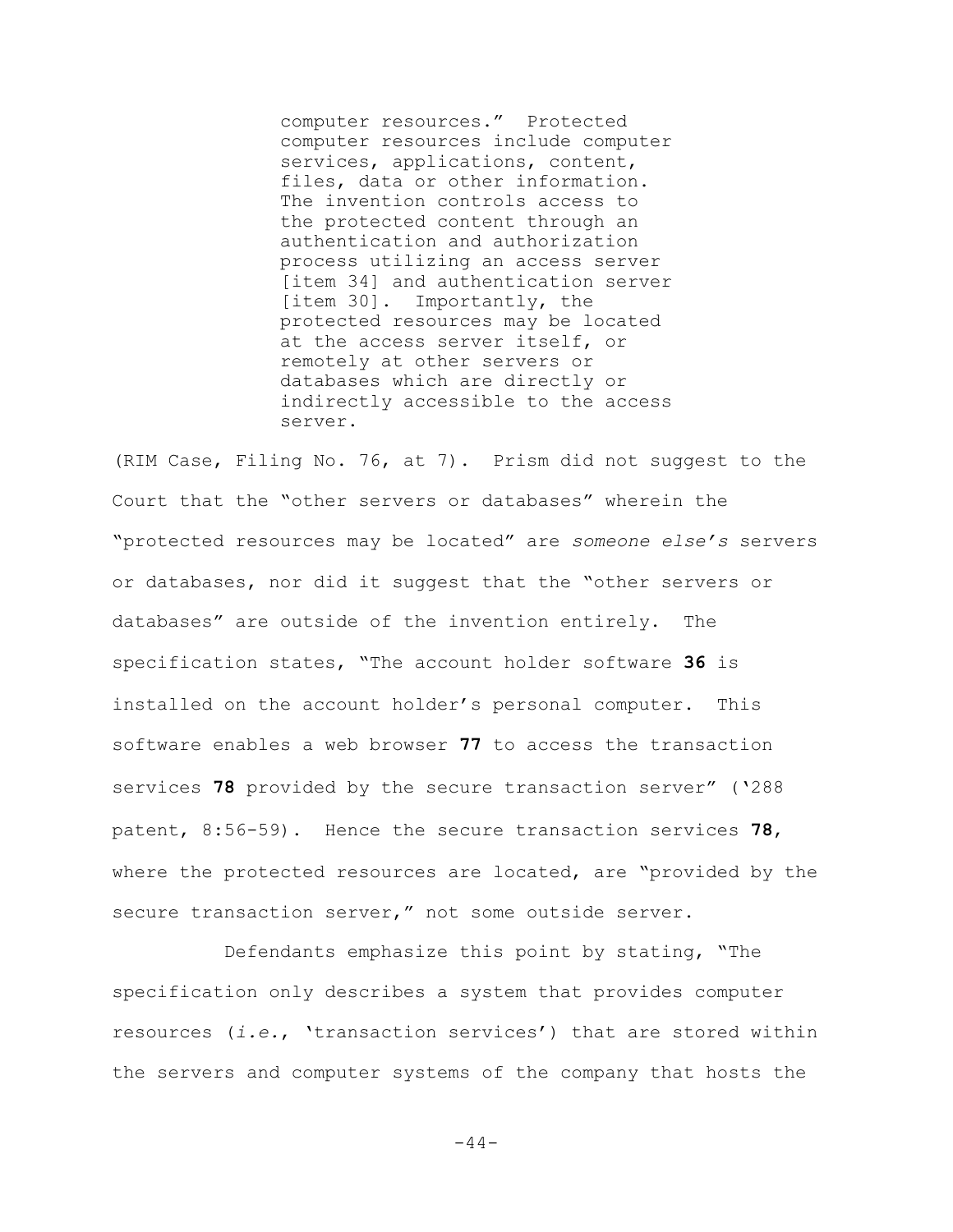secure transaction system . . ." (Filing No. 114, at 31). Defendants point out that the specification teaches,

> A web master or a system administrator needs to determine which transactions are to be protected and make sure that all these transactions are organized in separate directories from unprotected transaction services. In this way, the web server configuration can be changed to protect these particular directories using the secure transaction system.

('288 patent, 11:20-26). The specification also states, "The administration software **64** allows an administrator to define the particular transaction services that can be accessed by an account holder" (*Id.*, 10:40-42). This would not seem to be possible if the protected computer resources ("particular transaction services") are located outside of the invention.

Prism emphasizes the importance of the Delaware Court's construction of the term including "selected computer resources," on which Prism's proposed construction is based (Filing No. 118, at 34). Prism claims that the Delaware Court "specifically rejected construing a related term ('selected computer resources') in the '416 patent to include the limitation that the protected resources need be stored in a particular location as Defendants argue here" (*Id.*). On this point, the Delaware Court stated,

 $-45-$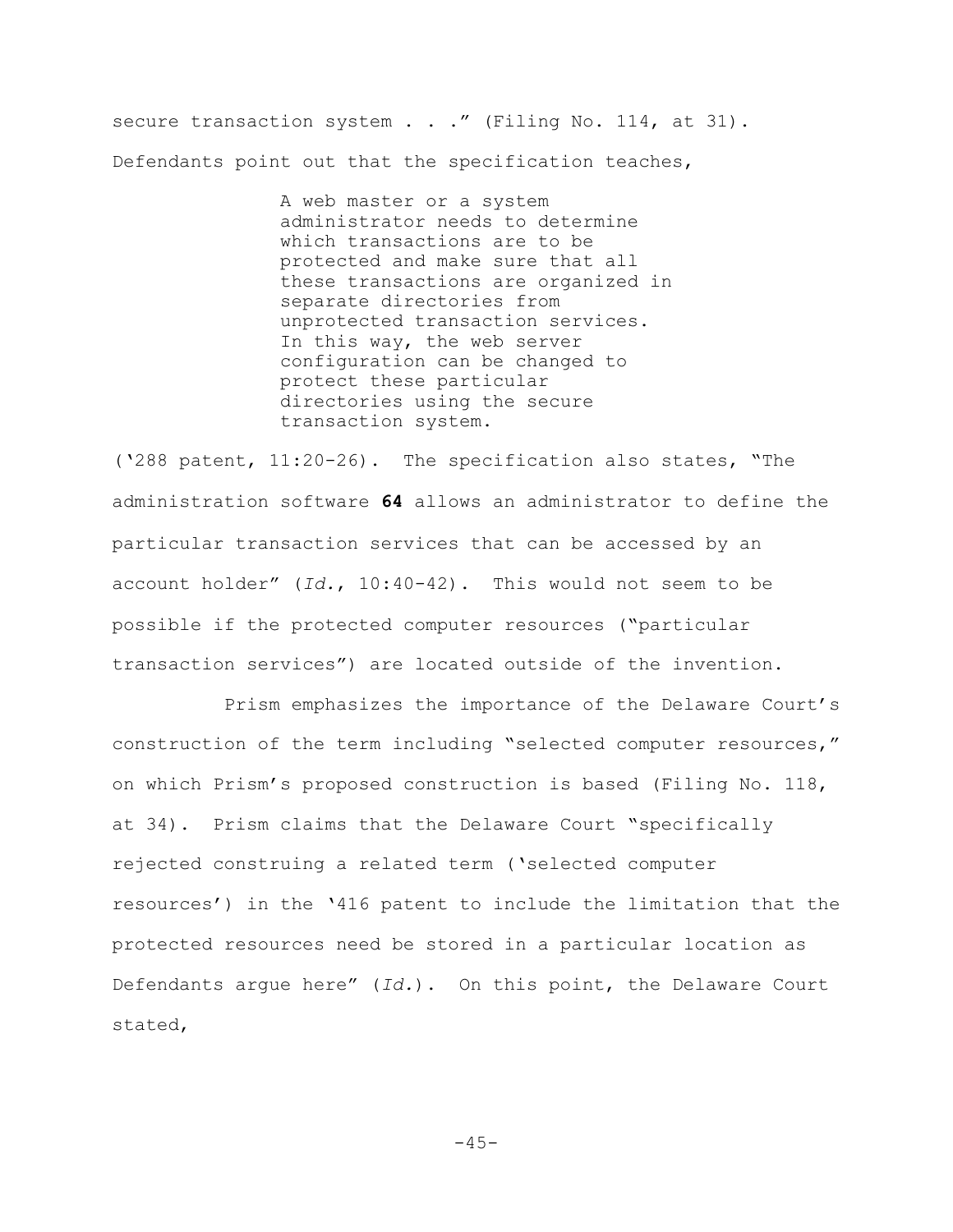The specification discusses a system whereby various web sites are hosted through web servers operating in conjunction with first server computers $8$  that protect the contents of the sites. Figure 3 shows the protected contents *residing outside of the first server computer*, with the path over which protected contents can be sent crossing through the 'Service Function' block rather than the server. Likewise, in Figure 4, the protected content resides *outside the first server,* and is accessed by the server through the 'Service Function,' which also resides *outside the first server computer*. Thus, the Court concludes that the system disclosed in the specification and corresponding figures does not require the first server computer to store the resources it communicates to subscribers. Rather, it allows the server to act as a gatekeeper, accessing *selected computer resources protected by the invention* either itself or through a 'Service Function' block, and communicating those resources to subscribers.

*Prism*, 512 F. Supp. 2d at 186 (emphasis added) (internal citations omitted).

<sup>&</sup>lt;sup>8</sup> Prism states that the asserted patent claims use the terms "server computer" and "access server" rather than the "first server computer" of the '416 patent. *See* Filing No. 118, at 34.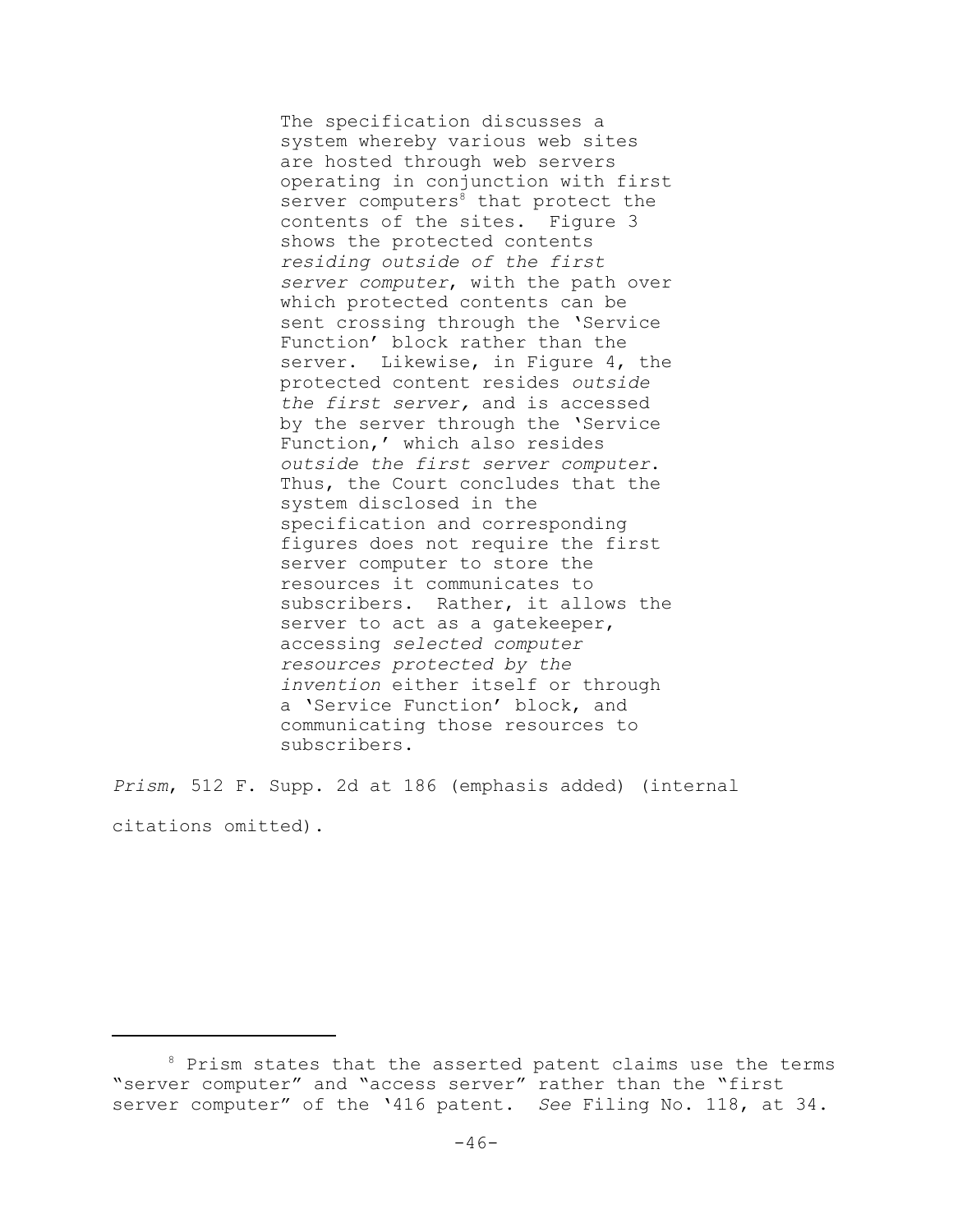

('288 patent, Fig. 4).

The Court first notes that the Delaware Court was indeed construing a different term, "selected computer resources" rather than "protected computer resources." The dispute in the Delaware Case was as to whether the selected computer resources had to be located at the first server computer or whether they could be located on a server outside of the first server computer. *Prism*, 512 F. Supp. 2d at 185-86. Unlike defendants' construction in the Delaware Case, defendants' construction here does not specifically require a particular server to hold the protected computer resources; it only states that such a server is "within the secure transaction system."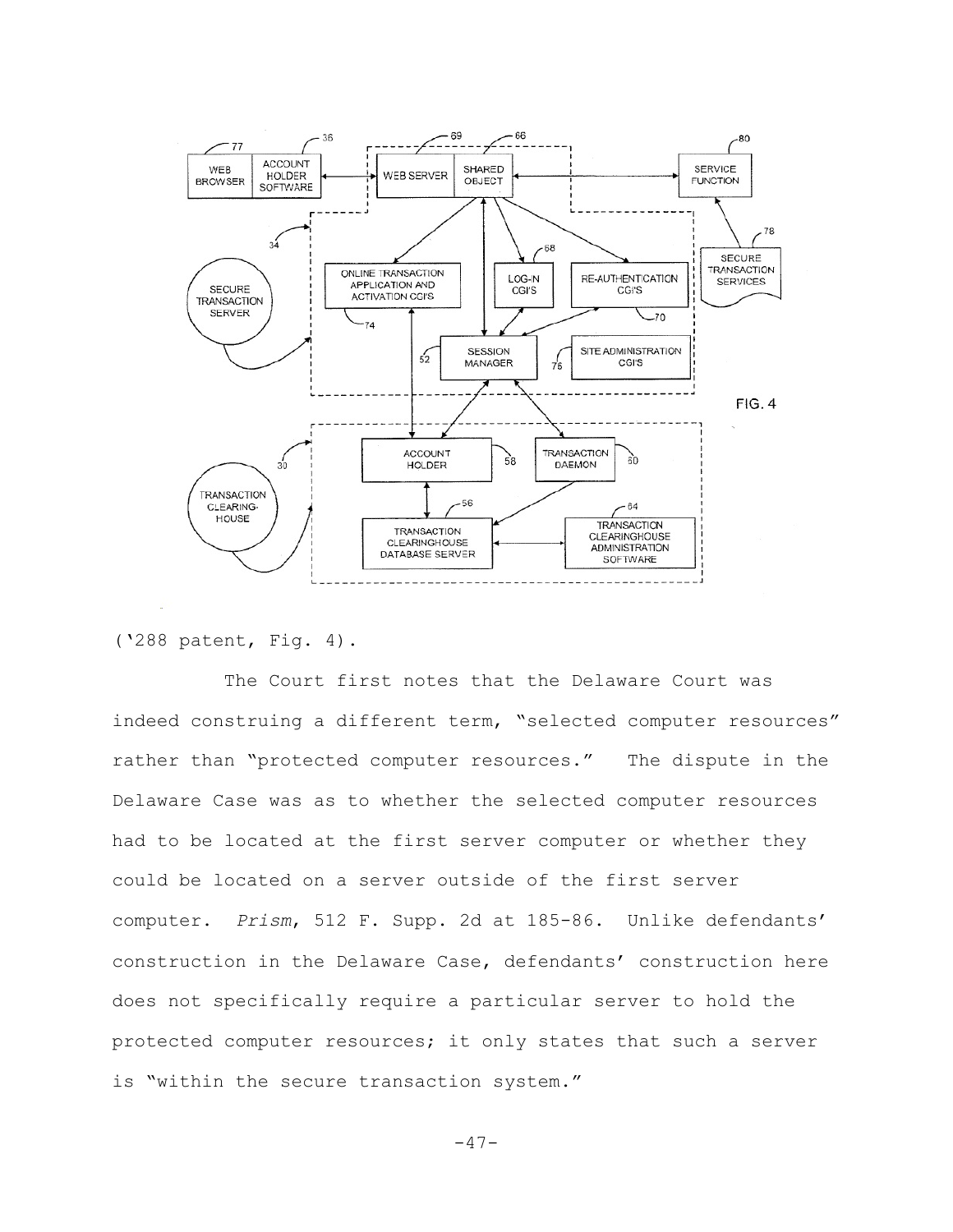While the Delaware Court did state that Figures 3 and 4 did not require the selected computer resources to be located on the first server computer, the Delaware Court did not go so far as to say that the selected computer resources or the web servers could be located outside of the secure transaction system. The Court takes Prism at its word when it located the protected computer resources at the secure transaction services, that is, at a location within the invention and provided by the secure transaction server.

In consideration of the claim language and the specification of the asserted patents, the Court is persuaded to amend its previously stipulated construction. The Court construes each of the "**protected computer resources"** terms (**"protected computer resources," "protected resources,"** and **"protected resources of at least one server computer"**) to mean **"Computer services, applications, or content that is stored within the secure transaction system that can only be accessed by a server within the secure transaction system."**

**D. "digital identification"**

| Prism's Proposed                                                                                             | Defendants' Proposed                                                                            |
|--------------------------------------------------------------------------------------------------------------|-------------------------------------------------------------------------------------------------|
| Construction:                                                                                                | Construction:                                                                                   |
| "digital data whose value is<br>known in advance or calculated hardware key / access key<br>[at] the moment" | "digital data stored on a<br>whose value is known in<br>advance or calculated at the<br>moment" |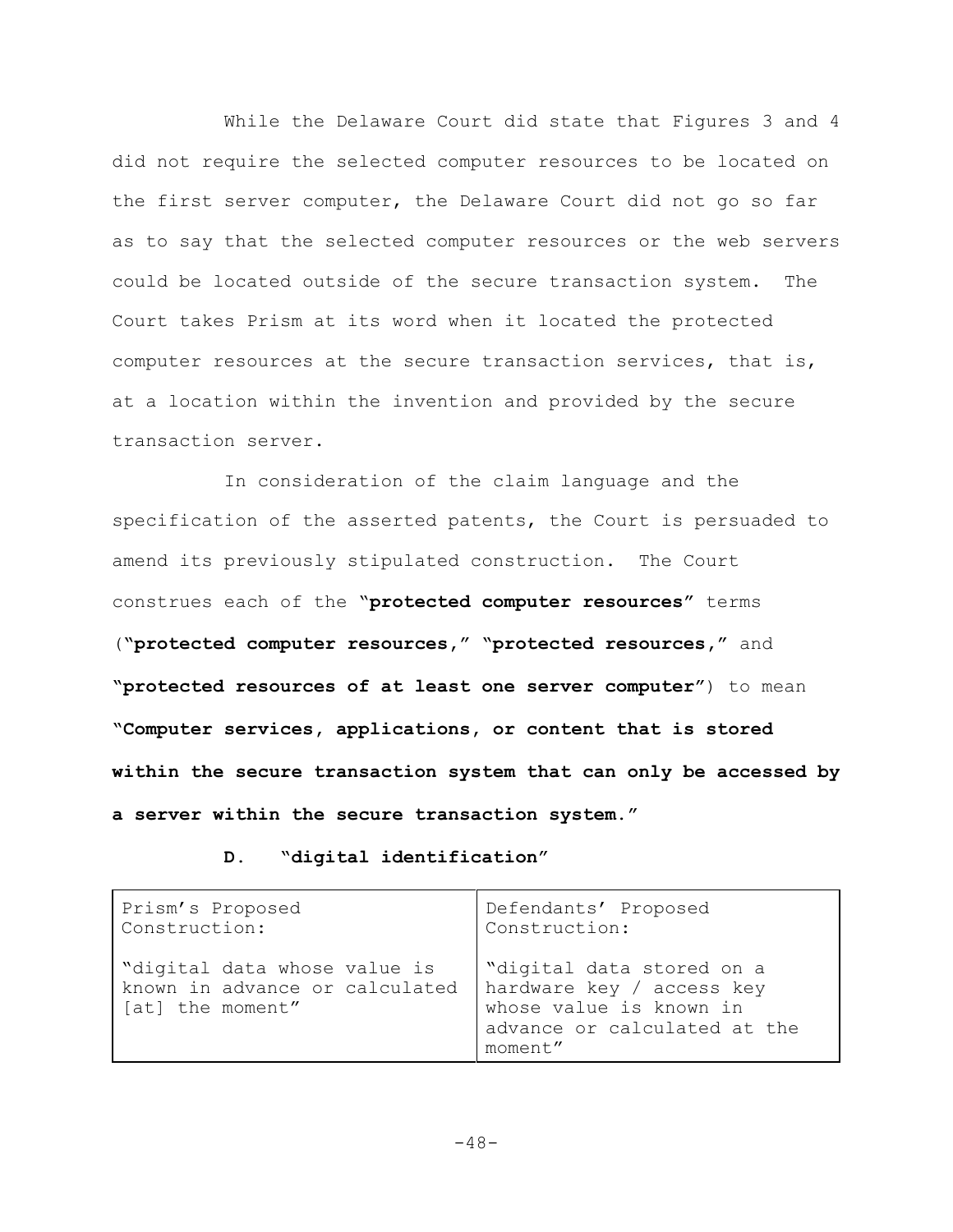Here, Prism's construction of "digital identification" is identical to the Delaware Court's construction of the same term in the '416 patent and to this Court's construction of the same term in the '288 patent in the Adobe Case. Defendants' proposed construction differs in that it requires that the digital identification be "stored on a hardware key/access key."

As construed by the Court, a hardware key / access key is "an external hardware device or external object from which the predetermined digital identification can be read" (*see* below). But the claims of the '288 patent make clear that the digital identification, while residing on the hardware key / access key, can also be stored on the authentication server. For example,

> **117.** A system for controlling access to protected computer resources provided via an Internet Protocol network, the system comprising:

at least one authentication server having an associated database to store (I) identity data of at least one access server, (ii) a digital identification associated with at least one client computer device requesting access to said protected computer resources, and (iii) data associated with said protected computer resources;

said at least one client computer device having an associated access key, said digital identification being derived from said access key; . . .

('288 patent, 45:1-13). Moreover, the '288 patent specification reads as follows: "The digital ID created by the biometric data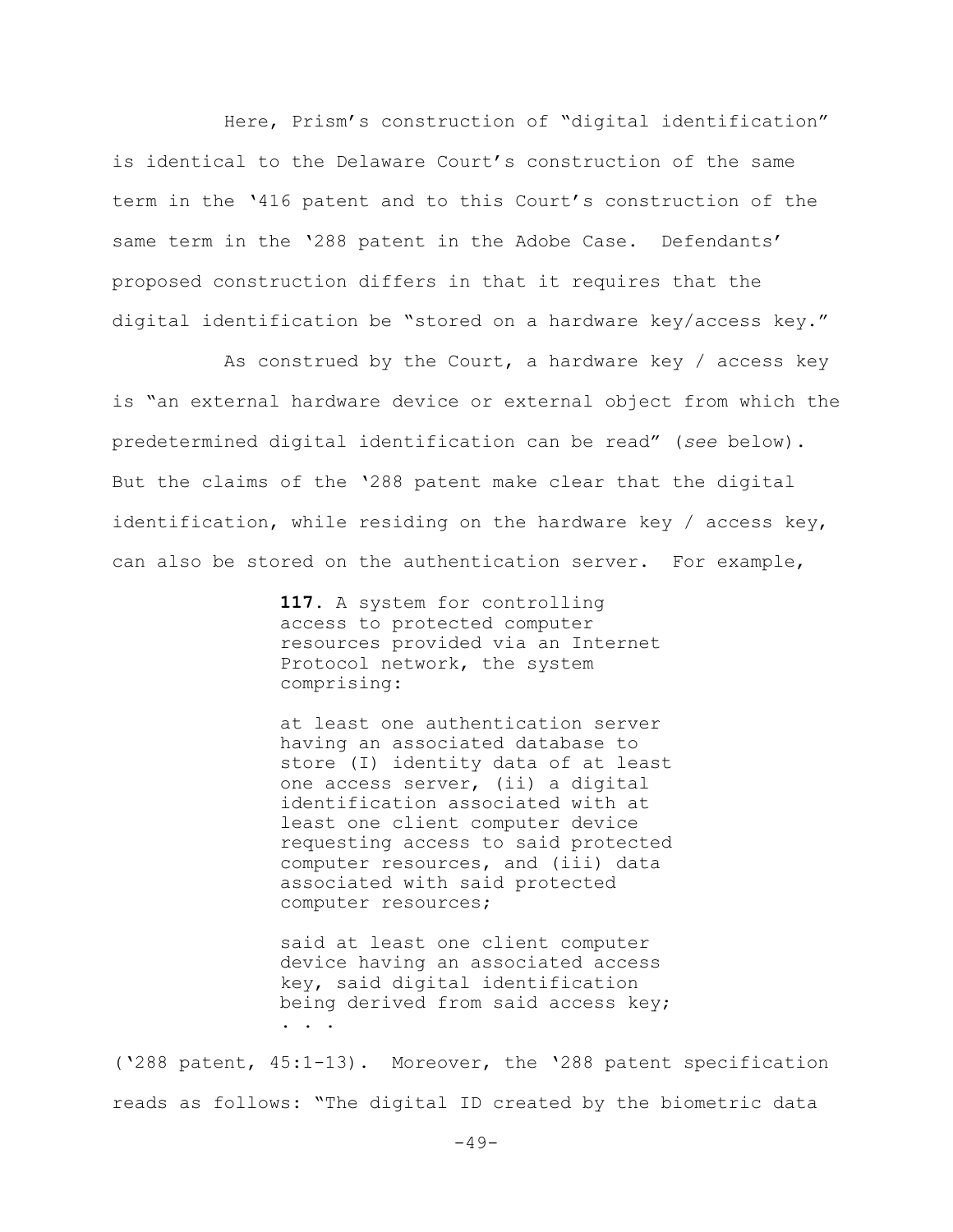would be compared to the digital ID already stored in the transaction clearinghouse for authenticity" (*Id.*, 22:20-22).

The parties do not seem to be at odds on this point. Prism avows that "the claims and Specification [of the '288 patent] . . . state that digital identification may be stored in *both* a hardware key/access key *and* in a database associated with the authentication server" (Filing No. 124, at 30). Meanwhile, defendants state, "this portion of the ['288 patent] specification [22:20-22] teaches that the digital identification is stored on the hardware/access key as well as at the authentication server" (Filing No. 126, at 26). The Court notes that if the digital identification is not stored in two places, then a comparison cannot be made.

The Court agrees with Prism's assessment: "[T]he claims expressly recite the digital data [sic] being in a particular place, whether it's on the access key or on the database, so to put the location into the construction seems to be doubling up on what the claims expressly require" (*Markman* Hearing Transcript, at 113:2-6). The Court finds that defendants' construction of digital identification is redundant given the construction of hardware key / access key below and in light of the relevant claims that include the term being construed. The Court adopts the same construction as in the Delaware Case and in the Adobe Case: **"Digital identification"** is

 $-50-$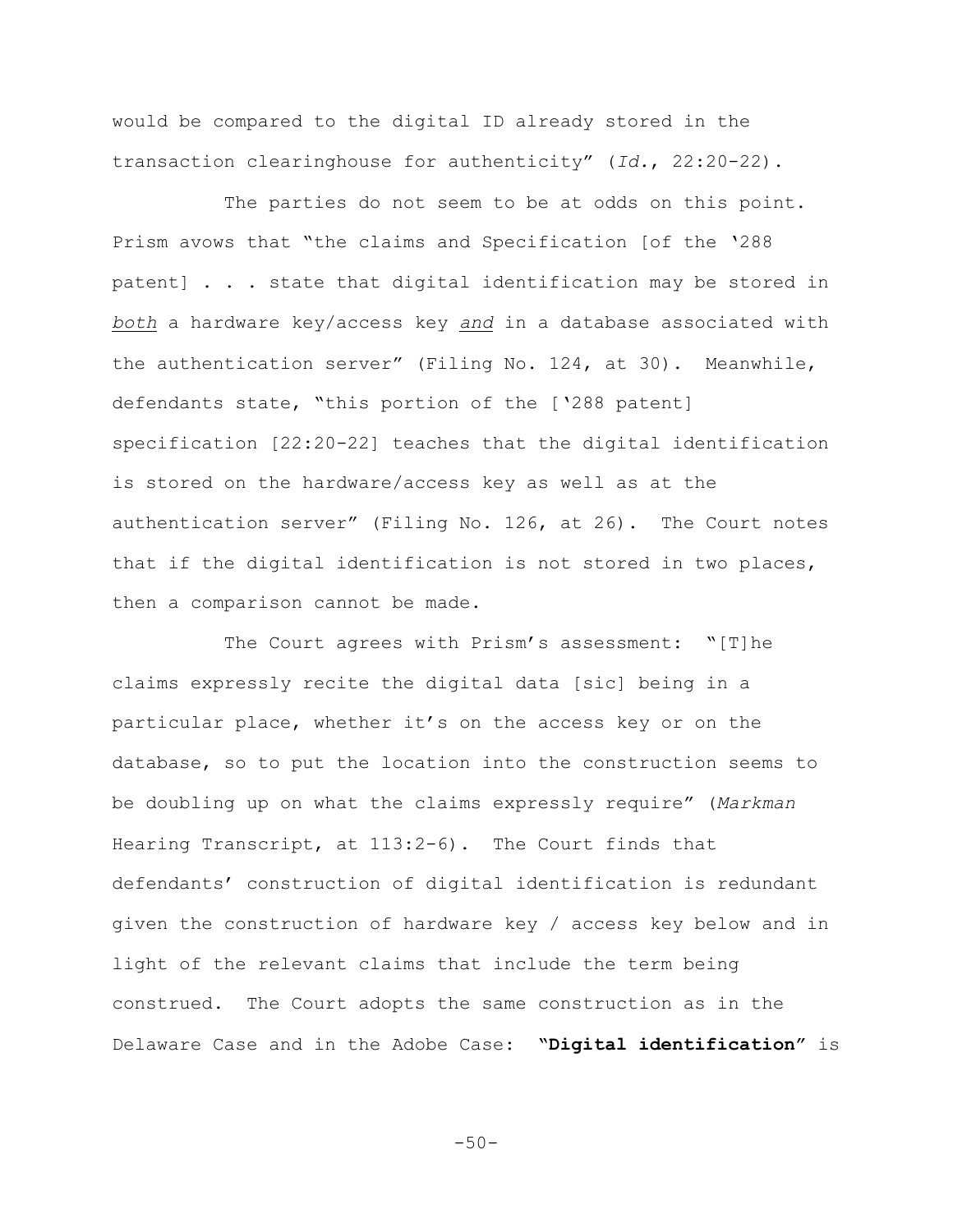construed to mean **"digital data whose value is known in advance**

# **or calculated at the moment."**

| Е. | "Identity Data" terms |  |  |
|----|-----------------------|--|--|
|----|-----------------------|--|--|

| Prism's Proposed<br>Constructions                                                                                                                                                                                                                                                                  | Defendants' Proposed<br>Constructions                                                                                                                                                                                                                                                                                                                                                                                                                                                                                                 |
|----------------------------------------------------------------------------------------------------------------------------------------------------------------------------------------------------------------------------------------------------------------------------------------------------|---------------------------------------------------------------------------------------------------------------------------------------------------------------------------------------------------------------------------------------------------------------------------------------------------------------------------------------------------------------------------------------------------------------------------------------------------------------------------------------------------------------------------------------|
| "identity data": "data<br>sufficient for the system to<br>determine whether a person,<br>organization, and/or computer<br>is authentic and/or is<br>entitled to access protected<br>resources"                                                                                                     | "identity data": Defendants<br>believe that the term<br>"identity data" should be<br>construed within the phrases<br>in which it appears in the<br>claims, not as a separate<br>term, but in the event the<br>Court determines "identity<br>data" should be construed<br>alone, the term should be<br>construed as: "Data including<br>digital identification<br>sufficient for the system to<br>determine whether a person,<br>organization, and/or computer<br>is authentic and/or is<br>entitled to access protected<br>resources" |
| "identity data associated with<br>at least one client computer<br>device": "data related to the<br>client computer that is<br>sufficient for the system to<br>determine whether a person,<br>organization, and/or computer<br>is authentic and/or is<br>entitled to access protected<br>resources" | "identity data associated with<br>at least one client computer<br>device": "Data including<br>digital identification,<br>sufficient for the system to<br>determine whether a client<br>computer device is authentic<br>and/or is entitled to access<br>protected resources"                                                                                                                                                                                                                                                           |
| "identity data of at least one<br>access server": "data related<br>to the access server that is<br>sufficient for the system to<br>determine whether a person,<br>organization, and/or computer<br>is authentic and/or is<br>entitled to access protected<br>resources"                            | "identity data of at least one<br>access server": "data<br>sufficient for the system to<br>determine whether an access<br>server is authentic and/or is<br>entitled to access protected<br>resources"                                                                                                                                                                                                                                                                                                                                 |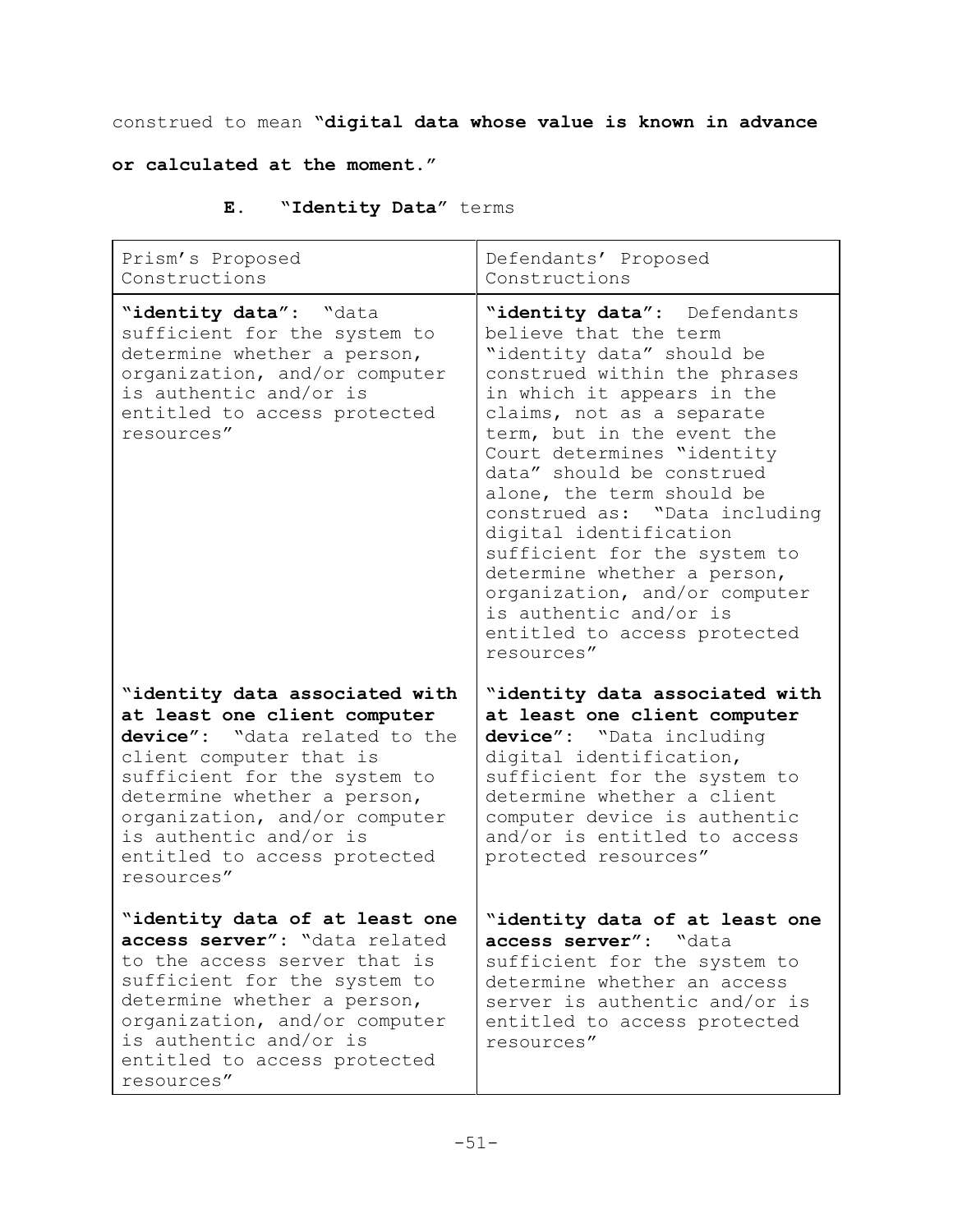The Delaware Court construed the term "'identity data' as it relates to the subscriber client computer" in the '416 patent to mean "data sufficient for the patented system to determine whether a person, organization, and/or computer is authentic and/or is entitle[d] to a[cc]ess said selected computer resources" (Delaware Order at 3). In the Adobe Case, this Court construed the term "identity data" in the context of the '288 patent to mean "data sufficient for the system to determine whether a person, organization, and/or computer is authentic and/or is entitled to access protected resources," which is identical to Prism's current proposal (2012 Adobe Order, at 31).

The parties disagree as to the construction for the term "identity data" by itself, or, in the alternative, for the constructions of two phrases wherein "identity data" appears. Yet the parties are in agreement as to a third phrase in which "identity data" appears and have stipulated as follows: **"Identity data of a subscriber identity module associated with at least one client computer device"** is stipulated to mean **"data sufficient for the system to determine whether a subscriber identity module associated with at least one client computer device is authentic and/or is entitled to access protected resources"** (Schedule B, Filing No. 110). This stipulation essentially adopts this Court's construction of "identity data" from the Adobe Case and inserts it into the phrase to be construed. In light of this stipulation, the Court in this case will not construe the

 $-52-$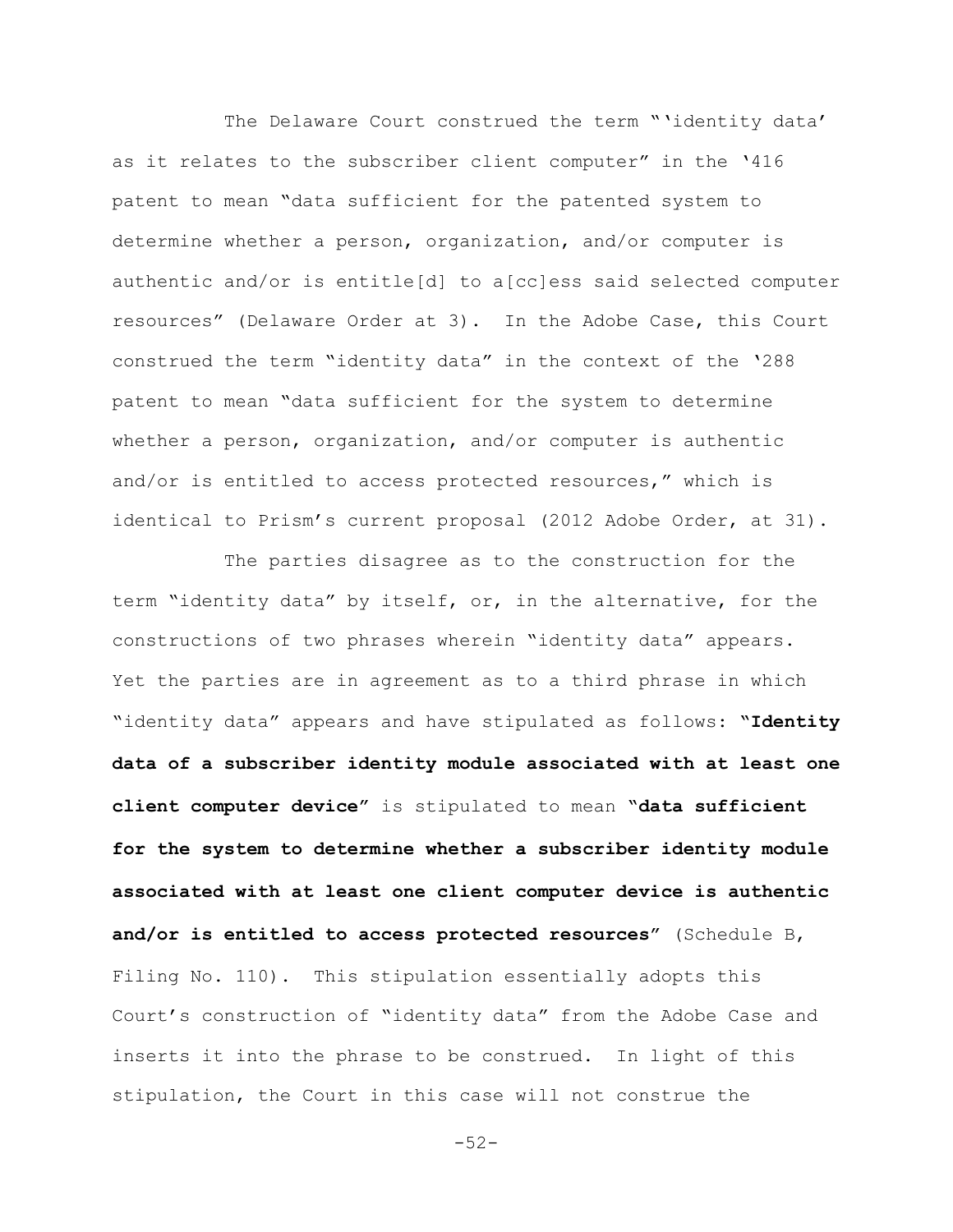individual phrase "identity data" again, but will construe the phrases in which it appears, consistent with the Adobe Case construction, having not been "otherwise compelled" to give the same claim term in the '288 patent a different construed meaning. *Omega Eng'g*, 334 F.3d at 1334.

**1. "Identity data associated with at least one client computer device."** The parties' proposed constructions of this phrase differ in two ways. First, defendants propose that the phrase "including digital identification" be inserted into the construction.

Prism states, "Such a construction would render superfluous claim terms in the '288 patent that separately recite this limitation -- a violation of a bedrock principle canon of claim construction" (Filing No. 118, at 31). Prism continues, "For example, claims 1, 31, 62, and 87 of the '288 patent specifically recite identity data comprising 'digital identification.' By adding a 'digital identification' limitation to the term 'identity data', Defendants effectively render superfluous the term 'comprising said digital identification' . . ." (*Id.*, at 31 (internal citation omitted)).

Prism also states that "Defendants' proposed construction violates the doctrine of claim differentiation. When Prism wanted to draft claims that required digital identification, it did so. And when Prism [wanted to draft] claims that did not recite digital identification, it did so as

-53-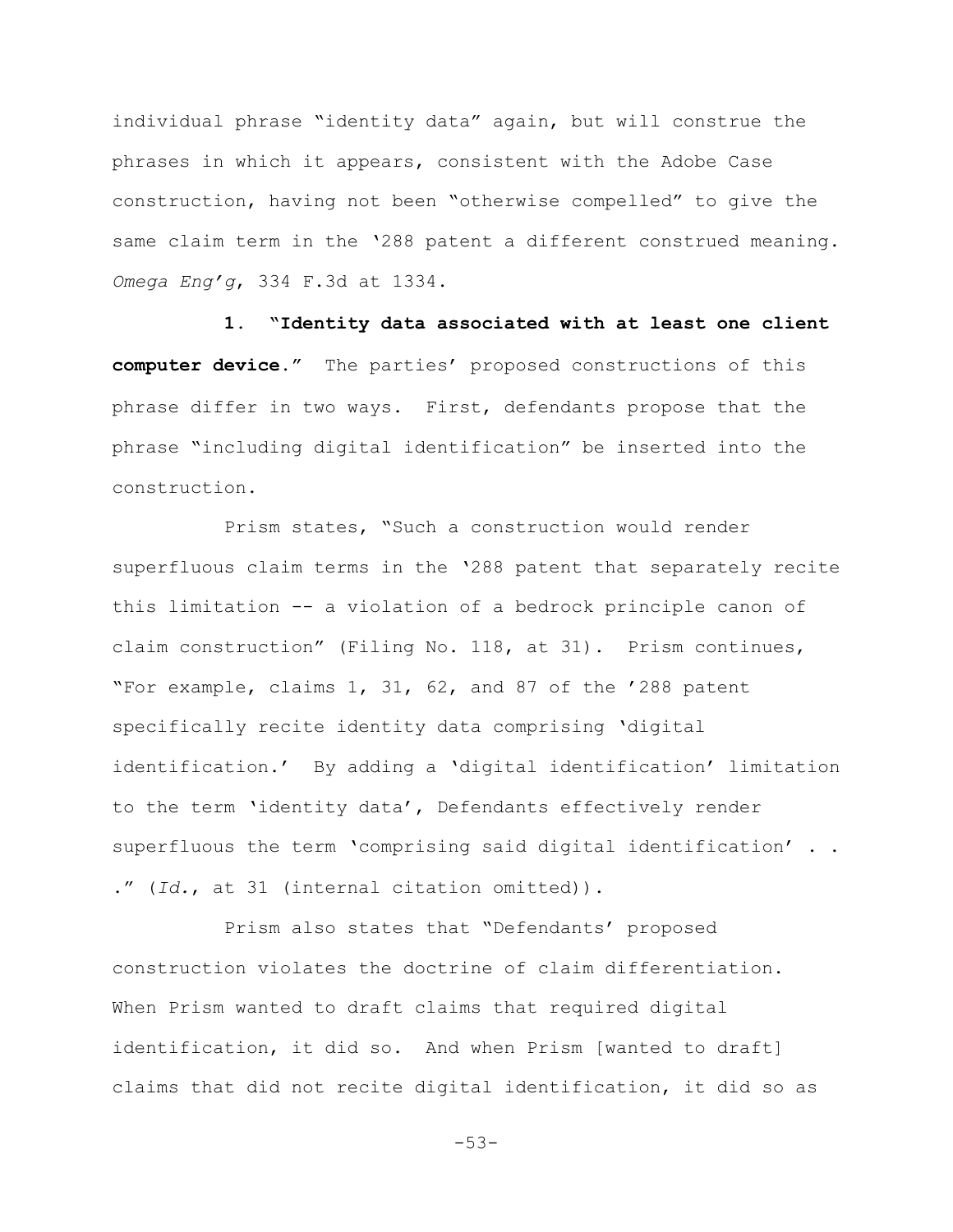well" (*Id.*, at 32). "Prism sought and obtained claims with different scope and these differences should not be rendered meaningless" (*Id.*).

Defendants emphasize the fact that while the '288 patent claims "explicitly require that the identity data of the client computer device include a digital identification," the '345 and '155 patents do not share such a requirement (Filing No. 114, at 36). Defendants argue that the digital identification must be read back into the '345 and '155 patents due to Prism's disclaimer during the prosecution of the '288 patent. Specifically, defendants note Prism's statement to the USPTO in an attempt to distinguish a prior art reference ("Tabuki"):

> In the Office Action, the Examiner rejected claims 1-8, 11, 12, 15, and 18 under 35 U.S.C. § 103(a) as being unpatentable over U.S. Patent No. 5,841,970 to Tabuki in view of U.S. Patent No. 6,377,994 to Ault et al. . . . The invention of applicant's claim 1 uses identity data that includes digital identification generated by a hardware key associated with the client computer device to identify the client computer device. In contrast, Tabuki's invention uses a pen tablet to capture and digitize the user's signature. This digitized signature is held in volatile memory in the tablet and is discarded once sent to the verification server. Therefore, the signature data of Tabuki is not digital identification generated by a hardware key associated with the client computer device to identify the client computer device as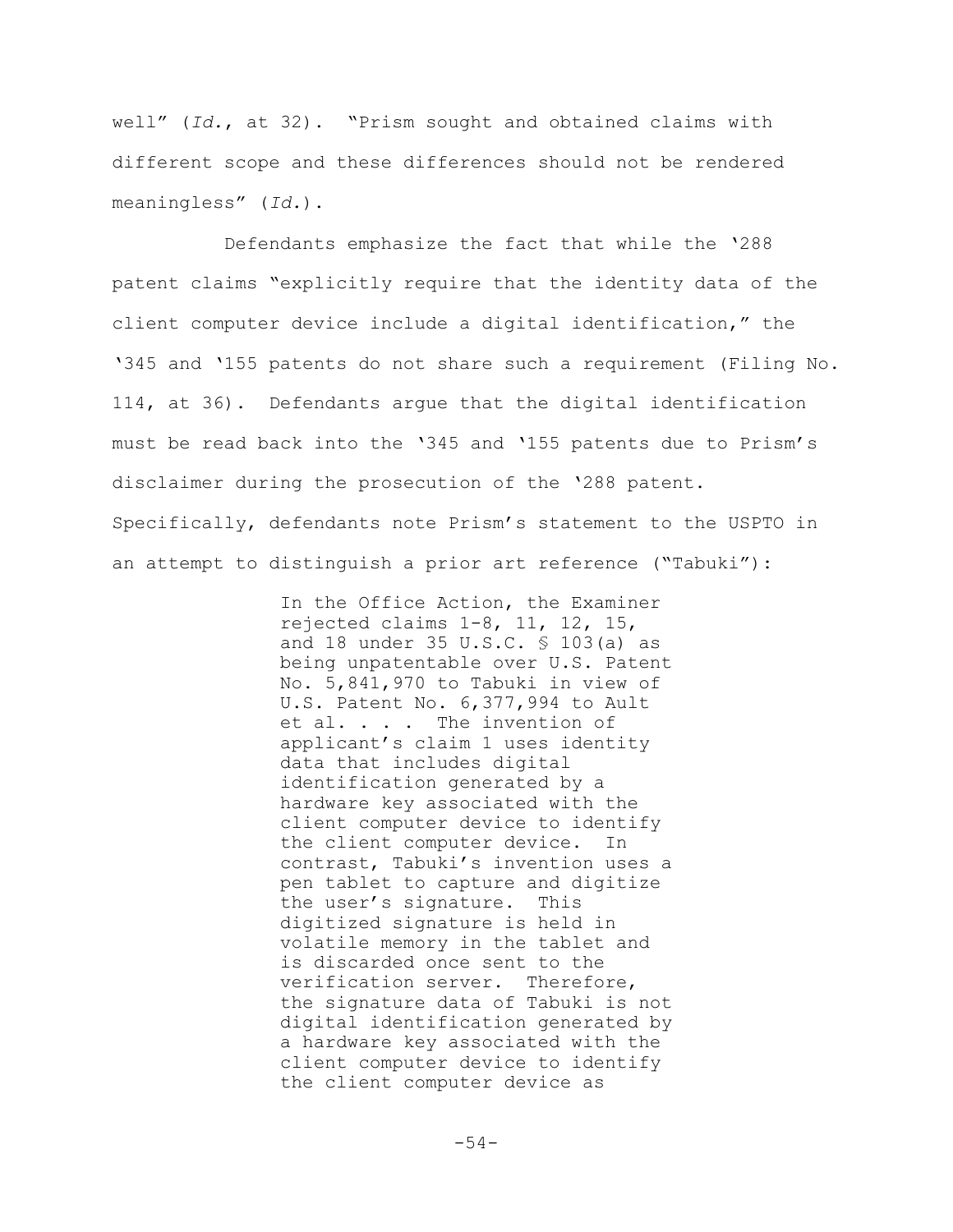recited in amended claim 1 of applicant's invention.

(Ex. 12, Filing No. 117, at 21-22).

Prism responds, "What the prosecution history actually shows is that Prism's distinction over the Tabuki reference focused on the differences between signature data described in Tabuki and the particular way the claimed digital identification was generated in the pending claim  $\ldots$  ." (Filing No. 124, at 34).

> This argument focusing on Tabuki's use of a *pen tablet* to capture and digitize a *signature* as being different than the particularly claimed digital identification being generated by a hardware key in no way is a clear and unequivocal disclaimer that identity data can only come from an external hardware key, as argued by Defendants.

(*Id.*, at 35). The Court agrees with Prism that its statement to the USPTO does not clearly and unequivocally disavow an invention that does not include a digital identification.

The second difference in the proposed constructions has to do with the location of the identity data. Prism's proposed construction translates "associated with" as "related to." Defendants' proposed construction more faithfully follows the construction of "identity data" by itself, with the more specific "client computer device" replacing "a person, organization, and/or computer." The Court finds that defendants' substitution is a straightforward application of the previous construction

-55-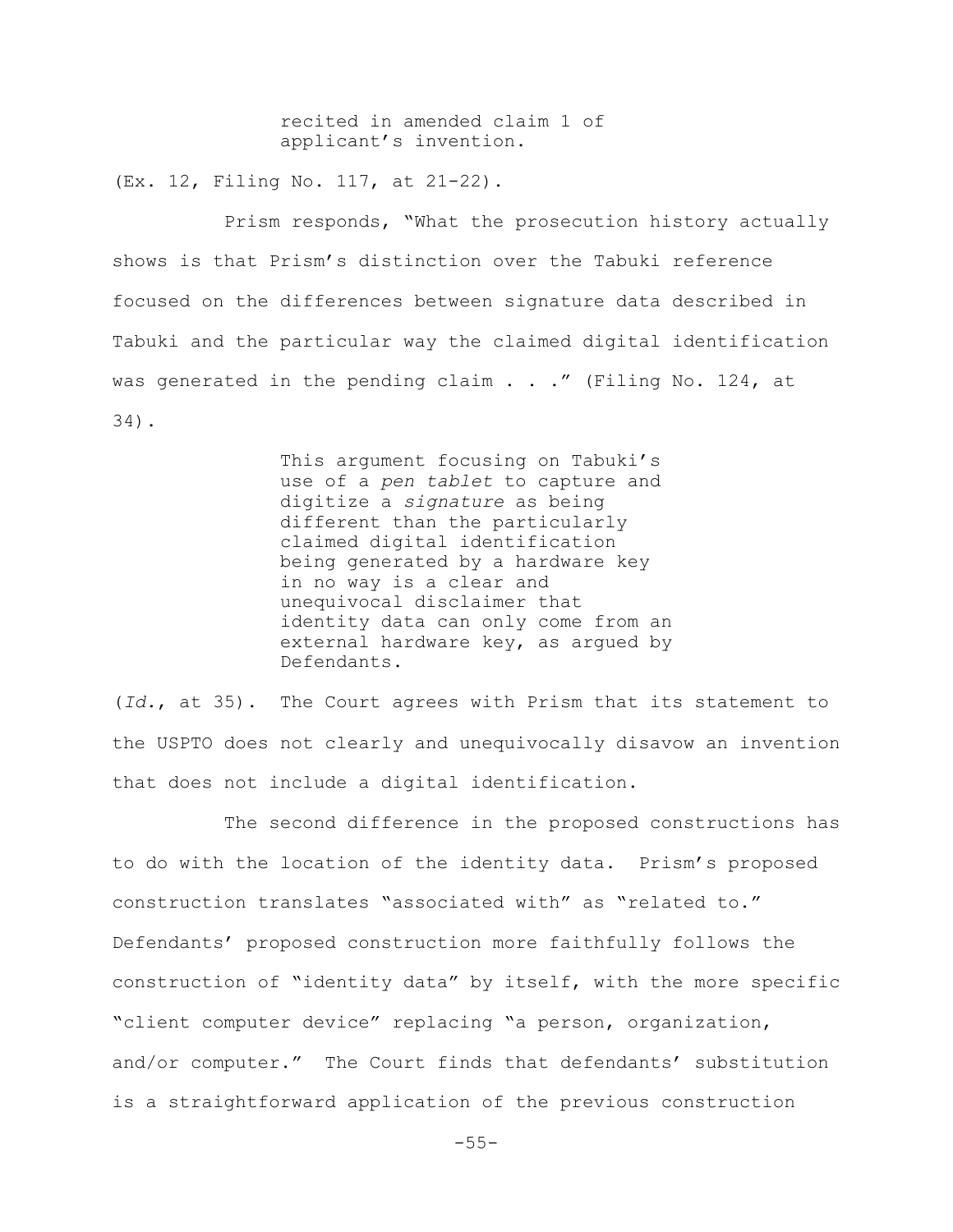relative to the claim language being construed with this phrase, and the Court adopts this aspect of defendants' construction.

The Court construes **"identity data associated with at least one client computer device"** to mean **"data sufficient for the system to determine whether a client computer device is authentic and/or is entitled to access protected resources."**

**2. "Identity data of at least one access server."**

Prism's proposed construction translates "of" as "related to." Again, defendants' proposed construction more faithfully follows the construction of "identity data" by itself, with the more specific "access server" replacing "a person, organization, and/or computer." The Court construes **"identity data of at least one access server"** to mean **"data sufficient for the system to determine whether an access server is authentic and/or is entitled to access protected resources."**

**F. "hardware key / access key" (and "external")**

| Prism's Proposed              | Defendants' Proposed          |
|-------------------------------|-------------------------------|
| Construction:                 | Construction:                 |
| "An external hardware device" | "An external hardware device  |
| or object from which the      | or external object from which |
| predetermined digital         | the predetermined digital     |
| identification can be read"   | identification can be read"   |

The Delaware Court construed "hardware key" to mean "an external hardware device or object from which the predetermined digital identification can be read," and this Court gave the same construction to both "hardware key" and "access key" in the Adobe

-56-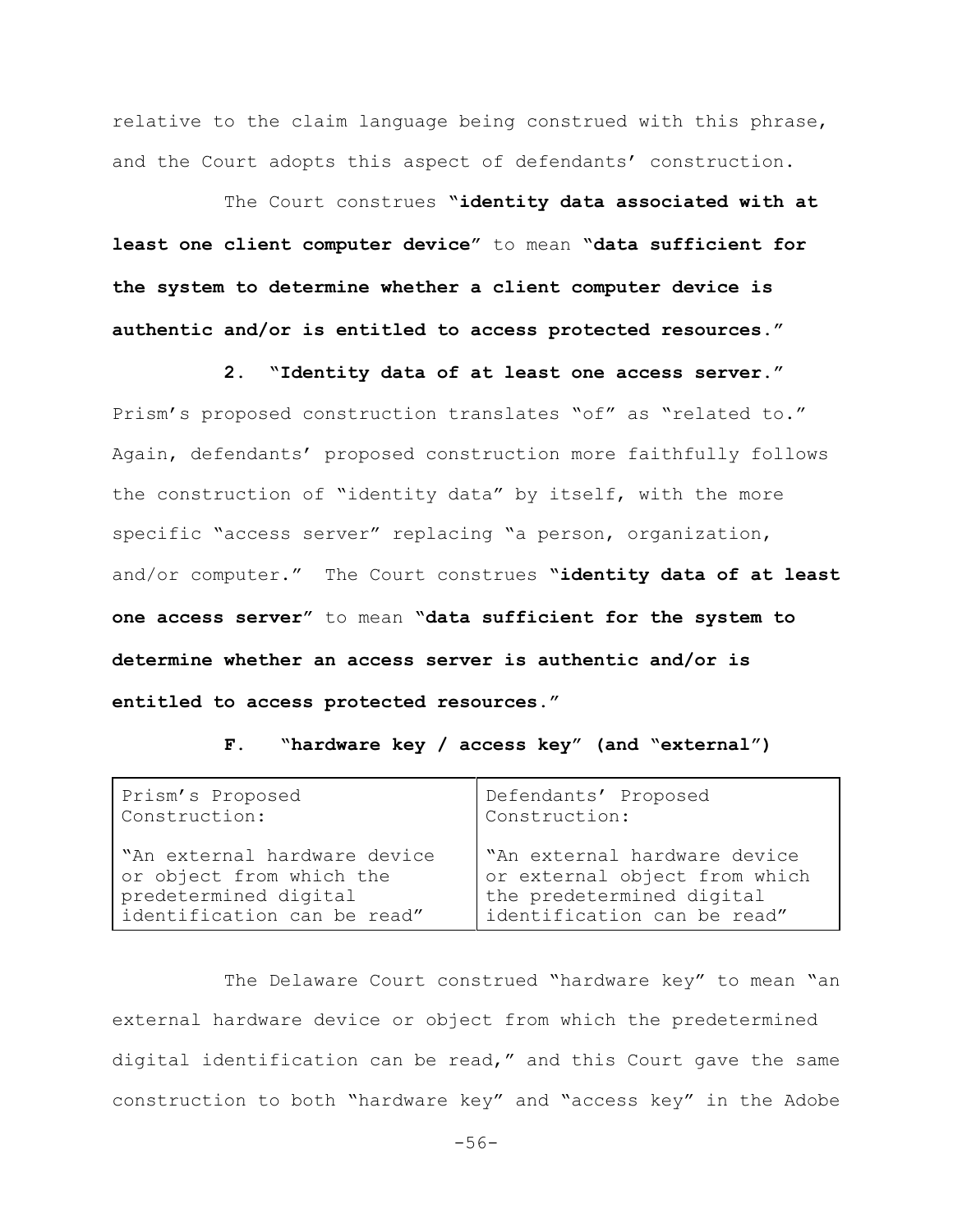Case. Defendants now wish to add another instance of "external" before the word "object," asking the Court to verify that the word "external" in the Adobe Case construction modifies both "hardware device" and "object."

**1. "Shared Object 66."** At oral argument, Prism admitted that there was "[n]o dispute that external modifies object and external hardware device from Court's prior construction" (Prism Slide 38; *see Markman* Hearing Transcript, at 116:24-117:6). But Prism's understanding of the word "object" bears scrutiny. Prism emphasizes the presence of a "shared object **66**" in the '288 patent specification, where the "object" is software (Filing No. 118, at 23). For example, "The server shared object **66** is a binary module which provides function pointers to a web server **69** to perform secure transaction server **34** specific operations" ('288 patent, 7:59-61). Prism claims that a person having ordinary skill in the art would then understand that the "object" in the hardware key construction could be software as well (Filing No. 118, at 23).

Defendants disagree: "Although ['288 patent, 7:59-61] mentions an 'object' that is software, the passage refers to the secure transaction system of the invention, which has nothing to do with the hardware key/access key associated with the client computer device. The specification never describes internal *software* as the hardware key/access key" (Filing No. 126, at 17).

-57-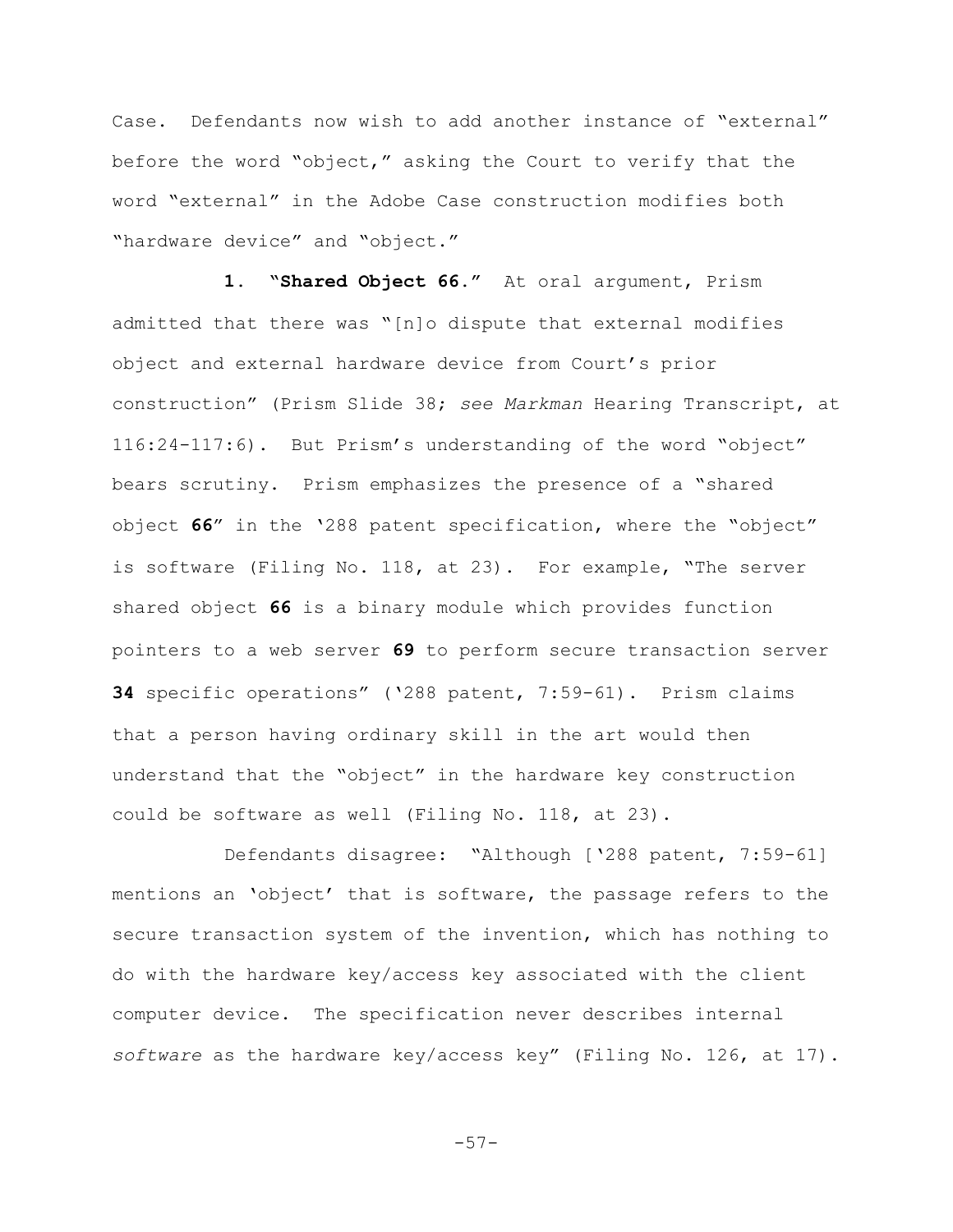As defendants point out, the '288 patent specification describes the hardware key as follows:

> In accordance with another important aspect of the present invention, and referring to FIG. **21**, a hardware token access device **450** for use as the hardware key **54** is shown in the illustrated functional block diagram. The access device **450** is an external hardware device, such as the iKey 1000 USB Smart Token device manufactured by Rainbow Technologies of Irvine, Calif. The hardware token access device **450** preferably connects to the USB port of the account holder's personal computer. The major function of the hardware token access device **450** is to uniquely identify a [sic] account holder that desires to access the transaction services and computer resources of an untrusted network, such as the Internet. It is used in conjunction with the username, password, and/or PIN to provide two factor authentication. Generally, two factor authentication provides that something is known (e.g., the username and password) and something is held (e.g., the physical hardware token that is attached to the computer or built into the computer). While the Rainbow iKey 1000 USB Smart Token is the preferred embodiment for the hardware token access device **450**, it should be understood that the two factor authentication could be provided by some other physical device, such as a credit card, a key, an ATM card, or the like which is known to have been assigned and given to a specific person.

('288 patent, 19:30-53).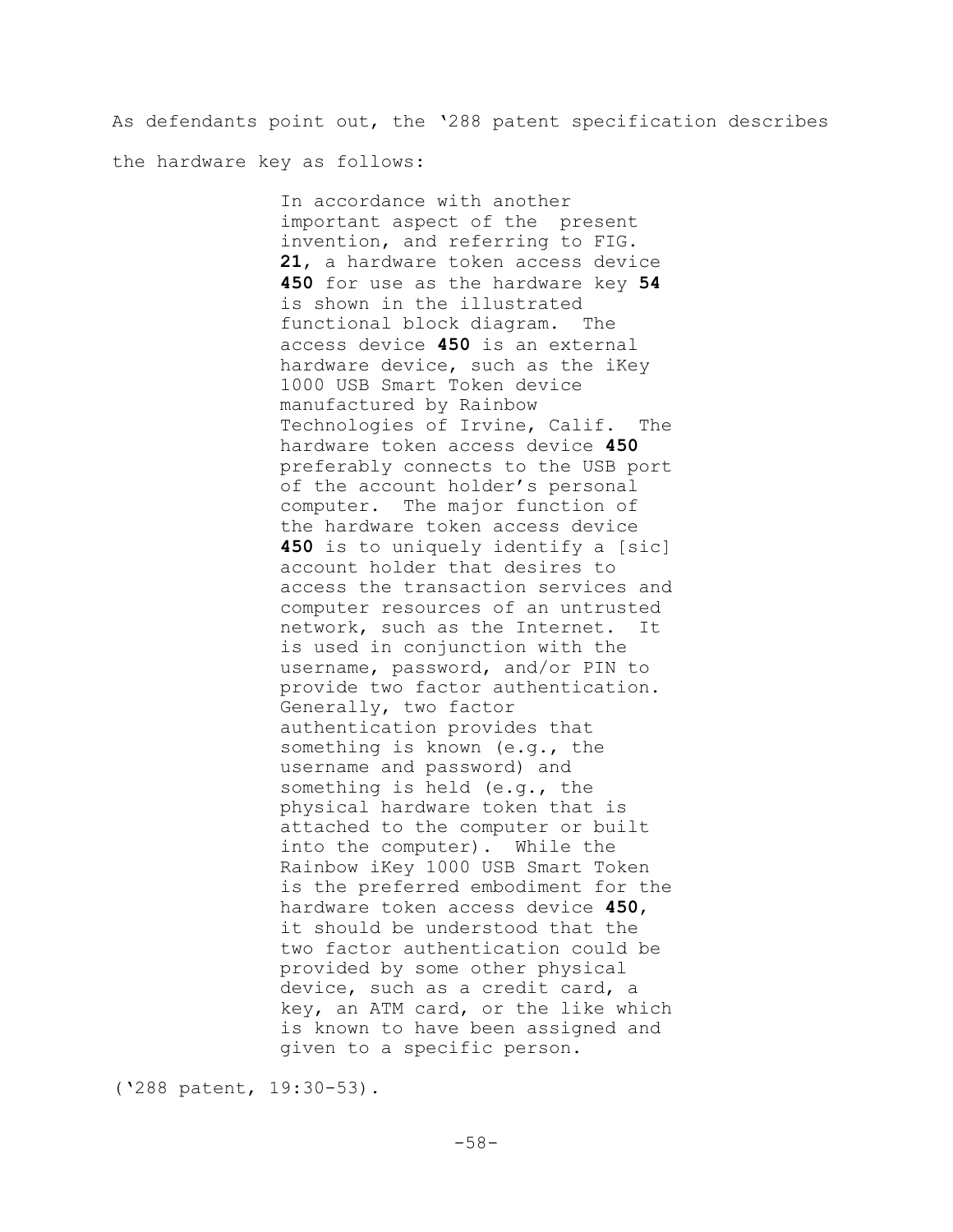The Court does not doubt that a person skilled in the art would read "shared object **66**" as referring to software. But was that the understanding of the word "object" by the Delaware Court at the time of its construction of hardware key, or was "object" taken as a synonym of or variant on "device?" After all, if the "object" in the construction were taken to mean "software," it would lead to the anomalous result that a "hardware key" could be construed as "software from which the predetermined digital identification can be read," reading out the "hardware" limitation of "hardware key" entirely.

An examination of the Delaware Memorandum answers the question. In its brief, Prism pointed out to the Delaware Court that "[t]he '416 patent specifically teaches that the hardware key may be attached to and separable from the user's computer, or it may be built in to the computer" (Ex. 5, Filing No. 116, at 34). The Delaware Court rejected this contention:

> After reviewing the term "hardware key" in the context of the specification, the Court concludes that the specification requires that the hardware key be an external hardware device. The Court declines to adopt Plaintiff's proposal that the key can be built into the computer, because the 'major function of the [hardware key] is to uniquely identify a user,' and the specification teaches that the key should be something 'which is known to have been assigned and given to a specific person.' A hardware key built in to a computer is

> > $-59-$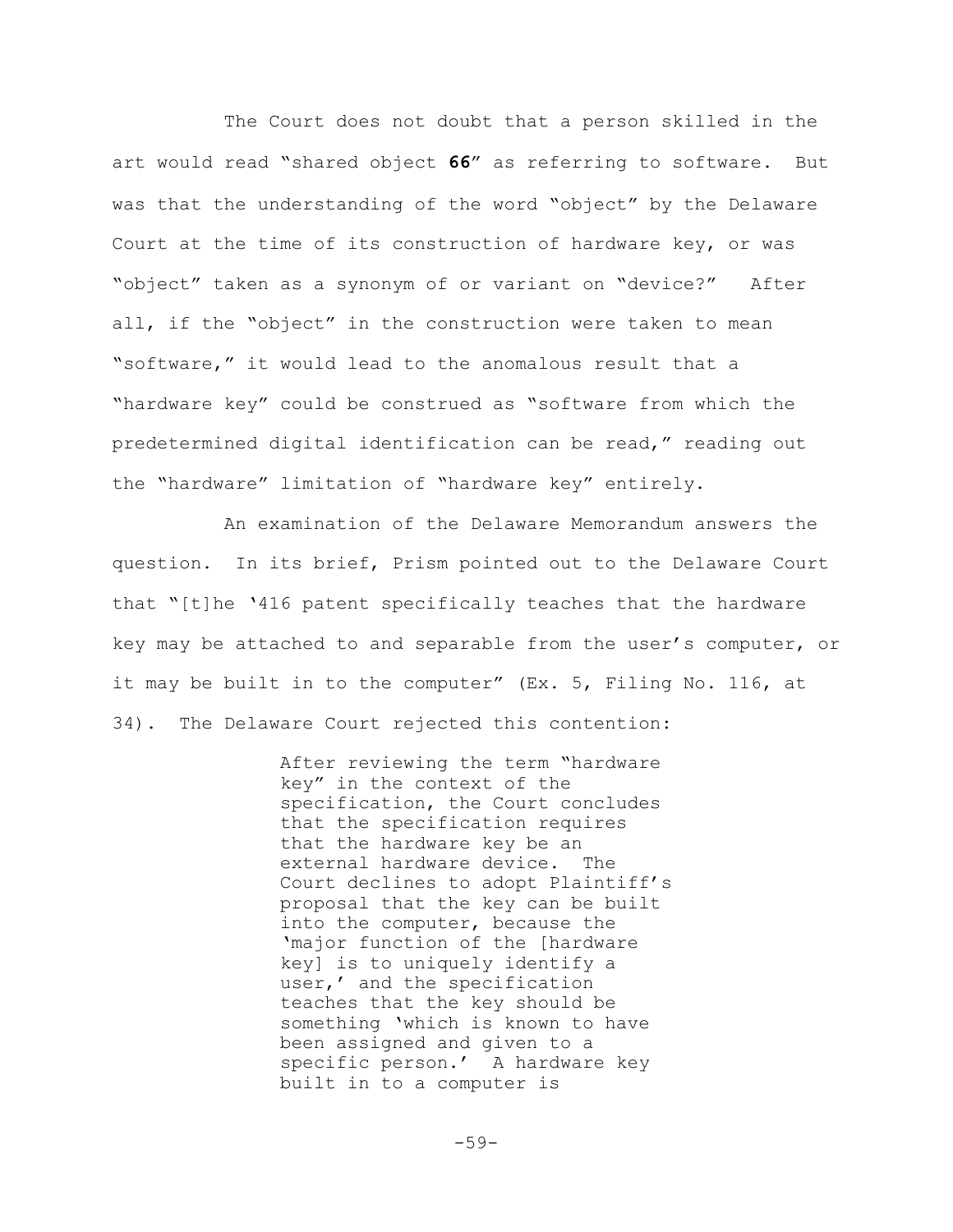computer-specific, not user-specific.

*Prism*, 512 F. Supp. 2d at 188 (internal citations and footnote omitted).

The Delaware Court does not explain why it added the words "or object" to the construction.<sup>9</sup> Moreover, Prism did not alert the Delaware Court to the ostensible difference between the terms "device" and "object" in its opening brief. But given the Delaware Court's interpretation of "hardware key" above, this Court cannot imagine that by adding the word "object," the Delaware Court would negate its clear statement that "the specification requires that the hardware key be an external hardware device." And without a doubt, in this Court's adoption of the Delaware Court's construction in the Adobe Case, this Court intended only the usual and everyday meaning of the word "object," and not the context of software.

**2. External Object.** During the Adobe Case construction of hardware key, the phrase "external hardware device or object" was not in dispute. Defendants state, "[I]n *Adobe*, Prism did not dispute that the access key must be external. Prism should not now be allowed to take a position inconsistent with the one it took in *Adobe*" (Filing No. 126, at 17 (internal citation and footnote omitted)). The Court finds,

<sup>9</sup> Prism's proposed construction for hardware key was "a device or object from which data may be read or emitted" (Ex. 5, Filing No. 116, at 33).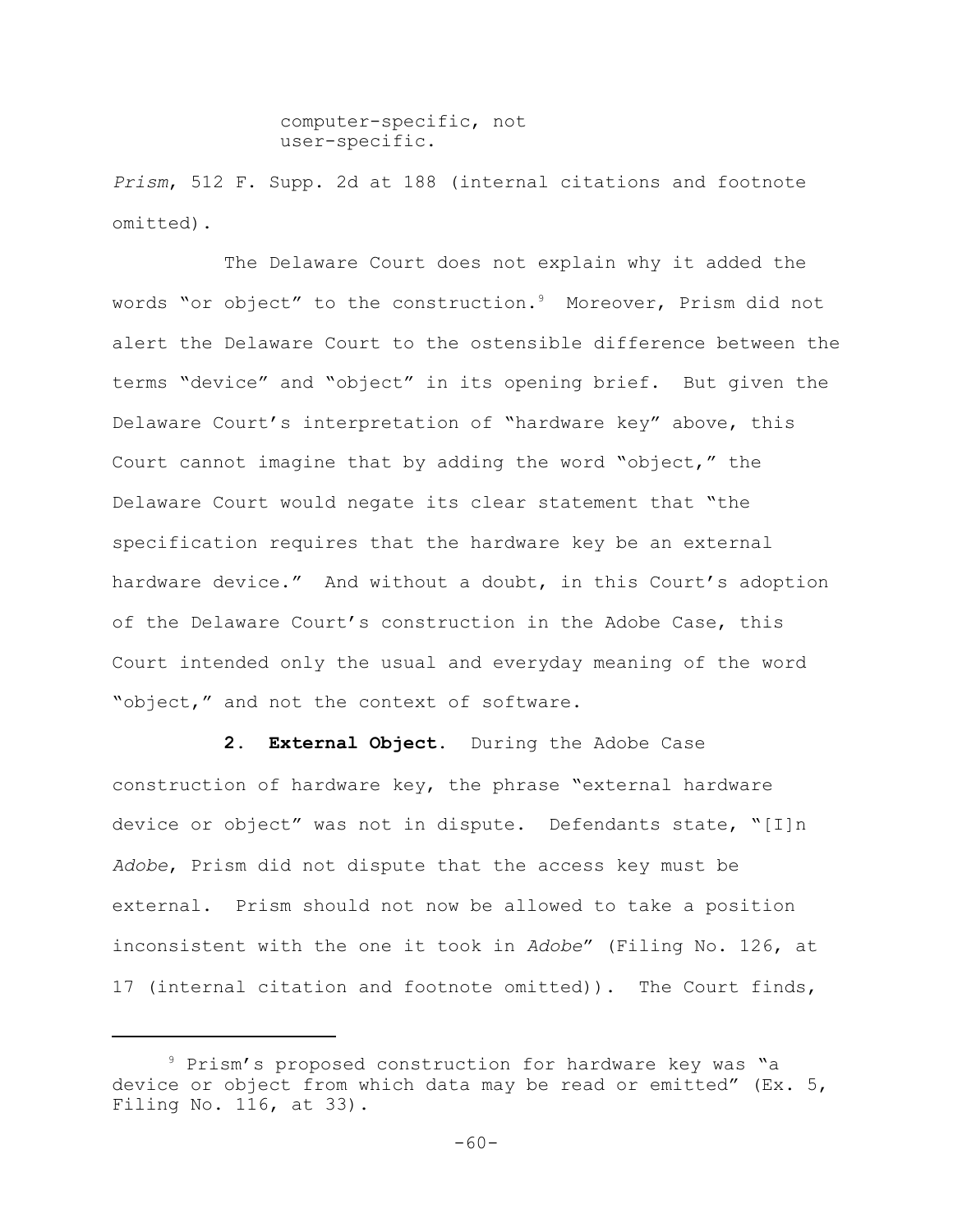as it intended from the beginning, that the word "external" also modifies the word "object," as Prism itself now admits.

Defendants originally proposed that "external" be construed as "physically located outside of and physically attached to and detachable from," a narrow definition that would negate the Delaware Court's conclusion that the hardware key need not be physically attached:

> Though the invention's preferred embodiment involves a hardware key that is physically attached to the subscriber client computer via a port interface, the specification also lists acceptable alternatives to the preferred embodiment which need not be physically attached, including "a credit card, a key, an ATM card, or the like which is known to have been assigned and given to a specific person." Therefore, the Court finds that the specification anticipates hardware keys which are not physically attached.

*Prism*, 512 F. Supp. 2d at 188-89 (quoting '416 patent, 22:1-5).

The parties have now stipulated that the word "external" should be given its plain and ordinary meaning. Yet Prism claims that the "plain and ordinary meaning" of "external" is "separate from" (Filing No. 118, at 21). While defendants' original proposed construction was too narrow, the Court finds that Prism's definition is too broad, and is not, in fact, the plain and ordinary meaning of the term. Webster's New College Dictionary defines "external," as relevant here, as follows: "relating to, existing on, or connected with the outside or an

-61-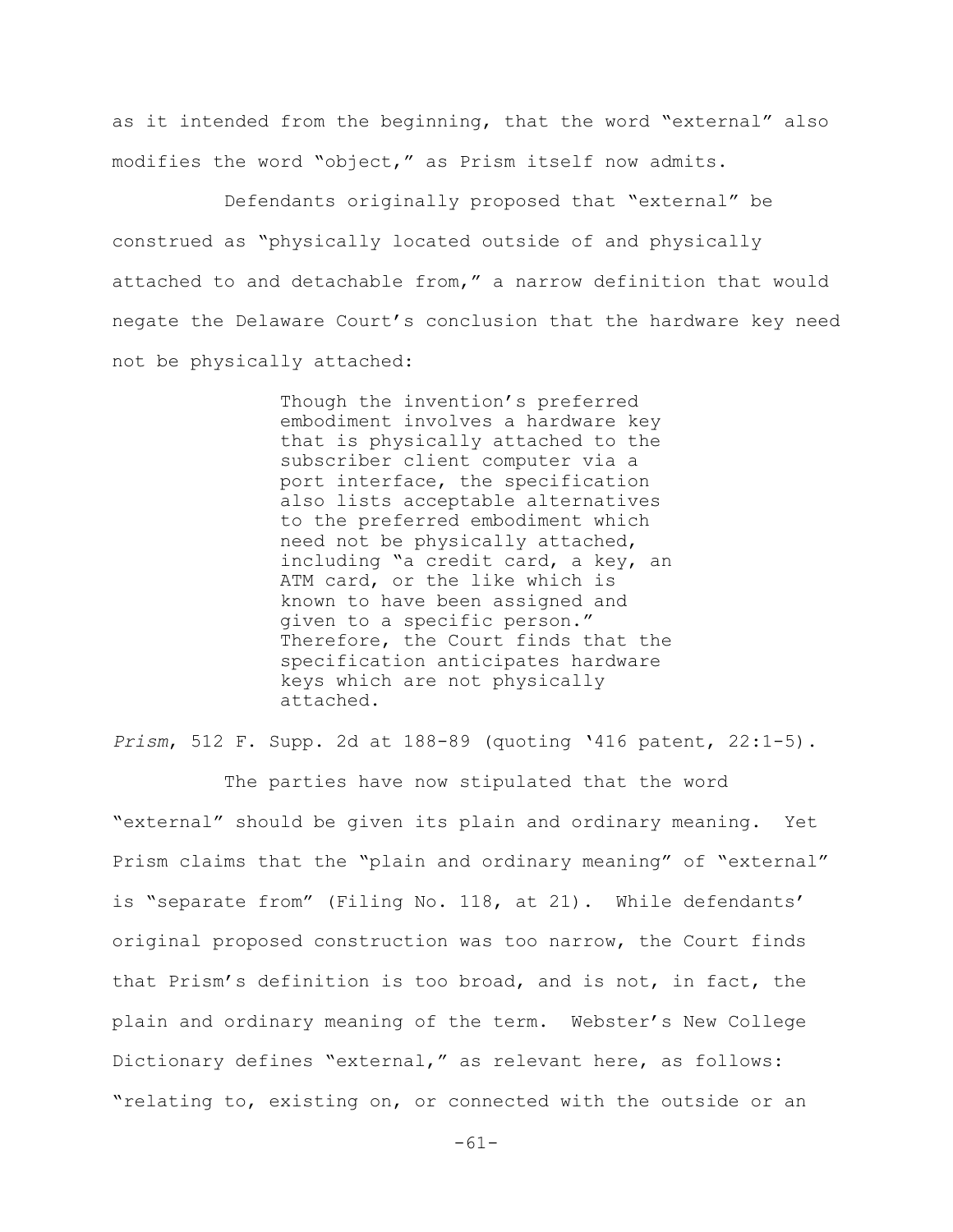outer part." *Webster's New College Dictionary Third Edition* 405 (Houghton Mifflin Harcourt Publishing Company 2008). Similarly, the New Oxford American Dictionary defines "external," as relevant here, as follows: "belonging to or forming the outer surface or structure of something." *New Oxford American Dictionary Third Edition* 613 (Oxford University Press 2010). Both definitions are more narrow than Prism's "separate from," because they contain the concept of "outside" or "outer."

The Federal Circuit advises a district court to act under these circumstances, so as to avoid requiring a jury to construe a term in violation of *Markman*:

> A determination that a claim term "needs no construction" or has the "plain and ordinary meaning" may be inadequate when a term has more than one "ordinary" meaning or when reliance on a term's "ordinary" meaning does not resolve the parties' dispute. In this case, for example, the parties agreed that "only if" has a common meaning, but then proceeded to dispute the scope of that claim term, each party providing an argument identifying the alleged circumstances when the requirement specified by the claim term must be satisfied (e.g., at all times or during steady state operation). In this case, the "ordinary" meaning of a term does not resolve the parties' dispute, and claim construction requires the court to determine what claim scope is appropriate in the context of the patents-in-suit. This court has construed other "ordinary" words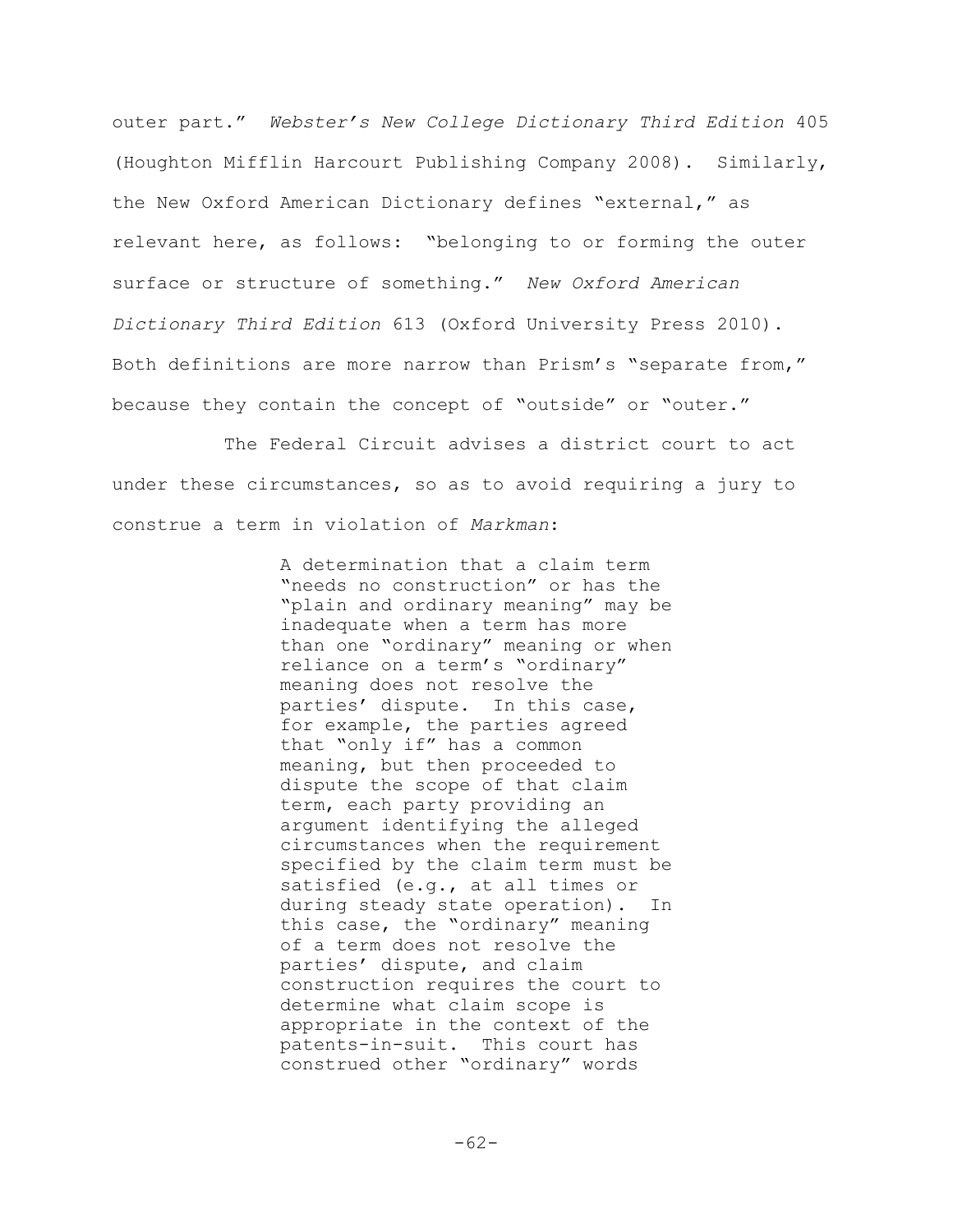for these and other related reasons. . . .

When the district court failed to adjudicate the parties' dispute regarding the proper scope of "only if," the parties presented their arguments to the jury. By failing to construe this term, the district court left the jury free to consider these arguments.

*O2 Micro*, 521 F.3d at 1361-62. Consequently, the Court will provide a construction for the term "external."

The Court's search of the '288 patent for the word "external" indicates that the term does not appear in the claims. The term does appear in the claims of the '345 patent and the '155 patent, however, in the context of an "external device" or an "external object" (*See* '345 patent, claims 6, 7, 10, 54, 55, and 58; '155 patent, claims 4, 5, 6, 7, 41, 42, 43, and 44).

The Court's search also indicates that the term appears in the specification in the quote above ('288 patent, 19:30-53), plus one other: "A read/write control logic block **484** manages all the internal and external transfer of data controlled status, while a control register **486** initializes the functional configuration of the access device **450**" (*Id.*, 19:65-20:2). Also relevant is the Delaware Memorandum, which, as quoted above, clearly uses the term "external" to oppose the concept of "built in to the computer."

After consideration of the claims themselves, the specification, the Delaware Memorandum, and appropriate extrinsic

-63-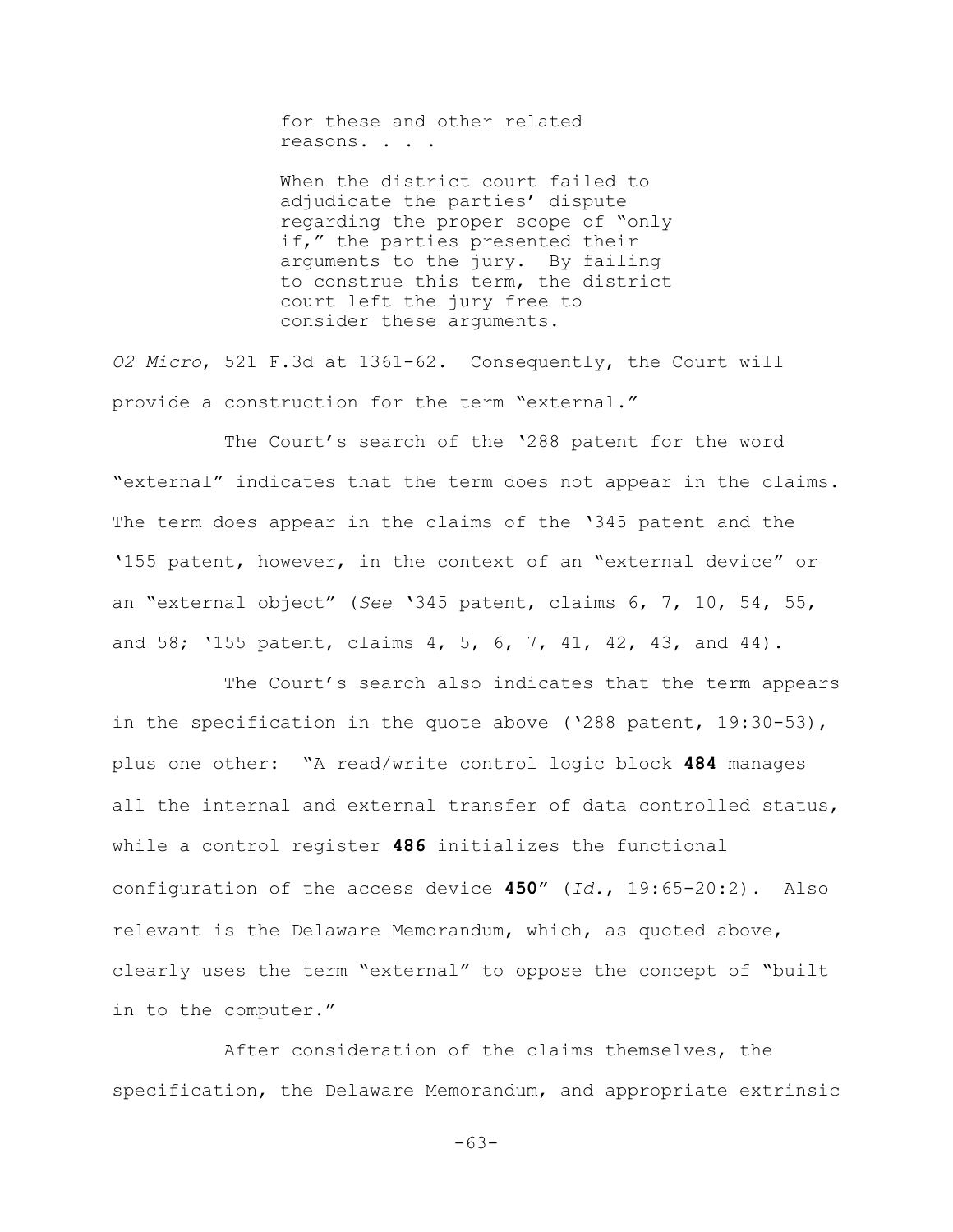evidence, the Court construes the term **"external"** to mean:

**"relating to, existing on, or connected with the outside or an outer part."**

In summary, in this Court's construction of the term "hardware key," the word "external," as construed here, modifies each of the terms "hardware device" and "object." The Court construes **"hardware key"** and **"access key"** each to mean **"an external hardware device or external object from which the predetermined digital identification can be read,"** with the understanding that this construction is only meant to clarify, but not augment, previous constructions of the same terms.

## **G. "authorization level(s)"**

| Prism's Proposed                                                                                                            | Defendants' Proposed                                                                                                                                               |
|-----------------------------------------------------------------------------------------------------------------------------|--------------------------------------------------------------------------------------------------------------------------------------------------------------------|
| Construction:                                                                                                               | Construction:                                                                                                                                                      |
| Prism arques that no<br>construction is required and<br>that the term should be given<br>its plain and ordinary<br>meaning. | "A value identifying<br>particular protected computer<br>resources that are authorized<br>by the access server to be<br>received by the client<br>computer device" |

"'[I]f we once begin to include elements not mentioned in the claim, in order to limit such claim . . . , we should never know where to stop.'" *Phillips*, 415 F.3d at 1312 (quoting *McCarty v. Lehigh Valley R.R. Co.*, 160 U.S. 110, 116 (1895)).

The term "authorization level" was not construed in either the Delaware Case or the Adobe Case. But the related term "authorizing" was construed to mean "determining whether to grant

-64-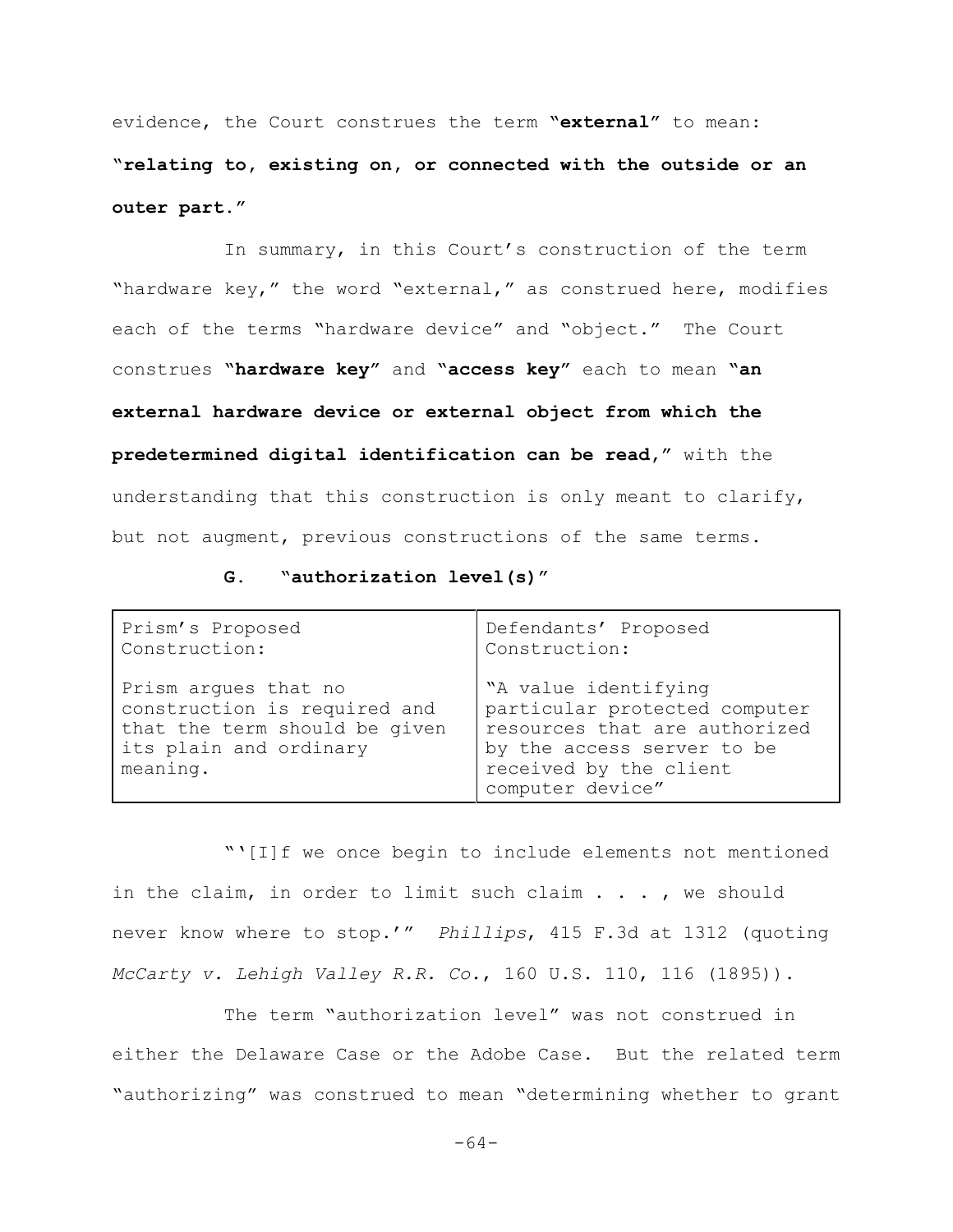access to," as stipulated by the parties in the Adobe Case, and it is also so stipulated here.

Prism cites dependent claim 39 of the '345 patent:

**39**. The method of claim **1**, further comprising assigning one of a plurality of authorization levels to the at least a portion of the protected computer resources, assigning a particular authorization level to the identity data associated with the at least one client computer device, and only permitting access to particular protected computer resources by the at least one client computer device permitted by the particular authorization level.

('345 patent, 36:36-43). Prism states: "There is no dispute as to the meaning of 'authorization,' i.e. 'determining whether to grant access to.' Similarly, 'levels' has a well understood plain and ordinary meaning in this context -- i.e., differing degrees. Accordingly, no particular construction is warranted for 'authorization levels' beyond its plain and ordinary meaning" (Filing No. 118, at 41). Prism specifically objects to defendants' proposed construction because it "improperly imports two limitations to the term" (*Id.*, at 41).

The Court agrees that defendants' proposed construction inappropriately limits the term "authorization level(s)." The parties have stipulated to the construction of the terms "authorize" and "authorizing," and the Court finds that the term "level(s)" should be given its plain and ordinary meaning.

 $-65-$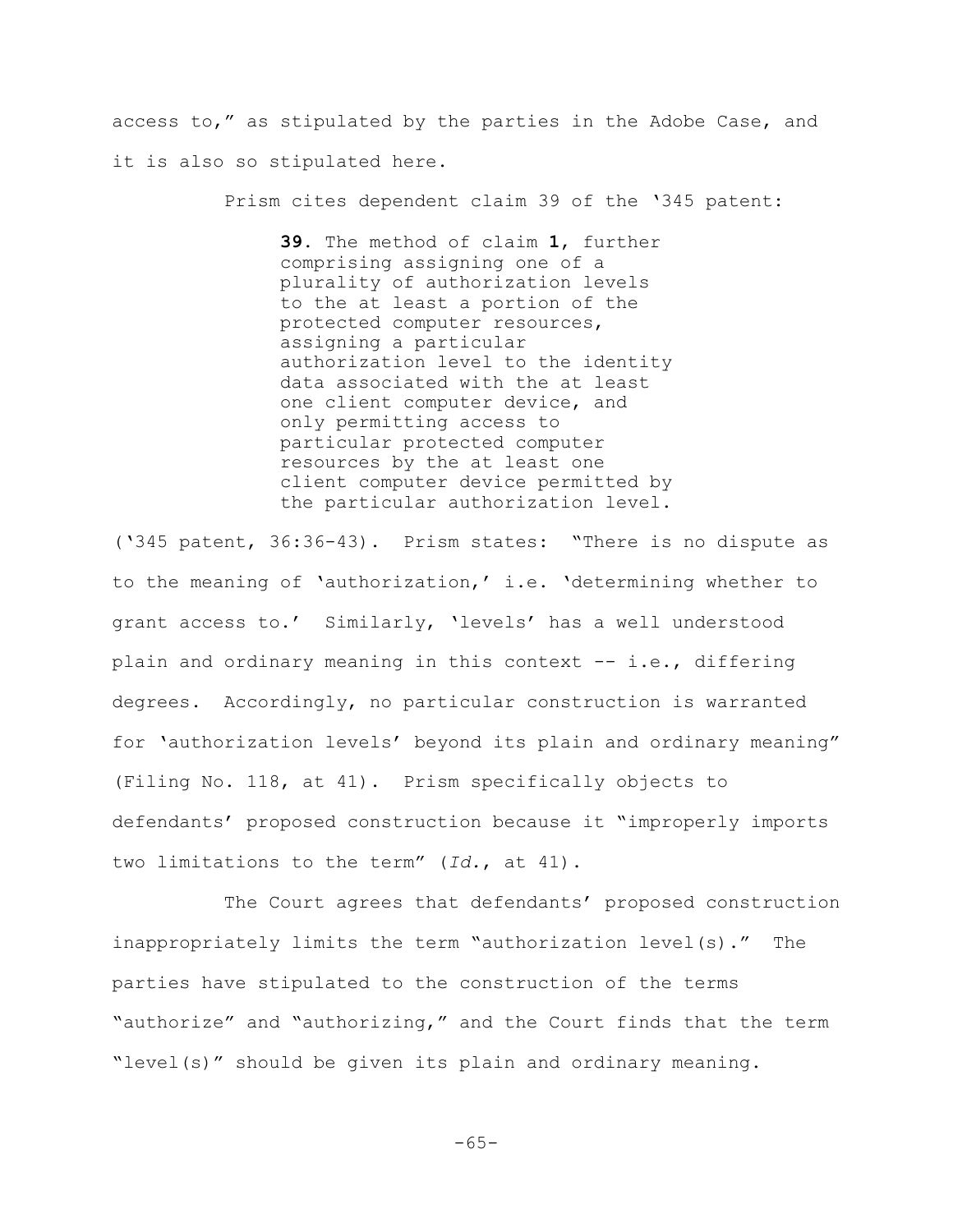Consequently, the Court will not provide a construction for the term "authorization level(s)." Accordingly,

IT IS ORDERED: For the purposes of United States Patent Nos. 7,290,288, 8,127,345, and 8,387,155,

1) As jointly stipulated by the parties (Schedule B,

Filing No. 110), the following terms are construed as indicated:

- a. **"Access server"** is construed to mean **"server software that makes available information or other resources."**
- b. **"Adapted to forward" / "adapted to forward . . .** said identity data . . ." is construed to mean **"configured to forward" / "configured to forward . . . identity data."**
- c. **"Adapted to selectively require"** is construed to mean **"configured to choose to require."**
- d. **"Authenticate" / "authenticating"** is construed to mean **"determine/determining that something is, in fact, what it purports to be."**
- e. **"Authentication server"** is construed to mean **"server software that is independent of the access server and is capable of storing data and controlling access to protected computer resources of the access server."**
- f. **"Authorize / "authorizing"** is construed to mean **"determine / determining whether to grant access to."**
- g. **"Deriving" / "derived"** is construed to mean **"calculating / calculated from a source."**
- h. **"Generating" / "generate[d]"** is construed to mean **"bringing / bring / brought into existence."**
- I. **"Identity data of a subscriber identity module associated with at least one client computer device"** is construed to mean **"data sufficient for the system to determine whether a subscriber**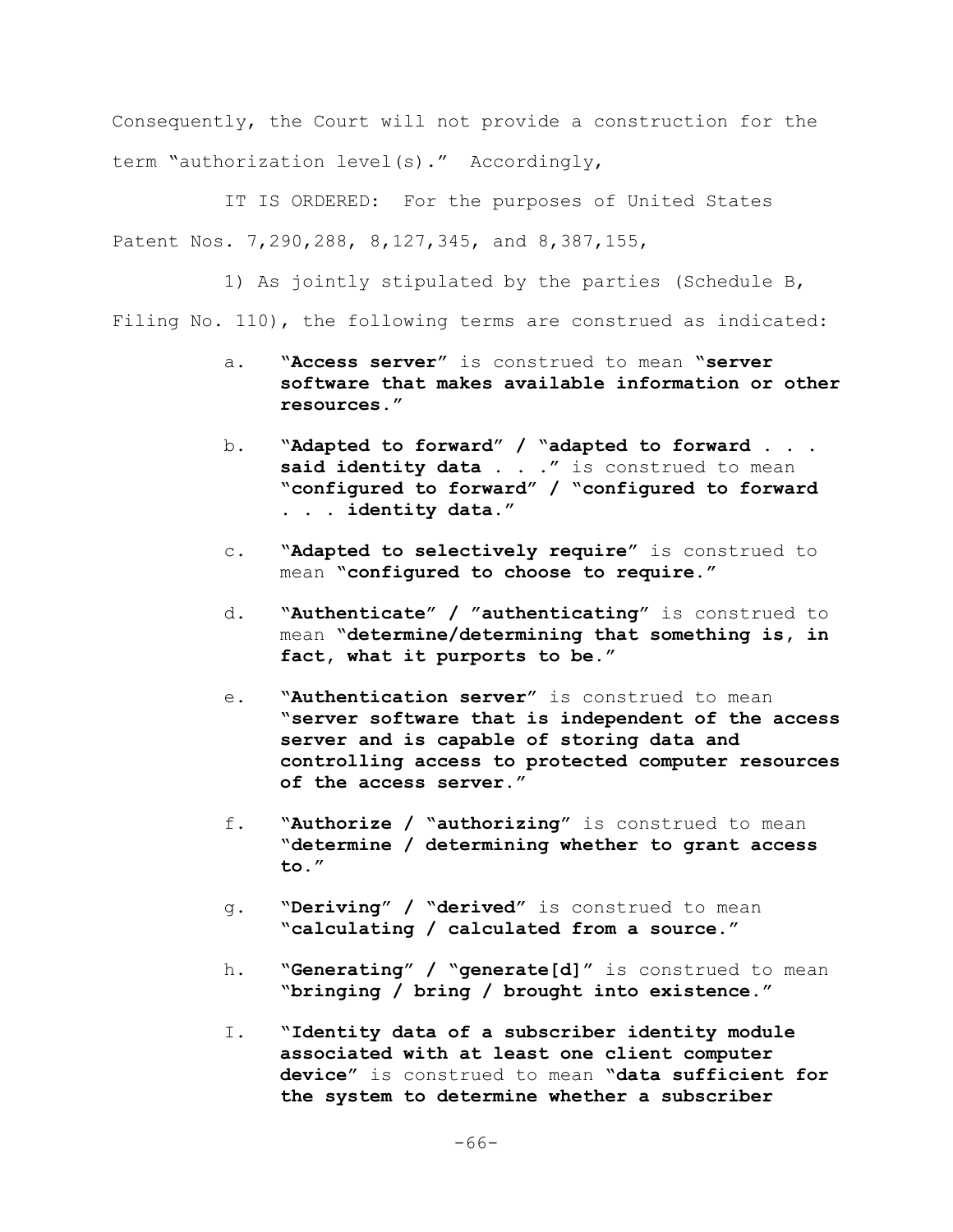**identity module associated with at least one client computer device is authentic and/or is entitled to access protected resources."**

- j. **"Selectively requiring. . . [said/the] client computer device to forward"** is construed to mean **"choosing to require that the client computer device transmit certain information."**
- k. **"Server computer"** is construed to mean **"a computer that makes available information or other resources."**
- l. **"One of derived and generated"** is construed to mean **"calculated from a source or brought/bringing into existence."**
- 2) As jointly stipulated by the parties (Schedule B,

Filing No. 110), **the preambles of the asserted claims are**

### **limiting.**

- 3) The Court construes disputed terms as follows:
- a. The **"Internet Protocol network"** terms **("an Internet Protocol network," "network utilizing at least one Internet Protocol,"** and **"a network utilizing at least one Internet Protocol")** are each construed to mean **"an untrusted network using any protocol of the Internet Protocol Suite including at least one of IP, TCP/IP, UDP/IP, HTTP, and HTTP/IP, where untrusted is defined as a public network with no controlling organization, with the path to access the network being undefined and the user being anonymous."**
- b. **"Forward"** is construed to mean **"transmit."** The Court will not construe the word **"receive"** and will give it its plain and ordinary meaning.
- c. The **"protected computer resources"** terms (**"protected computer resources," "protected resources,"** and **"protected resources of at least one server computer"**) are construed to mean **"computer services, applications, or content that is stored within the secure transaction system**